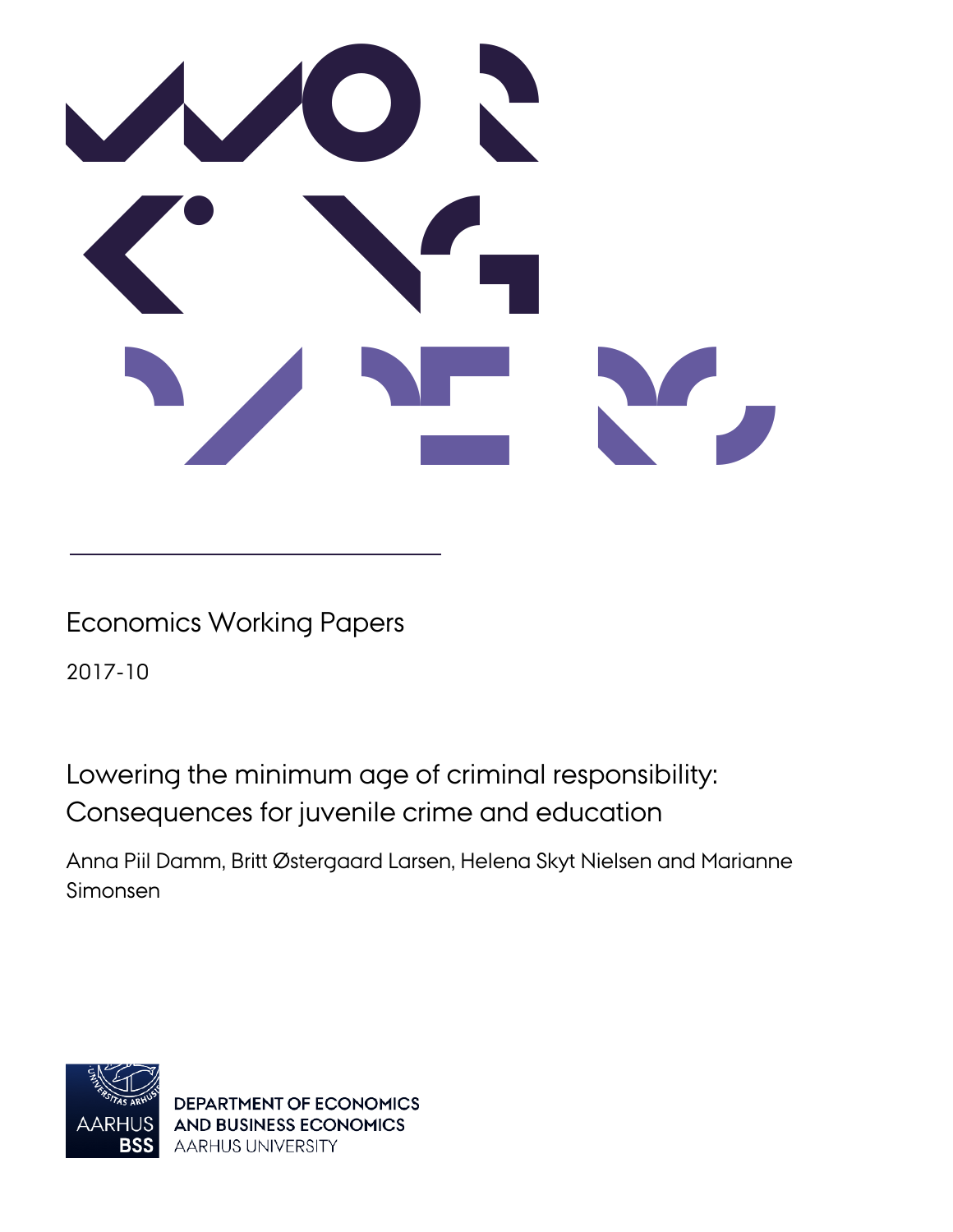#### **Lowering the minimum age of criminal responsibility:**

#### **Consequences for juvenile crime and education**

Anna Piil Damm apd@econ.au.dk Aarhus University Britt Østergaard Larsen brla@kora.dk The Danish Centre for Applied Social Science

Helena Skyt Nielsen hnielsen@econ.au.dk Aarhus University

Marianne Simonsen msimonsen@econ.au.dk Aarhus University

October 2017

#### **Abstract**

This paper exploits a Danish policy reform combined with population-wide administrative registers to investigate whether being above the minimum age of criminal responsibility deters juveniles from crime. We study young individuals' tendency to commit crime as well as their likelihood of recidivism by exploiting police records on offenses committed by the population of children and youth, including those below the minimum age of criminal responsibility. The reform lowered the minimum age of criminal responsibility from 15 to 14 years. We find that the reform did not deter 14-year-olds from committing crime. Moreover, conditional on committing crime in the first place, youths affected by the lower minimum age of criminal responsibility were *more* likely to recidivate and less likely to be enrolled in the 9<sup>th</sup> grade, just as they have lower grades at the 9th grade exit exam, conditional on participating. The latter results are consistent with labeling effects of processing in the criminal justice system.

Keywords: Juvenile delinquency, sanctions, general deterrence, individual deterrence, labeling effects

JEL-codes: K14, K42, I21

*Acknowledgements:* We thank David P. Farrington, Britta Kyvsgaard, Olof Bäckman, and participants of the 8th Transatlantic Workshop on the Economics of Crime, 2016, the Stockholm Criminology Symposium 2015, the Child Research Seminar, Aarhus University, and the 3rd Family and Education Workshop for their helpful comments and discussions. We appreciate financial support from TrygFonden's Centre for Child Research, Aarhus University and research assistance from Kathrine Sørensen, Villiam Vellev and Iben Büchler Nielsen. The usual disclaimer applies.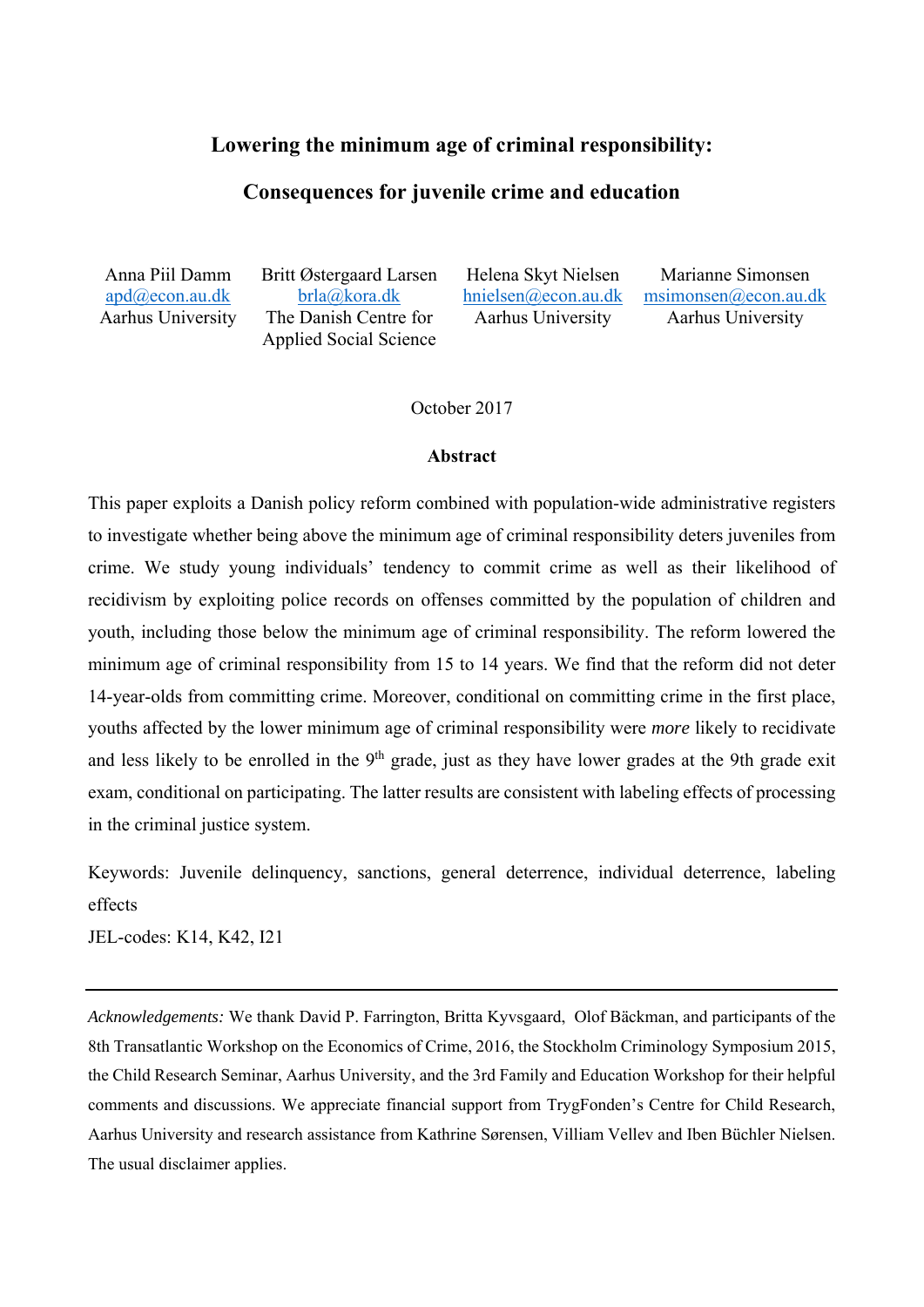#### 1. Introduction

 $\overline{\phantom{a}}$ 

Youth crime has decreased considerably in recent years. This development is seen across a variety of settings, including the US, the UK, and the Scandinavian countries (Danish Ministry of Justice, 2014, 2016). At the same time, many western countries have on-going political discussions about the "right" age-limits in the criminal justice system, and there are examples of both movements towards raising the age boundaries (e.g. across US states<sup>1</sup>) and advocacies towards lowering the minimum age of criminal responsibility (e.g. in Denmark). This paper exploits a "tough-on-crime" motivated reduction in the age of criminal responsibility in Denmark during the summer of 2010 to investigate how the risk of early, and formal, exposure to the justice system affects youth crime and education.<sup>2</sup>

A vast literature studies the impact of tough, consequential sanctions, such as incarceration, on future outcomes for adults, and finds mixed results.<sup>3</sup> A smaller literature considers the impact of juvenile incarceration. Aizer and Doyle (2015) find detrimental effects on recidivism and education, whereas Hjalmarsson (2009a) finds the opposite. Previous studies on age boundaries in the youth justice system have largely focused on the age at which juvenile offenders transfer to the adult justice system and results are mixed. There are both examples of studies finding no effects of the majority age (e.g. Hjalmarsson 2009b; Loeffler and Chalfin 2017; Loeffler and Grundwald 2015) and studies documenting general deterrent effects (Hansen and Waddell 2014; Lee and McCrary 2017; Levitt 1998).<sup>4</sup>

Our study, in contrast, is concerned with less intrusive sanctions to juveniles at the margin of the criminal justice system. We investigate the consequences of criminal justice system processing and the receipt of a criminal record at an early age. Little is known about this area. Yet a rich literature

<sup>&</sup>lt;sup>1</sup> There are several states in the US, which have raised the age of majority up to eighteen, for example Illinois, Connecticut, Mississippi, Massachusetts, and New Hampshire (Loeffler and Grundwald 2015). 2

<sup>&</sup>lt;sup>2</sup> The idea that the severity of punishment could deter crime at least dates back to Beccaria's (1764) treatise and to Bentham (1789).

<sup>&</sup>lt;sup>3</sup> Some studies find that incarceration is effective in terms of reducing recidivism (e.g. Bhuller et al. 2016; Di Tella and Schargrodsky 2013; Landersø 2015), while other studies find the opposite (e.g. Bales and Piquero 2012; Cochran, Mears and Bales 2014; Green and Winik 2010; Michel, Rosholm and Simonsen 2017; Nagin and Snodgras 2013). In addition, results on the impact of incarceration on labour market outcomes are mixed. Some authors find beneficial effects in the short- to medium run (e.g. Bhuller et al. 2016; Kling 2006; Landersø 2015) and suggest that this is due to rehabilitation and prevention programs, while Michel, Rosholm and Simonsen (2017) find detrimental effects and Kling (2006) reports fade out after 7-9 years. Drago, Galbiati and Vertova (2009) find general deterrence effects of longer sentences for a sample of former inmates.

<sup>&</sup>lt;sup>4</sup> We use the term "general deterrence" to denote the general prevention of crime and the term "individual deterrence" to denote discouragement of the individual from future criminal acts (like e.g. Bell, Jaitman and Machin 2014). The latter is sometimes denoted "specific deterrence" (e.g. Di Telle and Schargrodsky, 2013)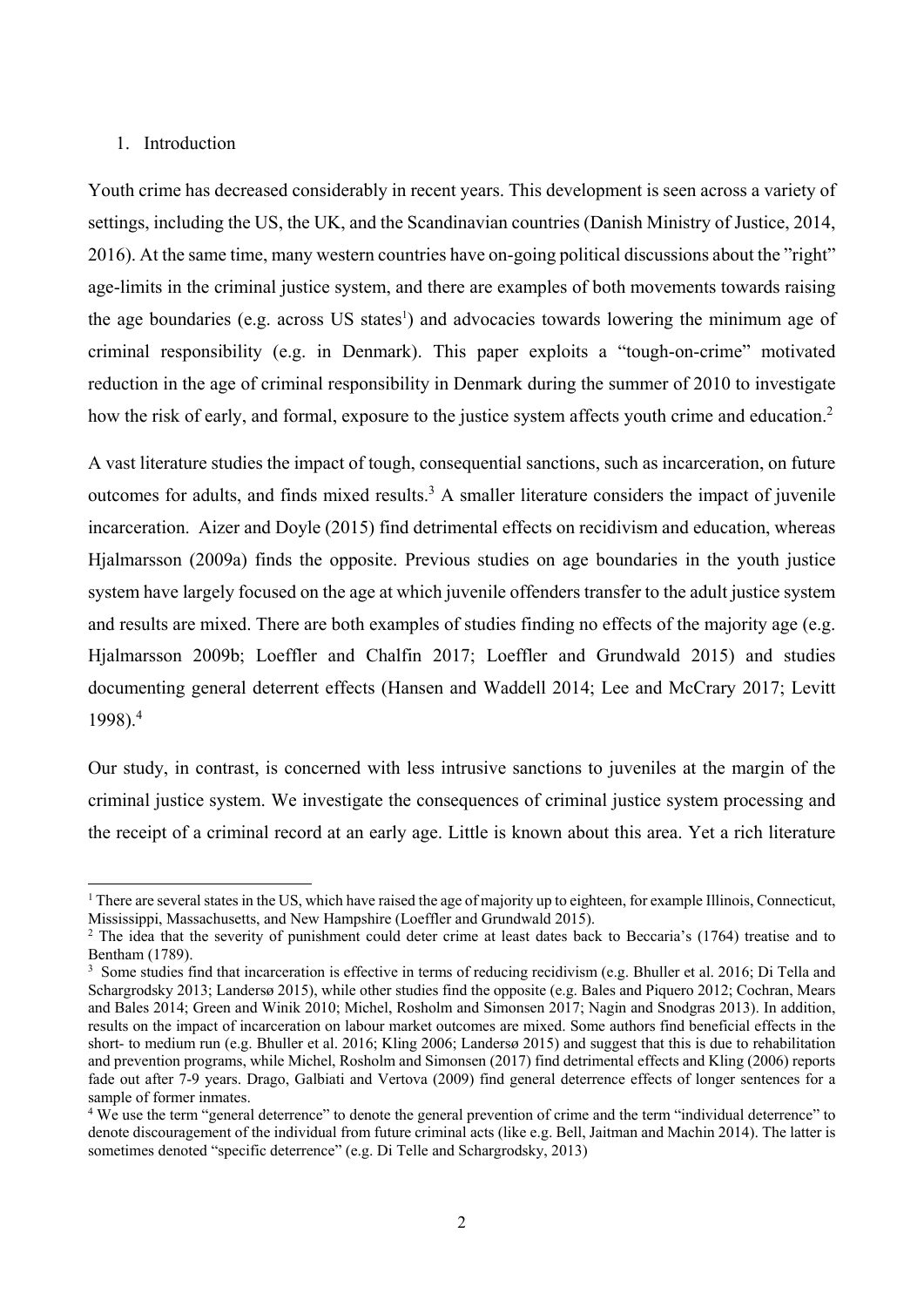now acknowledges that childhood and early youth are particularly sensitive periods (e.g. Heckman, 2008) and emphasizes the importance of early interventions and prevention. Importantly, while IQ is considered set after the first decade of life, behavior seems malleable at later ages; see e.g. Cunha, Heckman, Lochner and Masterov (2006) and Cunha and Heckman (2008). Whether the presence of official sanctions earlier on in life deters juvenile crime is unclear, as is whether experiencing formal punishment earlier on in life reduces recidivism.

The Danish reform, exploited here, lowered the minimum age of criminal responsibility from age 15 to age 14. The political aim was clearly to deter juvenile crime.<sup>5</sup> The reform was communicated to the public through substantial media coverage, especially in the year before the reform. In fact, the term "minimum age of criminal responsibility" was mentioned more than 300 times in the national newspapers during that year (see further details below). As a result, juveniles were likely to be aware of the policy reform that changed the age-limit of prosecution, conviction, and sanctions of young offenders in the Danish criminal justice system.<sup>6</sup> It is possible, therefore, that the reform could have deterred 14-year-old youth from committing crime.

Our data are uniquely well suited to study this question. The longitudinal register data includes information about all offences for which the Danish police have charged a juvenile offender or would have charged a juvenile offender, in case the offender were above the minimum age of criminal responsibility. We have information for the periods across which the minimum age of criminal responsibility was lowered and analyze monthly records of reported crimes from November 1st 2008 to January 31st 2012. Via unique personal identifiers, we link these longitudinal data to background information for children and their parents as well as to information about academic performance. Our quasi-experimental strategy is to compare outcomes for 14-year-olds just before and after the change in the minimum age of criminal responsibility, while carefully controlling for the downward trend in youth crime during the observation period. Robustness analyses include estimation of placebo effects for youths close to but above the minimum age of criminal responsibility throughout the same period

<sup>5</sup> *"I am convinced that lowering the age of criminal responsibility will prevent crime. It will force some youths to think twice before committing crime"(in Danish: "Jeg er sikker på, at nedsættelse af den kriminelle lavalder vil have en præventiv effekt. Det vil få nogle unge og børn til at tænke sig om en ekstra gang og lade være med at gå ud i kriminelle handlinger.")*, Kim Andersen, legal affairs spokesperson, Liberal Party of Denmark (Venstre). (The 1st reading of the bill, Thursday the 15th of April 2010: http://www.ft.dk/samling/20091/lovforslag/l164/beh1bill, Thursday the 15th of April 2010: http://www.ft.dk/samling/20091/lovforslag/l164/beh1- 75/2/forhandling.htm?startItem=#nav).

<sup>6</sup> In studies exploiting policy reforms to investigate deterrent effects, an important intermediate outcome and indeed a precursor to identifying deterrence is the extent to which potential offenders are aware that the policy has changed (Waldo and Chiricos 1972; Nagin 1998; Apel 2013).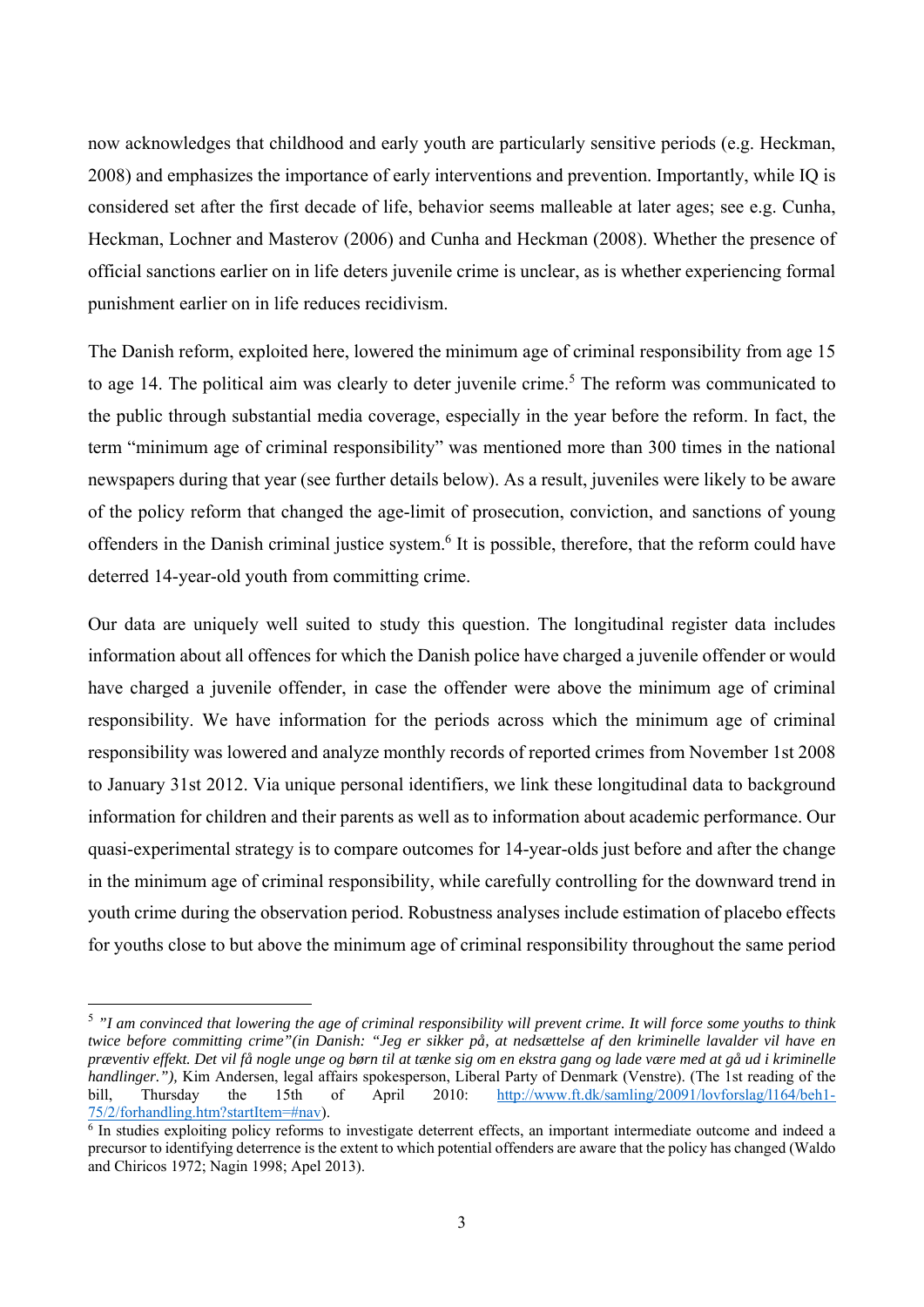and investigation of potential spillover effects on delinquency by youths close to but below the minimum age of criminal responsibility in the same period. By doing both, we add to approaches used by a number of recent papers to investigate general deterrence effects of the age of majority (Lee and McCrary 2017; Hjalmarsson 2008; Hansen and Wadell 2014).

We find no evidence that the reform lowered the probability of committing crime among 14-yearolds. Yet conditional on committing crime in the first place, youths were, in fact, *more* likely to recidivate. Hence, we find no evidence that interactions with the criminal justice system and the receipt of a criminal record at an early age induce less crime. We also find some evidence that schooling outcomes, such as the tendency to be enrolled in regular  $9<sup>th</sup>$  grade classrooms and language arts exam grades, deteriorate more among offenders processed in the criminal justice system.

We structure the remainder of the paper as follows: Section 2 presents the background for the study, Section 3 introduces the institutional details and discusses the policy reform, and Section 4 presents our data. Section 5 estimates general deterrence effects of the minimum age of criminal responsibility, while Section 6 considers individual deterrence effects on recidivism and schooling outcomes. Finally, Section 7 concludes.

#### 2. Background

#### 2.1 Theoretical framework

In economics, criminal offending is regarded as a rational decision where the potential offender commits a crime if expected benefits outweigh expected costs. Common for most theories in the field are three behavioral predictions: crime is deterred by increasing the probability of being caught (due to, for instance, policing intensity), increasing severity of punishment (in terms of time, income, or psychic costs), or increasing opportunity costs (in terms of, for instance, labor market opportunities), see review by Chalfin and McCrary (2017).

The seminal paper by Becker (1968) presents a static model where individuals face a gamble.<sup>7</sup> They may either commit a crime and with probability *1-p* receive the benefit from crime, and with probability *p* be caught and punished instead, or they may abstain from crime and derive a non-crime

<sup>&</sup>lt;sup>7</sup> See also Stigler (1970) and Polinsky and Shavell (1984).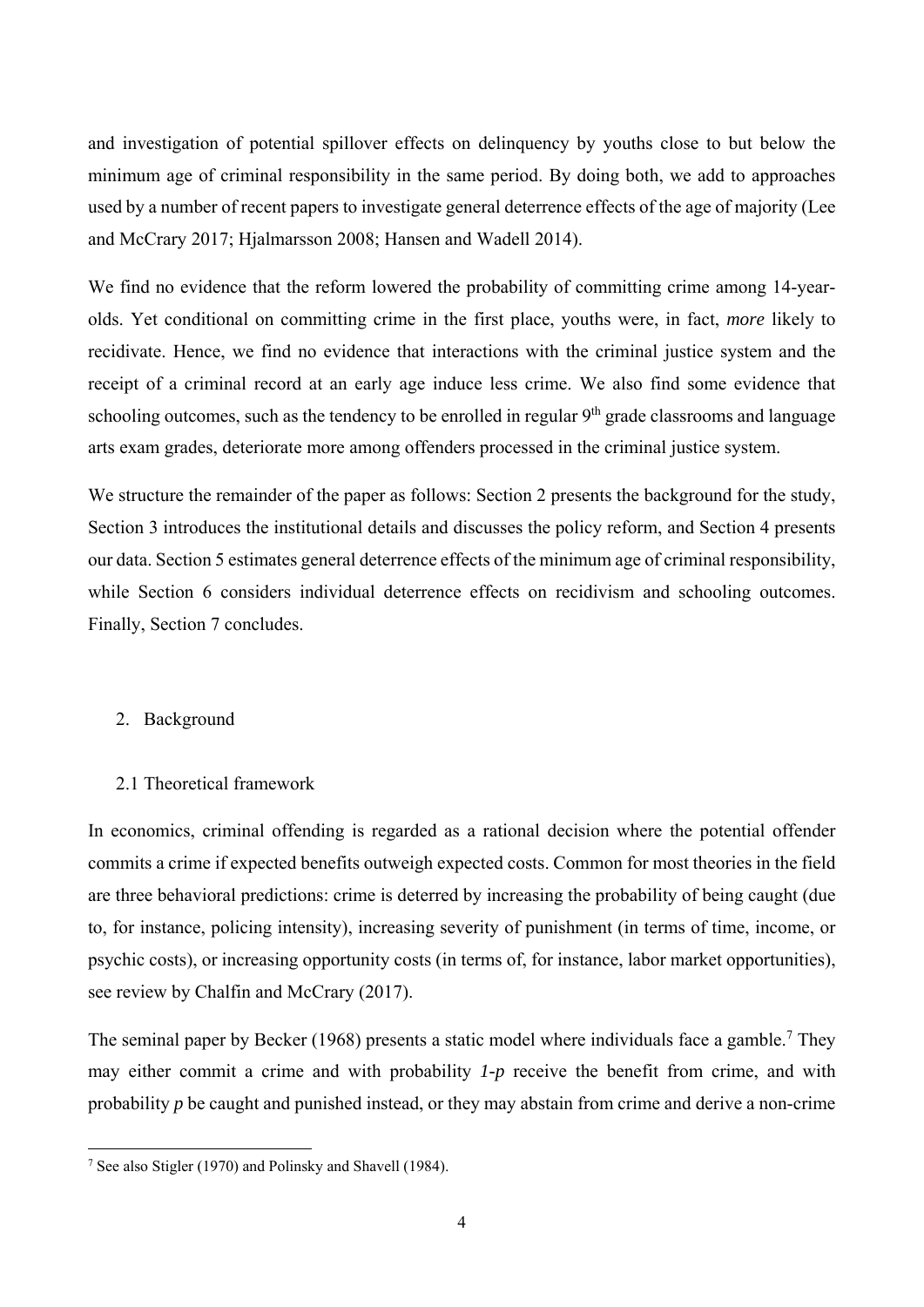risk-free utility. In this set-up, the three predictions outlined above follow naturally. Ehrlich (1973) focuses on the opportunity costs of legitimate and illegitimate activities as being important for how potential offenders respond to incentives. Lee and McCrary (2017) develop a dynamic extension of Becker's model of crime, where individuals draw crime opportunities from a distribution of criminal offers. Each period the individual decides whether to commit a crime, and if he commits a crime, he is randomly apprehended. Their dynamic set-up emphasizes the potential importance of myopia and the interplay between sentence length and degree of myopia.<sup>8</sup>

Crime policies may affect criminal behavior through three main channels (corresponding to the three predictions mentioned above): certainty of the punishment, i.e. the risk of detection, apprehension and conviction given commission of crime; severity of the punishment, i.e. the onerousness of the legal consequences given a sanction is imposed; and opportunity costs. The effects of such policies rely crucially on the extent to which juveniles are aware of the changes in policies and whether they subsequently adapt their expectations.

Crime policies may affect criminal behavior through the threat of punishment, i.e. general deterrence, and due to the experience of punishment, i.e. individual deterrence. Incarceration will mechanically reduce crime due to incapacitation, but the experience of punishment may also change the individual's future behavior by changing his information about the costs and benefits of criminal behavior (e.g. deter the individual from future crime by instilling an understanding of the consequences/costs) or, somewhat more speculative, his preferences for criminal relative to legal activities. The lowering of the minimum age of criminal responsibility from 15 to 14 increases the severity of the expected punishment of offenders aged 14. This threat may have a general deterrent effect on criminal behavior among 14-year-olds. Moreover, the experience of punishment at the age of 14 may deter the individual from future crime. The reform may also affect intertemporal choice. First, if crime requires investments in crime-related human capital or learning by doing, then an increase in the expected punishment of 14-year-old offenders may affect not only their current decision-making but also their number of crimes committed in the future. Second, punishment itself may affect the returns to crime versus legal activities. Serving time in a halfway house may facilitate the acquisition of criminal human capital (creating spillovers or criminogenic effects using the term from criminology) and/or

<sup>&</sup>lt;sup>8</sup> See Polinsky and Shavell (1999) for another example of a dynamic model of crime in which the behavior of the offender is sensitive to their time preferences.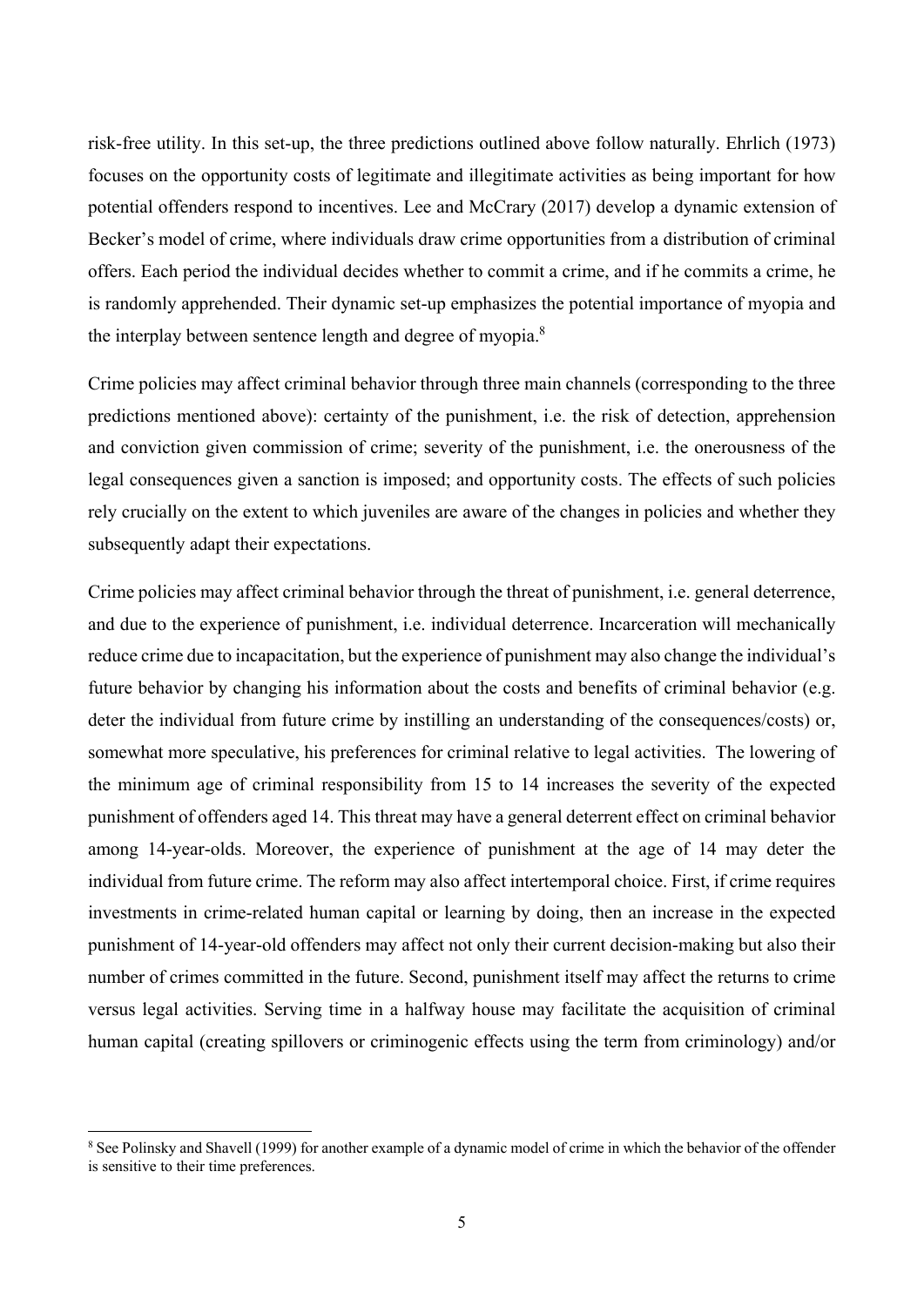stigmatize the offender. Therefore, introducing more severe punishments to juvenile offenders may reduce crime in the short run, but increase crime in the longer run.

Policies may affect individuals other than those initially targeted. In our case, the reform may also have consequences for 13-year old offenders. If there are a limited number of criminal opportunities that adolescents compete for, then offenders below the minimum age of criminal responsibility may be substitutes for offenders above that age. Therefore, the reform may increase crime for adolescents below the new minimum age of criminal responsibility. If, on the other hand, juveniles above the minimum age of criminal responsibility serve as role models for juveniles below that age, then they may be complements. If the reform is successful in deterring crime among 14-year olds, it may also reduce crime among 13-year old individuals due to role model effects.

#### 2.2 Prior evidence on the effects of sanctions on juvenile crime

l

While the literature on the effects of sanctions on adult crime is well developed, $9$  research on the effects of sanctions on juvenile crime is still limited. The literature falls into two broad strands: the literature on general deterrence effects of changes in the severity (rather than certainty) of punishment of juvenile crime and the literature on the effects of experiencing punishment for juvenile crime on reoffending and education.

Previous empirical studies on general deterrence effects aim at measuring the effect of the risk of juvenile incarceration. A number of empirical studies in criminology have estimated general deterrence effects of transferring juveniles charged with serious crimes to adult court instead of juvenile court handling using time-series data on arrest rates for US states (see e.g. Singer and McDowall 1988; Jensen and Metsger 1994; Risler, Sweatman and Nackerud 1998; Steiner and Wright 2006). They have exploited changes in the American system of juvenile justice which since the mid-1970s has been moving away from its traditional rehabilitative orientation toward a model based on the adult criminal justice system. Legislative waiver policies usually set a minimum age of 14 to 16 years for automatic transfer to criminal court (Feld 1987). The offenses covered by legislative

<sup>&</sup>lt;sup>9</sup> One strand of literature considers the effect of sentencing policy generally, or sentence enhancements on crime, see e.g. Loftin, Heumann and McDowall (1983); Helland and Tabarrok (2007); Drago Galbiati and Vertova (2009); Buonnano and Raphael (2013); Kilmer, Nicosia, Heaton and Midgette (2013); Bell, Jaitman and Machin (2014). Another strand of literature investigates the effect of a capital punishment regime or the incidence of executions on murder, see e.g. Grogger (1991); Cochran, Chamblin and Seth (1994); Donohue and Wolfers (2005); Land, Teske and Zhang (2009). For an overview of this literature, see the recent literature reviews by Chalfin and McCrary (2017) and Nagin (2013).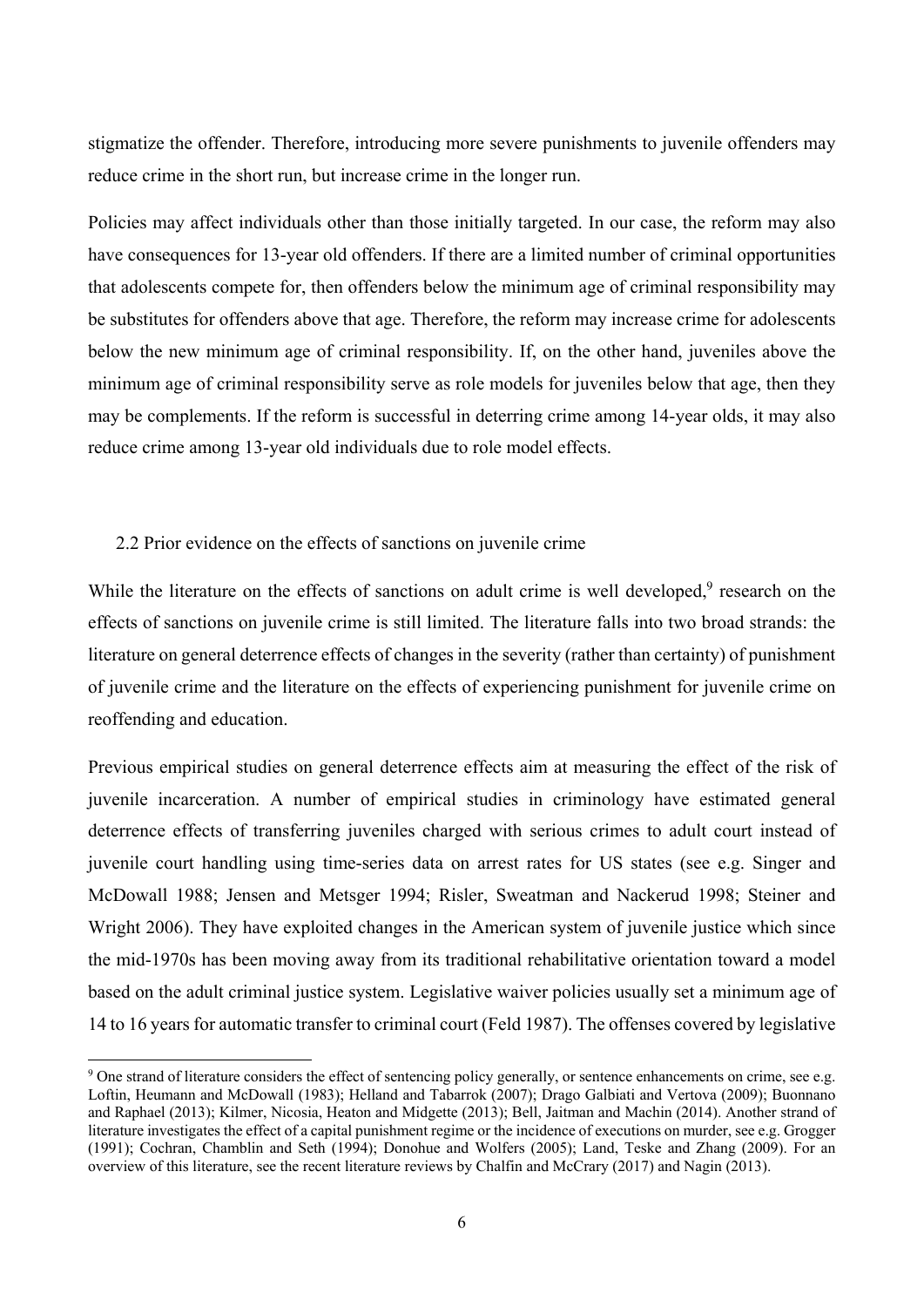waiver policies are typically violent crimes or other felonies (Jensen and Metsger 1994). Deterrence is one of the major arguments underlying this growth in the use of legislative waiver.

Singer and McDowall (1988) investigated the general deterrent effect of New York's legislative waiver statute enacted in 1978. This Juvenile Offender Law lowered the age at which a juvenile is mandated to be tried in criminal court to either 13 or 14 years depending on the crime. This legislation also mandated that penalties be similar to those for adults and required that all sentences be served in secure facilities. Singer and McDowall (1988) assesses the effect of this legislation on serious juvenile crimes. They concluded that the law had no effect on homicides, assaults, rapes, and arsons committed by juveniles, but that it might have prevented robberies from increasing. In line with the findings by Singer and McDowall, the studies by Jensen and Metsger (1994), Risler, Sweatman and Nackerud (1998), and Steiner and Wright (2006) all find that file transfer laws have little or no effect on violent juvenile crime.

More recently, economists have used a different approach to investigate the deterrence effect of tough punishment of juvenile crime. They have investigated the deterrence effect of the laws that govern the age of criminal majority, since these laws generate differences in juvenile and adult punishment (Levitt 1998). Using US state-level panel data for the period 1978-93, Levitt (1998) finds that harsher punishment for juveniles are strongly associated with lower rates of juvenile offending. Further investigation suggests that the crime reduction comes from general deterrence and not incapacitation or individual deterrence. The use of individual-level data allows for estimation of the effect of deterrence without the potential confounding influence of incapacitation that necessarily arises in aggregate data (Mocan and Rees 2005). Using micro-level data, more recent studies by economists have exploited the idea that laws that govern the age of majority generate large discontinuities in the sanctions faced by individual offenders when they cross the age threshold (Lee and McCrary 2017; Hjalmarsson 2009b; Hansen and Wadell 2014). Despite the fact that the expected sentence length for an adult offender is more than twice as long as that faced by a juvenile offender, these studies surprisingly find little or only weak evidence of a deterrent effect. Few studies have used an experimental design to evaluate the deterrence effect of formal sanctions of juvenile offenders.<sup>10</sup>

<sup>&</sup>lt;sup>10</sup> A notable exception is the study by Piliavin, Gartner, Thornton and Matsueda (1986). Their evaluation of 5,050 participants from three distinct groups of persons at high risk of formal sanction (including youth) support the reward component of the rational-choice model, but fail to support the cost or deterrent component, as measured by perceived risks of formal sanctions.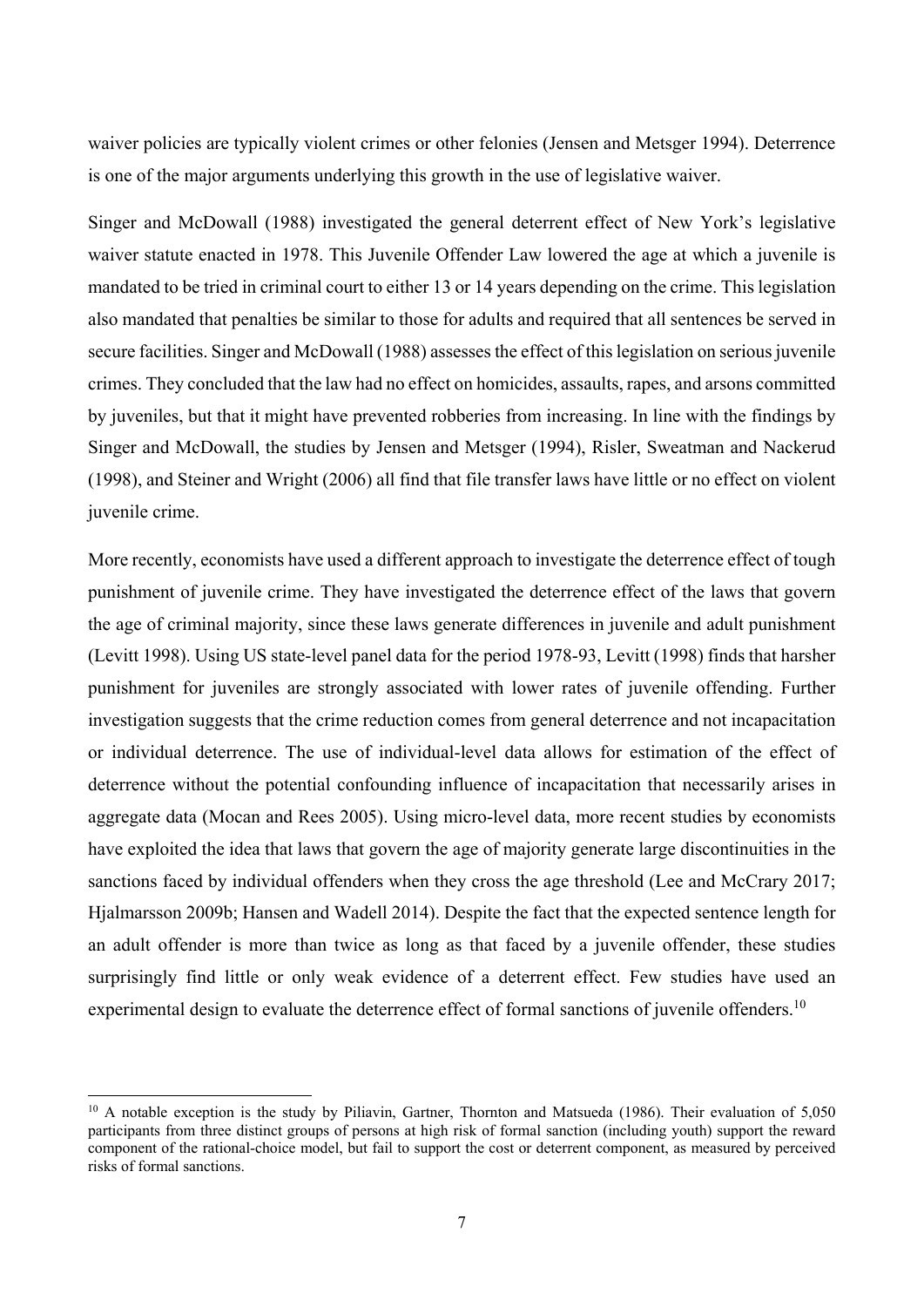The idea in our study is instead to exploit a change in the laws that govern the minimum age of criminal responsibility for investigation of the deterrence effect of formal sanction of juvenile offenders as these laws generate large discontinuities in the sanctions faced by young juvenile offenders. We thereby widen the scope to the youth population at the fringes of the criminal justice system. Besides the age group under consideration, our approach differs from the earlier studies on the age of majority in two important ways. For one, we exploit detailed monthly criminal records for a sample of individuals turning 14 before and after the reform. This allows us to handle potential confounding age- and time trends in crime in our estimations. Second, earlier studies examine the effects of differences in the severity of sanctions within the criminal justice system, namely between the juvenile and adult criminal justice system, while we examine the differences in the severity of sanction between the social system and criminal justice system.

The second broad strand of literature on deterrence of juvenile crime investigates the effects of experience of juvenile punishment on reoffending, also referred to as individual deterrence (Bell, Jaitman and Machin 2014) or specific deterrence by criminologists (Nagin 2013). Within this literature, one line of studies explores the effects of experiencing soft sanctions, like having police contact, being arrested and convicted in court for criminal offenses. Investigation of such effects necessarily requires individual-level panel data and an empirical approach, which deals with negative selection into arrests, prosecution and conviction. There is a large literature on this in criminology. Most existing criminological studies attempt to identify a causal link by controlling for observed individual characteristics (e.g. match individuals on self-reported delinquency). Such studies include classic labeling studies using self-report data and official records (e.g. Farrington 1977; Bernburg and Krohn 2003; Morris and Piquero 2013; Wiley, Slocum and Esbensen 2013; Liberman et al. 2014) and studies of the effects of formal sanctions on education (see e.g. De Li 1999; Tanner, Davies and O'Grady 1999; Bernburg and Krohn 2003; Sweeten 2006; Hjalmarsson 2008). The results of these studies are consistent with the hypothesis that public labeling increases deviant behavior among youth who are stopped or arrested by the police or processed in the criminal justice system. It is a challenge, of course, to properly handle selection in this context. One example of a criminological study applying more rigorous methods is Loeffler and Grundwald (2015) who investigate a reform in Illinois that raised the maximum age of juvenile court from 17 to 18 for offenders who commit a misdemeanor. Using a Difference-in-Difference approach with multiple control groups, they find little evidence of an effect. Finally, the systematic review by Petrosino, Turpin-Petrosino and Guckenburg (2010) examines 29 randomized controlled trials and quasi-experimental studies on the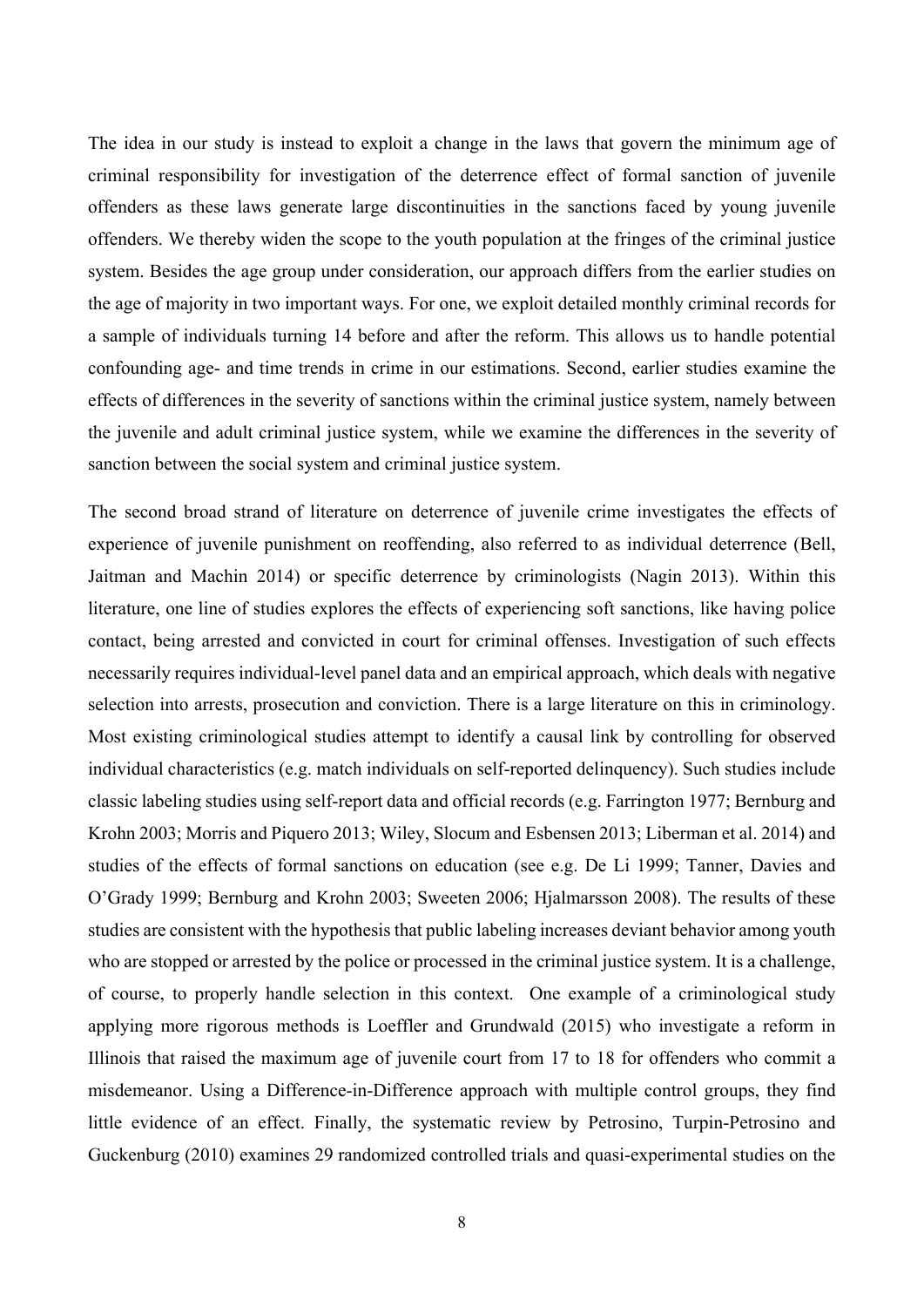effects of experiencing traditional juvenile system processing on future criminal behavior. The review finds no evidence that traditional juvenile system processing has crime control effects. In fact, juvenile system processing increased subsequent delinquency compared to division to programs, counselling, or doing 'nothing'.

Within the second broad strand of literature on deterrence of juvenile crime, another line of studies investigates the effects of juvenile offenders experiencing tough sanctions, like juvenile incarceration. The criminological study by Loughran, Mulvey, Schubert Fagan, Piquero and Losoya (2009) estimates the effects of sentencing length for serious juvenile offenders and find null effect of institutional placement on future rearrest rates and self-reported crime. Studies applying methods that are more sophisticated also control for unobserved household fixed characteristics. Using this approach, Hjalmarsson (2008) finds that incarcerated juveniles have lower propensity to be reconvicted of crime. Besides unobserved heterogeneity, a second complicating factor in identifying the causal effect of juvenile incarceration is that effects for juveniles on the margin of juvenile incarceration may differ from the average juvenile, and the former group is most likely to be affected by policy changes (Aizer and Doyle 2015). One way to deal with this is to use a regressiondiscontinuity design exploiting sentencing rules to identify the impact of juvenile incarceration on recidivism as done by Hjalmarsson (2009a). The study finds that at the margins where the sanctioning becomes more severe, juveniles just above the threshold were found to be less likely to recidivate. Aizer and Doyle (2015) instead exploit exogenous variation in juvenile detention stemming from the random assignment of cases to judges who vary in their sentencing. With this strategy, they address the issue of negative selection into juvenile incarceration and estimate effects for those at the margin of incarceration where the judge assignment matters for the incarceration decision. Their findings suggest that juvenile incarceration reduces the probability of high school completion and increases the probability of adult incarceration.

Our study also adds to this small literature which exploits natural experiments like random assignment of judges with different sentencing practices (e.g. Aizer and Doyle 2015) or social experiments (e.g. Klein 1986) to estimate the effects of experiencing formal sanction on reoffending of juvenile offenders.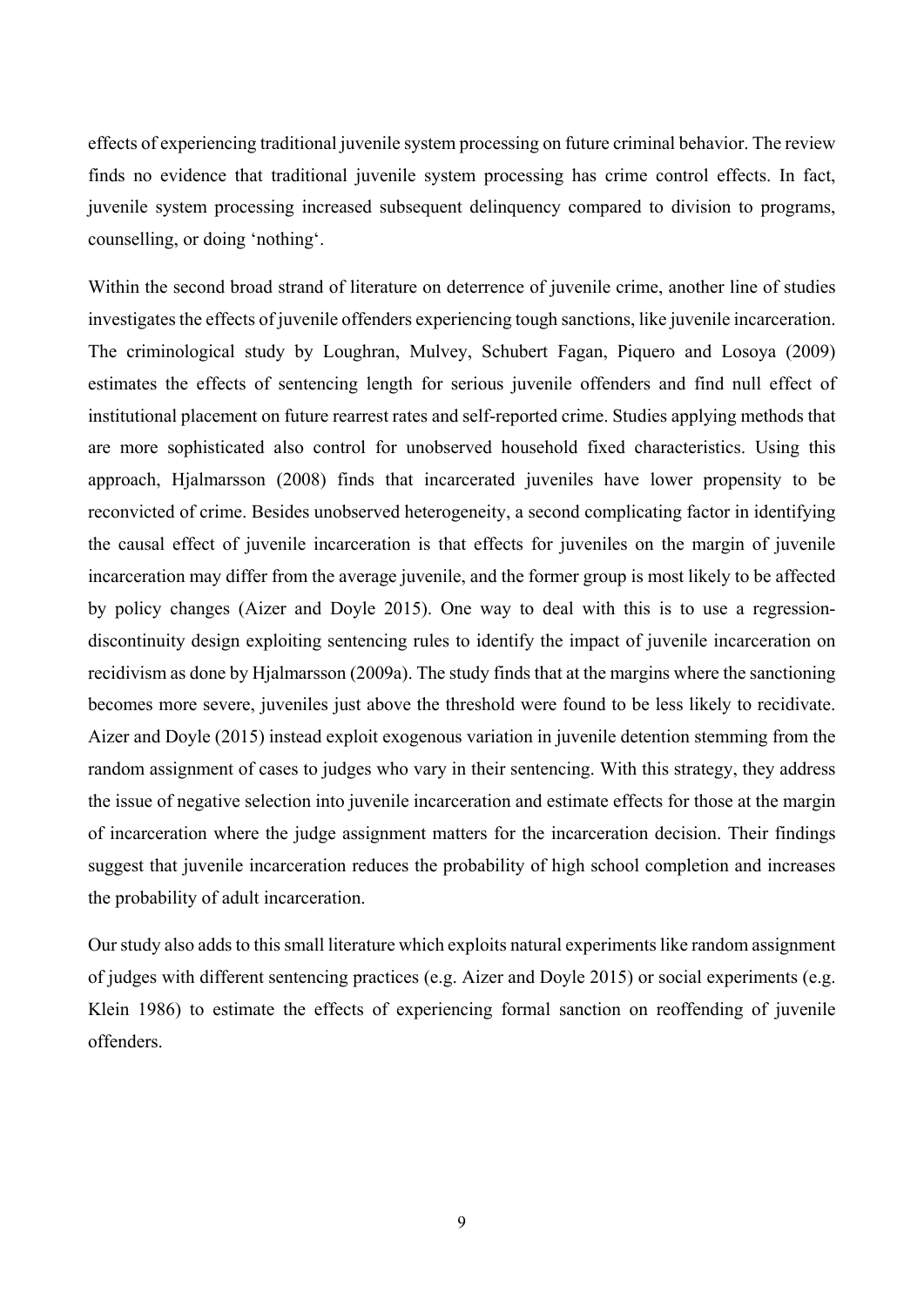#### 3. The minimum age of criminal responsibility and the reform

Denmark has no separate juvenile justice system. Juvenile offenders above the minimum age of criminal responsibility are sentenced by the same criminal law and in the same courts as adult offenders. Within this institutional setting, the minimum age of criminal responsibility is a significant threshold for young offenders, as it not only defines whether the individual's case is handled by the social authorities or in the criminal justice system, but also whether they obtain a criminal record.

In comparison to the many legal systems with separate juvenile justice courts (e.g. in Scotland, England, or states in the US), the Nordic countries have a higher minimum age-limit of criminal responsibility (today 15 in all countries) and typically process criminal cases concerning children under the age limit in the social service system. At the same time, it is the minimum age of criminal responsibility (and not the age of majority) that in Denmark demarcates the line for prosecution in the adult criminal justice system and for the receipt of a formal criminal record.

Processing of a juvenile suspect of a criminal offence differs significantly between offenders below and offenders above the minimum age of criminal responsibility. The local social authorities in Denmark handle cases with "as if charges" of a criminal offence *below* the minimum age of criminal responsibility. The police can investigate the criminal act and detain the offender (if the conditions of arrest are fulfilled), but the case is not presented before a judge and the offender is under normal circumstances not entitled to legal representation. A social worker, who must be present during any police interrogation, accompanies the offender and not a lawyer. Hence, it is solely up to the local social authorities to settle the case and decide upon the enactment of further measures described in the law of social services. Examples of consequences are participation in supervised activities, support to the family and in the most severe cases out-of-home-placement in foster care or in an institution,  $11$  see Kyvsgaard (2004).

Cases with juveniles *above* the minimum age of criminal responsibility are handled in the criminal justice system under the same rules of investigation, prosecution, and court ruling as cases with offenders over the majority age (eighteen). The types of sanctions are in most cases identical for adult and juvenile offenders and range from fines, charge withdrawal with conditions and community service to suspended and unsuspended prison sentences (Kyvsgaard 2004). The criminal law does

 $<sup>11</sup>$  Juvenile offenders aged 10-17 who commit serious crimes are confined in the same highly secure institutions regardless</sup> of whether they are under or above the minimum age of criminal responsibility.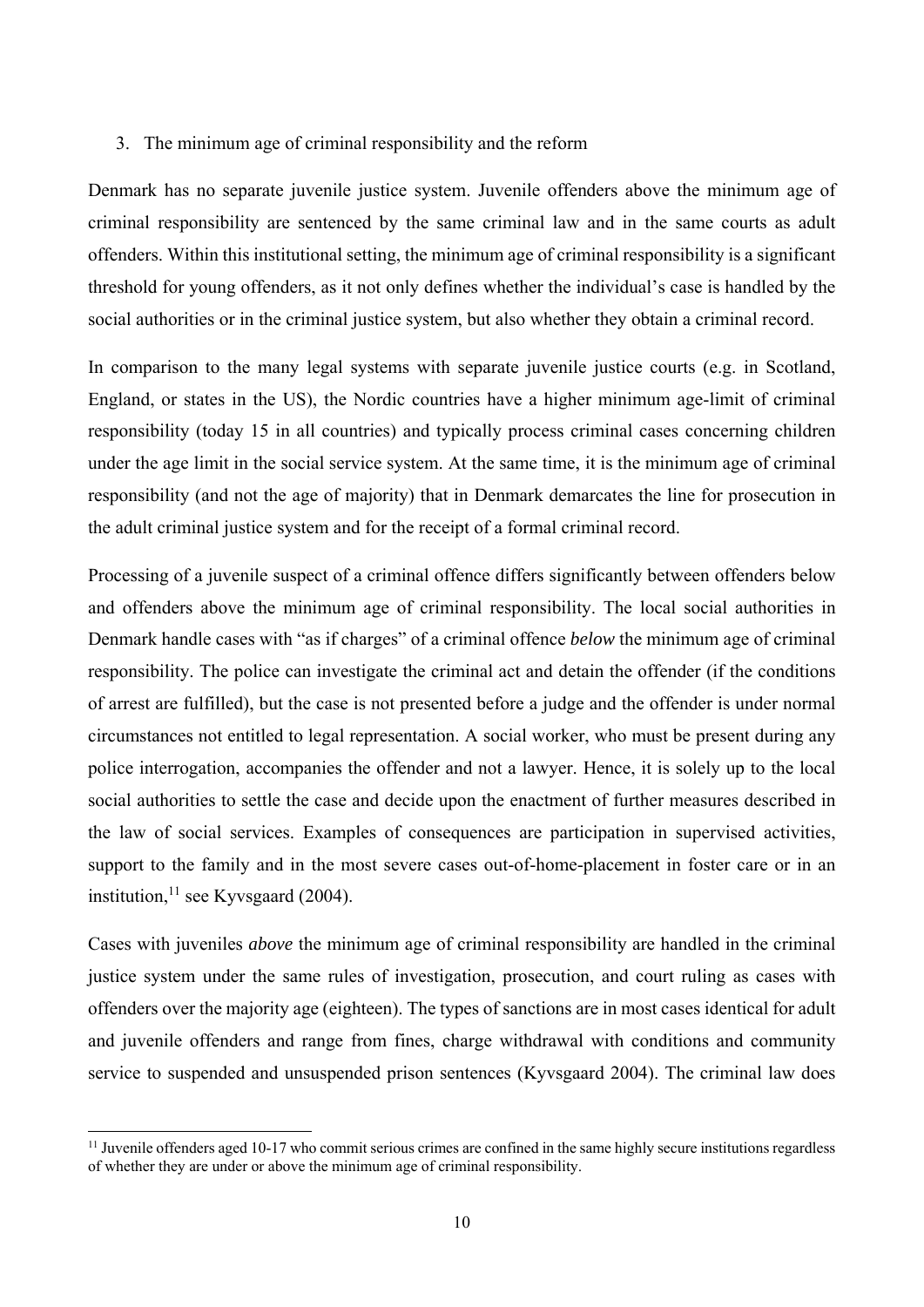contain provisions to limit the severity of the sentencing of offenders aged 15 to 17 and some special sanctions and measures to be used in cases with juvenile offenders.<sup>12</sup> In the relative few cases when juvenile offenders are arrested, placed in custody, or sentenced to a prison term, they are typically confined in secure institutions or under special circumstances in separate units in the adult prison system (Clausen 2013).<sup>13</sup> Juvenile offenders above the minimum age of criminal responsibility who are found guilty also receive a criminal record. The timeframe for which convictions remain on a criminal record depends on the sentence type; records of fines and charge withdrawal with conditions are erased after 1 year,<sup>14</sup> suspended sentences after 3 years, and prison sentences after 5 years.

Criminal offenses committed by 14-year-olds during the reform period are most frequently property crimes (68 percent) such as shoplifting (26 percent), petty theft (9 percent), vandalism (9 percent) and burglary (7 percent). Other offense types are violence (13 percent), traffic-related crimes (9 percent) and weapon and drug offenses (6 percent). In 2011, 71 percent of the cases with conviction of a juvenile offender aged 14 led to a fine, 18 percent to a suspended sentence and 2 percent to a prison sentence (incl. youth sanctions) (Statistics Denmark, 2012). Therefore, our study of the impact of severity of sanctions on juvenile offending is dominated by softer crimes leading to softer sanctions, in particular fines.

The brief outline of the Danish criminal system shows significant differences in the sanctions of juvenile offenders below or above the minimum age of criminal responsibility. This is the feature of the criminal justice system that we exploit in this paper to investigate the impact of the severity of softer sanctions on young people's offending.

We exploit a reform of the criminal law changing the minimum age of criminal responsibility in Denmark. From 1930 to 2010, the minimum age of criminal responsibility was 15 in Denmark. As of July 1, 2010, the right-wing government changed the penal law and lowered the age of criminal

 $12$  First, in the Danish legal system it is in general considered a mitigating circumstance that the offender is under eighteen at time of the offense. Second, if a juvenile offender is already subject to measures authorized by social legislation for children, charges can be withdrawn if he/she makes an unqualified confession. Third, offenders under the majority age cannot be sentenced a lifetime conviction (Storgaard 2013).

<sup>&</sup>lt;sup>13</sup> On a given day, around 10 juvenile offenders above the minimum age of criminal responsibility serve in separate units in the adult prison system (Clausen, 2013).

<sup>&</sup>lt;sup>14</sup> This category (fines and charge withdrawal with conditions) is the only one with a reduction in the duration of a criminal record to offenders under the age of 18; otherwise, the terms are the same as for adult offenders. In all cases, the police keep an official record of the criminal offenses for 10 years to be available under particular circumstances (https://www.politi.dk, accessed on March 13, 2017).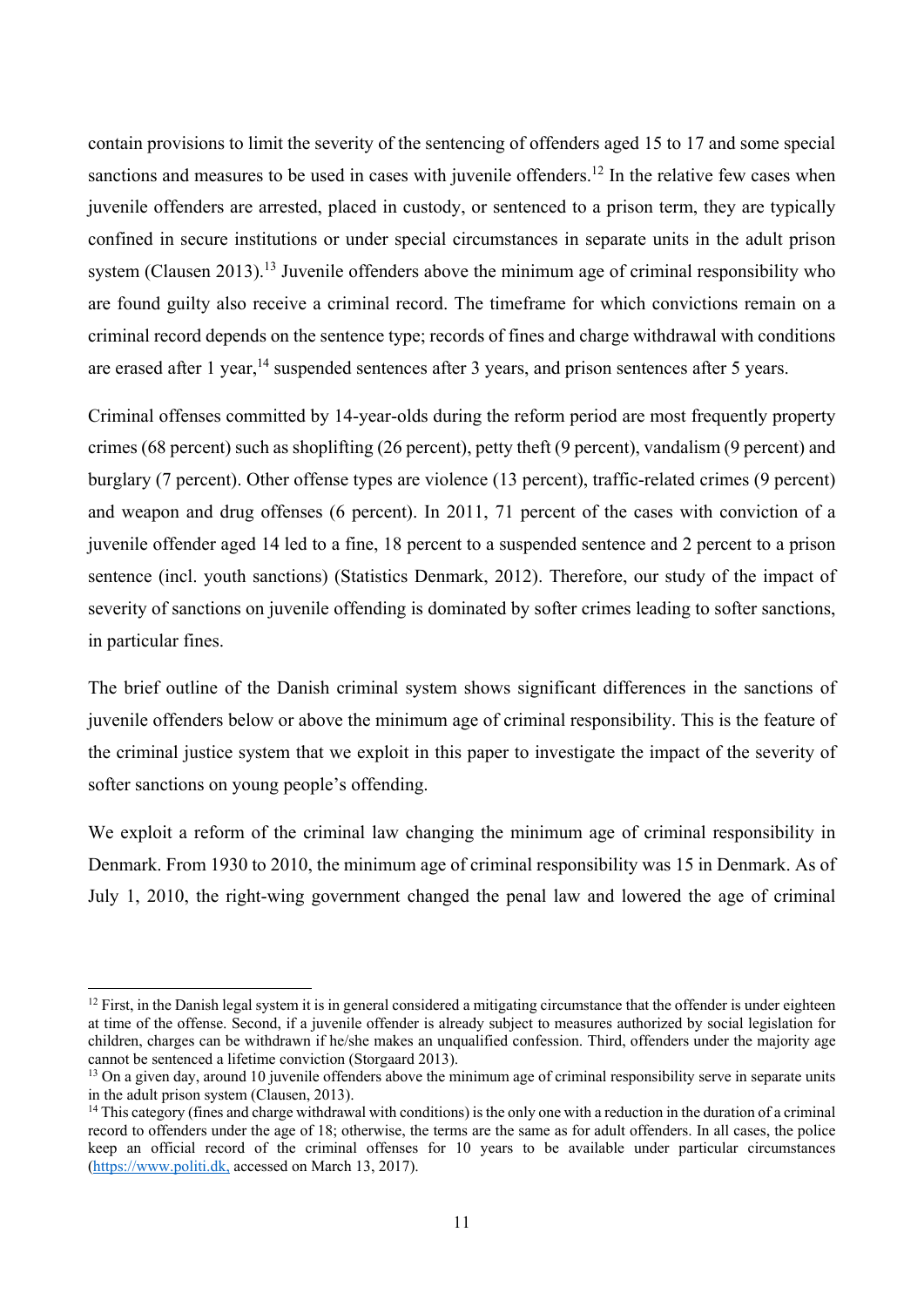responsibility to 14. Within a timeframe of 20 months, however, the age limit was re-established at 15 by a new left-wing government as of March 1, 2012.

The government had set up a commission on juvenile crime who worked from December 2007 to September 2009 to suggest how to target and improve interventions to reduce juvenile crime. The commission explicitly recommended *not* reducing the minimum age of criminal responsibility.15 However, on March 17, 2010, the government introduced a bill, which lowered the minimum age of criminal responsibility, and the bill was passed on June 1, 2010. The bill received a lot of attention in the news and in the public in terms of marches and happenings in the larger cities.16

Figure 1 documents the media attention on the policy change by plotting the number of newspaper articles mentioning the minimum age of criminal responsibility. The histogram shows that the attention was at a maximum in October 2009 immediately after the commission on juvenile crime published their final recommendations. The financing of the reform was part of the annual state budget negotiations (Storgaard 2013). This suggests that the general public was well aware of the changes taking place, and it also suggests that people may have anticipated a reduction in the age of criminal responsibility already 6-12 months before the bill was formally passed by Parliament. On the one hand, this figure supports the notion that juveniles knew of the policy change.<sup>17</sup> On the other hand, it also indicates that strategic retiming could have affected crime prior to the reform due to anticipation, and we investigate this in detail in our empirical analyses.

<sup>&</sup>lt;sup>15</sup> For details, see Danish Ministry of Justice (2009).

<sup>&</sup>lt;sup>16</sup> The political attention also resulted in a descriptive evaluation of the reform by the Danish Ministry of Justice (2015). <sup>17</sup> In case 13- and 14-year-olds or their parents do not follow the news, such information is also part of the school curriculum in social studies in 8th and 9th grade. Furthermore, all police districts have an interdisciplinary framework for prevention of juvenile crime involving the schools, the social services and the police (denoted SSP). This is a network of relevant authorities who collaborate with the purpose of preventing juvenile crime in the local area, e.g. by visiting schools. They are concerned with general, specific as well as individual-oriented policies and interventions.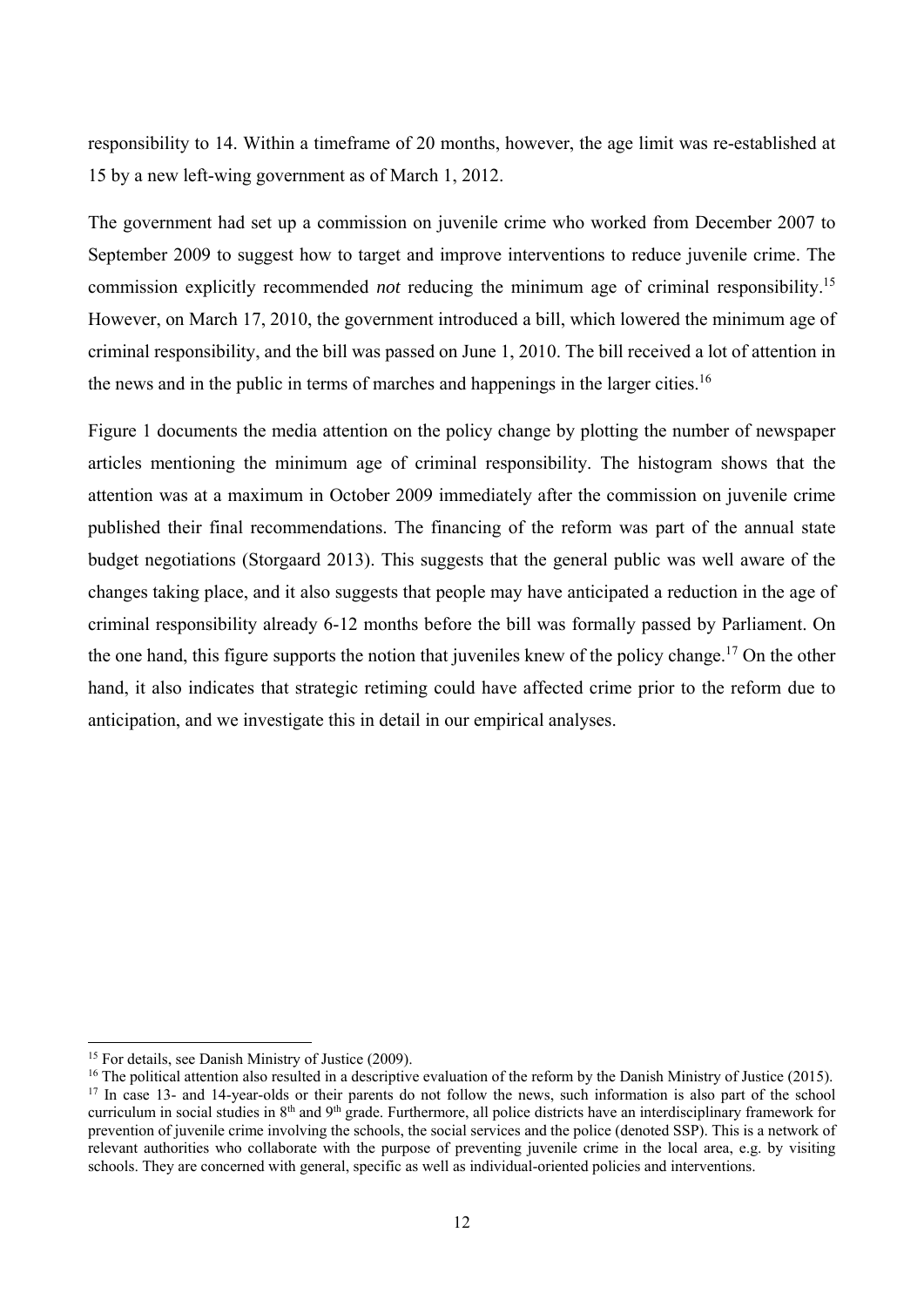

Figure 1. Number of national newspaper articles about the minimum age of criminal responsibility, 2008-2012.

Notes: The figure shows number of articles in 17 Danish national newspapers mentioning the term "minimum age of criminal responsibility", total number of articles is 694.

Data source: Constructed based on data from Infomedia.dk/mediearkivet/.

The policy reform constituted a natural experiment creating exogenous variation in the age limit for prosecution, conviction, and sanctions (including a criminal record) of young offenders in the Danish criminal justice system. The reform introduced a more severe punishment to a younger age group from one day to the next as the age of criminal responsibility was lowered to 14. We study this change in the risk of criminal justice involvement of juvenile offenders over time and investigate the potential deterrent effect of the policy reform: Does lowering the age-limit from 15 to 14 deter 14-year-olds from committing crimes?

A behavioral response relies on a general awareness of the change and a general understanding that the severity of the punishment increases when offenders cross the minimum age of criminal responsibility.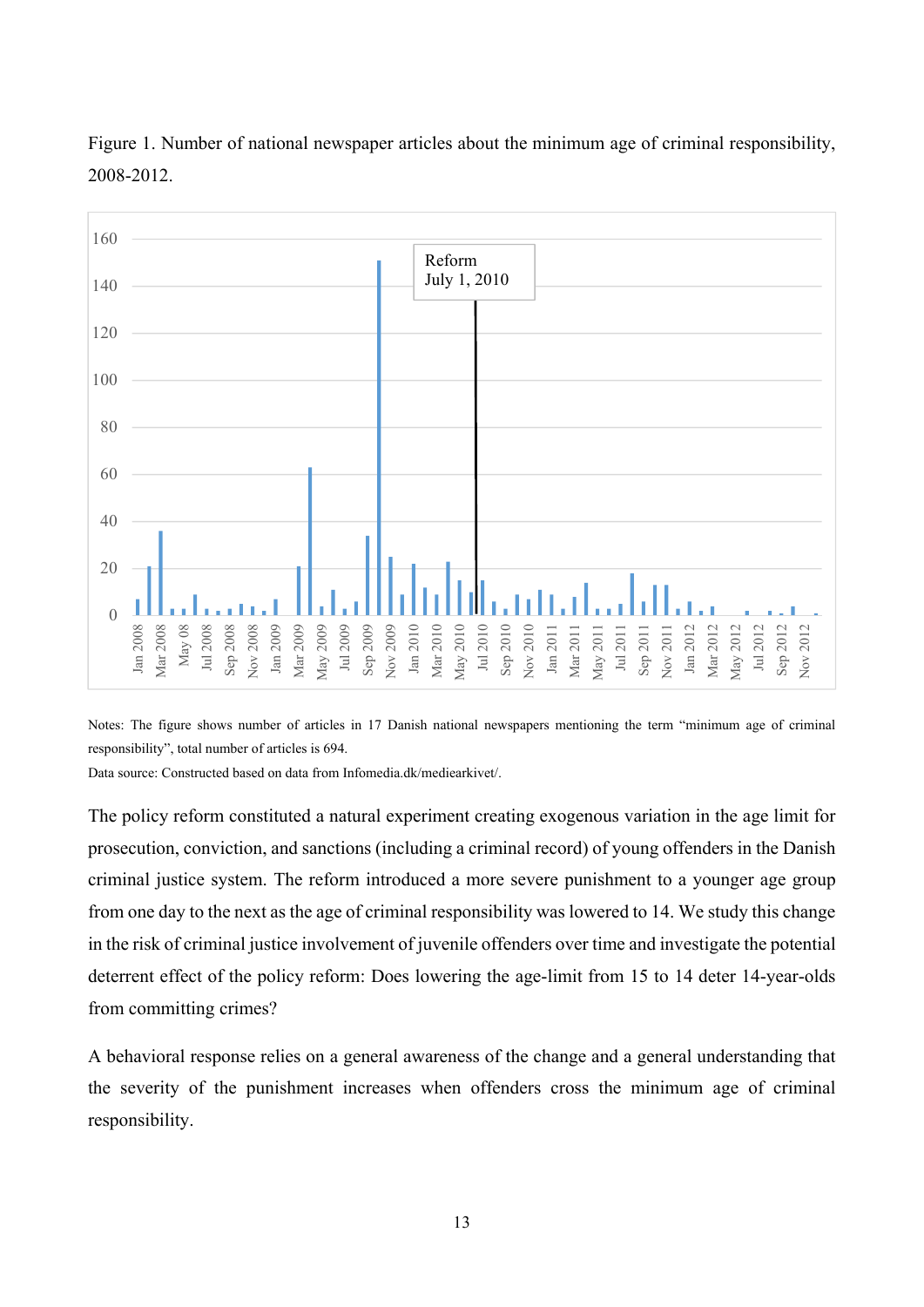#### 4. Data

l

*Primary data sources and samples:* We extract our data from eight primary sources. Our key data set is The Central Police Register that records individual charges (date of charge, date of committing the offense, and type of offense) and convictions (date of conviction, verdict, and sentence) for the full Danish population as well as all contacts of individuals and firms with the police. We first merge the Central Police Register with the Population register containing individual demographic characteristics such as birth date, gender, current residence, parent identifiers, household composition, country of origin, and immigrant status (available 1980-2014). We next add a series of other registers: the Education Register and Surveys, which records educational attainment (1980- 2014); the Lower Secondary School Grade register with information on grades obtained in the  $9<sup>th</sup>$ grade (2002-2014), the income register (1980-2014); the occupation register (1980-2014); the medical birth register that includes information about birth outcomes (1980-2010); the Psychiatric Central Register that records ADHD diagnoses (1994-2010); and the Prescription Drug register (1997-2010). See Table A1 for detailed information and primary data sources for each variable.

From these sources, we extract data for seven Danish cohorts, namely the 1993-1999 birth cohorts, combine the information using unique personal identifiers, and compile it into a panel dataset with monthly records of reported crimes from November 1st 2008 to January 31st 2012. The dataset includes all children aged 13, 14, and 15 during this period. To ensure that we have available prereform information about background characteristics across all individuals, we restrict the sample to consist of individuals with Danish residence January 1st in the year they turn 10.18 Table 1 lists the covariates included in the analyses (see Table A2 in the appendix for means and standard deviations of the covariates).

*Criminal offenses and crime outcomes:* In our analysis, we measure individual criminal activity based on charges for offenses against the criminal code, which are recorded in the charge registers from the minimum age of criminal responsibility.<sup>19</sup> Charges are usually a predecessor of a conviction, i.e. court rulings that the individual is guilty as charged. $20$ 

<sup>&</sup>lt;sup>18</sup> In principle, a small share of these individuals may have left the country after their  $10<sup>th</sup>$  birthday. As long as this tendency is balanced with regards to exposure to the reform, our conclusions will be unaffected by emigration. It is, in theory, possible that the reform will lead to more emigration; the appropriate way to interpret our estimates, then, is as the total effect of the reform, including those effects stemming from out-migration.

<sup>&</sup>lt;sup>19</sup> We observe all charges even after the criminal record has been deleted from the individual's file.

<sup>&</sup>lt;sup>20</sup> For a random 10 percent sample of Danes born in 1980 followed until age 21, 28% of charges led to a conviction (Damm and Dustmann 2014). US studies on crime tend to measure individual crime by arrests. But arrests are uncommon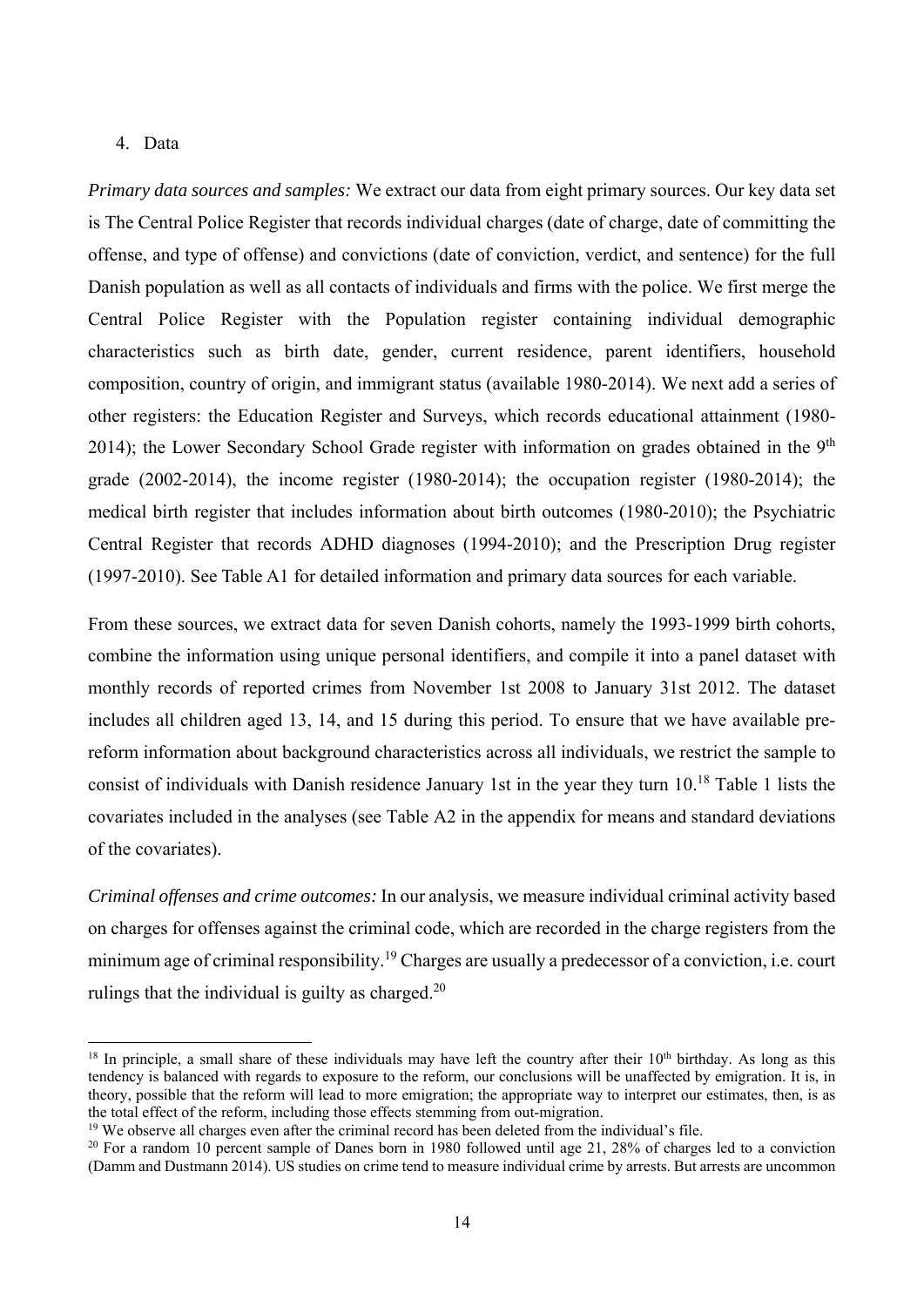In addition to recording arrests, charges and convictions, the Danish Police records all contacts with individuals and firms. If an offense is committed by a person who is below the minimum age of criminal responsibility, the police will record the offense as an "as if charge", meaning that the person would have been charged with the offense, had the person reached the minimum age of criminal responsibility. The Danish Police is required by law to register offenders below the minimum age of criminal responsibility in the Central Police Register, if they violate the Penal Code Act, Weapons Act or the Drugs Act.<sup>21</sup> Moreover, the Police reports crime detection rates for violations of the Penal Code Act, Weapons Act or the Drugs Act on a quarterly basis as part of their quarterly publication of key statistics. To achieve a high crime detection rate, the Police has an incentive to find and register offenders of these laws, irrespective of whether the offenders are above or below the minimum age of criminal responsibility. By combining the central police registers on charges and "as if charges", we can measure criminal offenses throughout the entire childhood and youth for each individual.

In the Central Police Registers, charges and "as if charges" are categorized into offenses against the Penal Code Act (sexual assault, violent crime, crimes against property and other offenses against the penal code), offenses against the Traffic Act, offenses against the Drugs Act, offenses against the Weapons Act, and offenses against the Tax Acts or other special acts. Throughout our analyses, we restrict the outcomes to offenses of the Penal Code Act. We plot the number of offenses for each birth cohort in our sample in Figure A1. In our analysis we compare criminal behavior of children aged 14 before and after the policy reform because the policy reform of interest targeted this age group. We use two measures of criminal behavior of children aged 14: an indicator for at least one "as if charge" or charge of the penal code in a given month and an indicator for recidivism defined as reoffending after first penal code "as if charge" or charge at age 14.

*Educational outcomes:* We study a series of educational outcomes before age 17 including the propensity to be enrolled in a regular  $9<sup>th</sup>$  grade as opposed to special schools or boarding schools; the propensity to participate in the 9<sup>th</sup> grade exam; and exam grades (standardized at the cohort level; mean zero and standard deviation of one). We distinguish between exam grades in language arts and math.

in Denmark. According to the Danish "Law on Administration of Justice" (Retsplejeloven. Article 755, part 1), the police can arrest a person whom they have reason to suspect guilty of a criminal offence subject to public prosecution, but only if an arrest is regarded as necessary in order to prevent further criminal offenses, ensure the subject's presence for the time being or to prevent his communication with other people. Further, an arrest should not be made if imprisonment would be a disproportionate measure in regard of the nature of the offence or other circumstances. 21 BEK nr. 881 af 04/07/2014.

<sup>15</sup>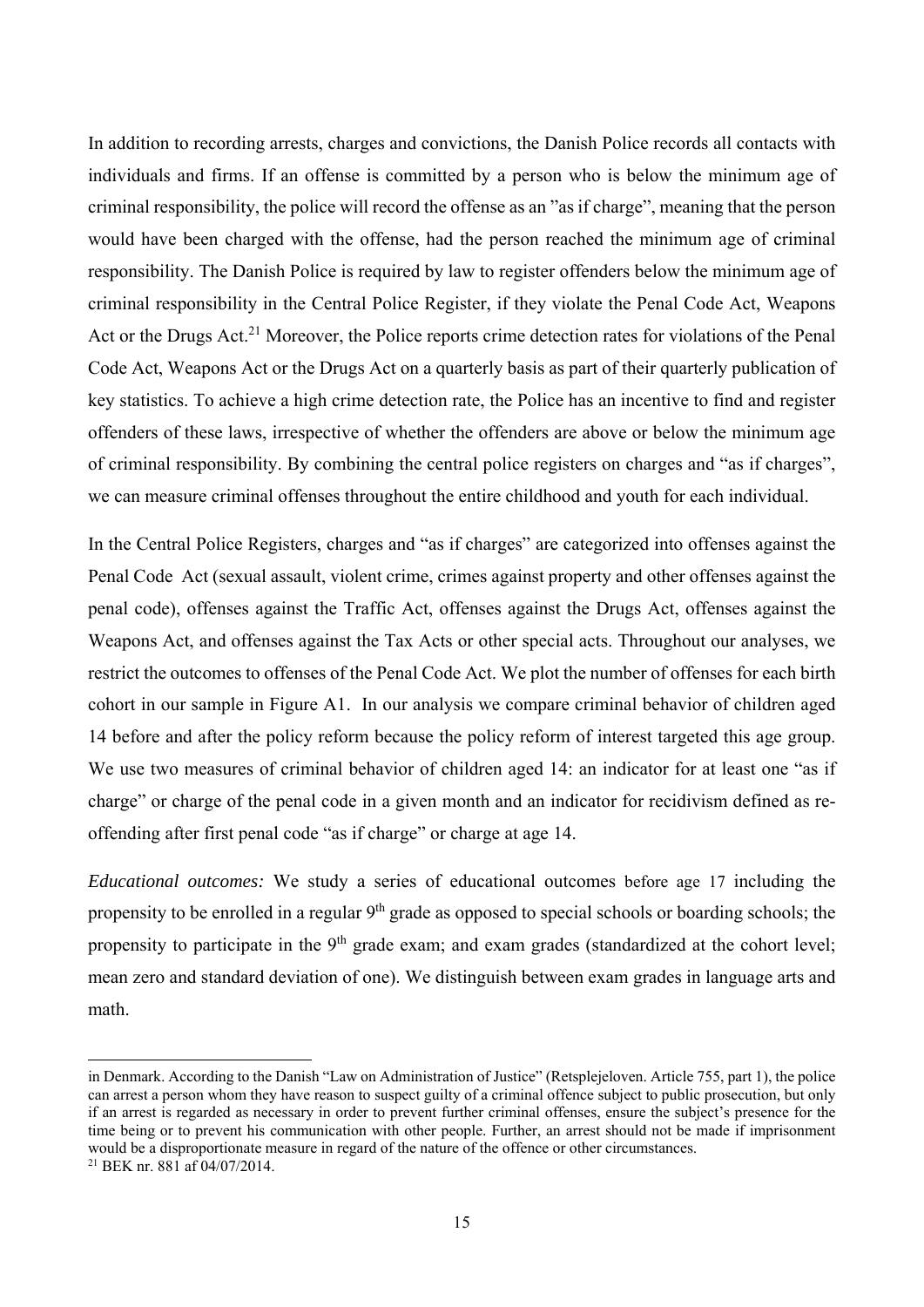Our analyses control for child background variables, child criminal history from age 10 to 13, and parental background variables at age 9. See Table 1 for details.

| Child background                                          | Gender, age, ethnicity, birth weight, premature birth, ADHD (diagnosis<br>and use of prescription ADHD drugs) before age 9, use of other<br>psychotropic drugs before age 9.                                                                                                                                                                       |
|-----------------------------------------------------------|----------------------------------------------------------------------------------------------------------------------------------------------------------------------------------------------------------------------------------------------------------------------------------------------------------------------------------------------------|
| Child crime history<br>(age $10-13$ )                     | Age of criminal onset, number of prior offenses, type of prior offenses.                                                                                                                                                                                                                                                                           |
| Family background<br>$\left($ <i>child age</i> $9\right)$ | Family structure (nuclear family, parent with new partner, single parent,<br>not living with parents), education level mother/father, income<br>mother/father, labor market position mother/father, convicted of criminal<br>offense mother/father, suspended or unsuspended prison sentence<br>mother/father, police district based on residence. |

**Table 1. List of covariates from official administrative register data** 

5. General deterrence effects of the minimum age of criminal responsibility

The first goal of this paper is to estimate the effect of being above the minimum age of criminal responsibility on the probability of committing crime. In doing so, we exploit the July 1, 2010 policy reform that lowered the age of criminal responsibility from 15 to 14. Observations exposed to the reform are individual-month observations for children who i) turned 14 in the months after the introduction of the reform (post-reform sample) or ii) turned 14 up to 11 months before the reform and, therefore experienced part of their  $14<sup>th</sup>$  year after the reform (pre-/post reform sample), using only their monthly observations *after* the reform. Observations *not* exposed to the reform include children who i) experienced their entire  $14<sup>th</sup>$  year in the months prior to the reform (post-reform sample) and ii) children who had turned 14 prior up to 11 months before to the reform, using their monthly observations *before* the reform (pre-/post reform sample). Since the reform was in place for 20 months, we use a bandwidth of 20 months around each side of the reform date.<sup>22</sup>

 $^{22}$  Alternatively, one could have analyzed the effects of turning 14, using data after the introduction of the reform only. which would be similar to the approach used in studies exploiting the laws that govern the age of majority (e.g. Hjalmarsson 2009b; Levitt 1998). We prefer our strategy to this because the specific policy reform constituted a rather salient change, the exact date of which could not be anticipated. Individuals can easily foresee their own birthday and adjust their behavior in a period before the actual event. In addition, other things could change with birthday too. Figure A2, however, shows descriptive evidence that turning 14 does not affect crime rates, neither before nor after the introduction of the reform.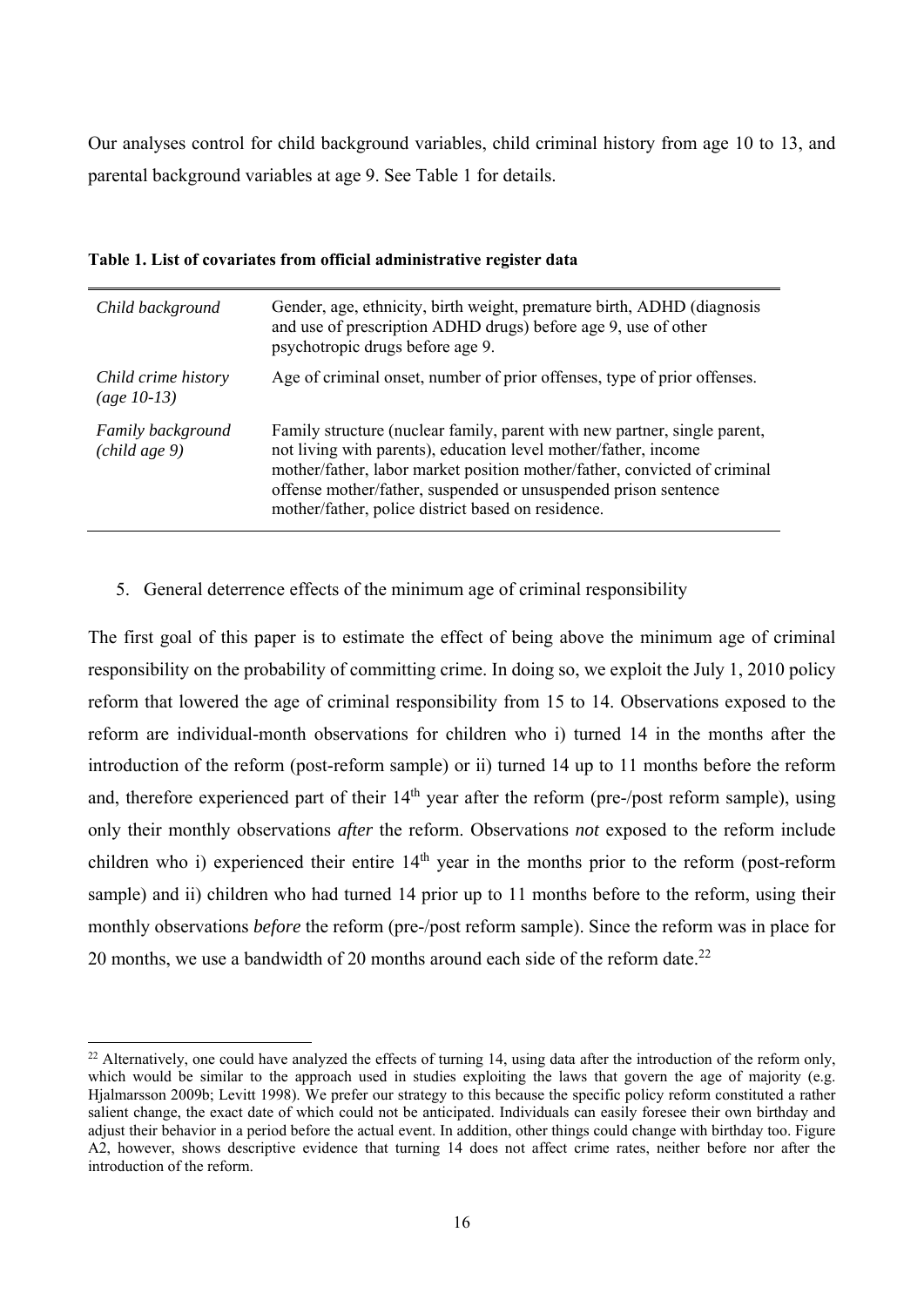Our empirical specification is the following:

$$
y_{jt} = f\big(Reform\_dist_{jt}\big) + \alpha Reform_{jt} + X_{jt}\beta_1 + Z_j\beta_2 + u_{jt} \tag{1}
$$

where  $y_{it}$  is an outcome indicating whether child *j* is charged with at least one penal code offense in month *t*;  $Reform_{it}$  is an indicator of whether the reform is in place for child *j* in month *t*;  $f(·)$  is a first-degree polynomial in distance in time to the reform date that is allowed to differ on both sides of the cutoff (to control for the downward trend in crime during our observation period);<sup>23</sup>  $X_{it}$  consists of age (measured in months) using a linear specification or indicators (to control for the crime-age relationship) and calendar month indicators (to control for seasonal variation in juvenile crime), whereas  $\mathbf{Z}_i$  consists of variables measured at a fixed point in time (child age 9): child characteristics and parental background controls and police district fixed effects (to control for local variation in police resources to apprehend and charge offenders and local variation in criminal and legal income opportunities).  $u_{it}$  is an unobserved error term.  $\alpha$  is the parameter of interest; it measures the effect of the introduction of formal sanctions for crime committed by 14-year-old children.

Our primary sample consists of the population 14-year-olds in a window starting from 20 months prior to the policy reform and ending 20 months after the introduction of the reform. We also investigate potential spillovers of the reform to 13-year-olds using a similar observation window and perform a placebo analysis using the sample of 15-year-olds.

The key identifying assumption in the current setup is that, except for the policy change, all other factors, observed and unobserved, are continuous with respect to time. The assumption implies that 14-year-olds must not reschedule the timing of crime to take place immediately before the reform in an attempt to avoid the new, stricter regime; see McCrary (2008). In the empirical analyses, we investigate potential violation of this assumption by studying crime rates of 13- and 15-year-olds around the reform. It also implies that the police must not change their policing or reporting strategies from one day to the next because of the reform.

We check this assumption by looking at the distribution of reported crime across ages and across types of penal code offenses before and after the reform. To further investigate this issue and perform a first, descriptive, investigation of the impact of the reform, in Figure 2 we plot the distribution of

 $^{23}$  Our results are robust to using higher-order polynomials.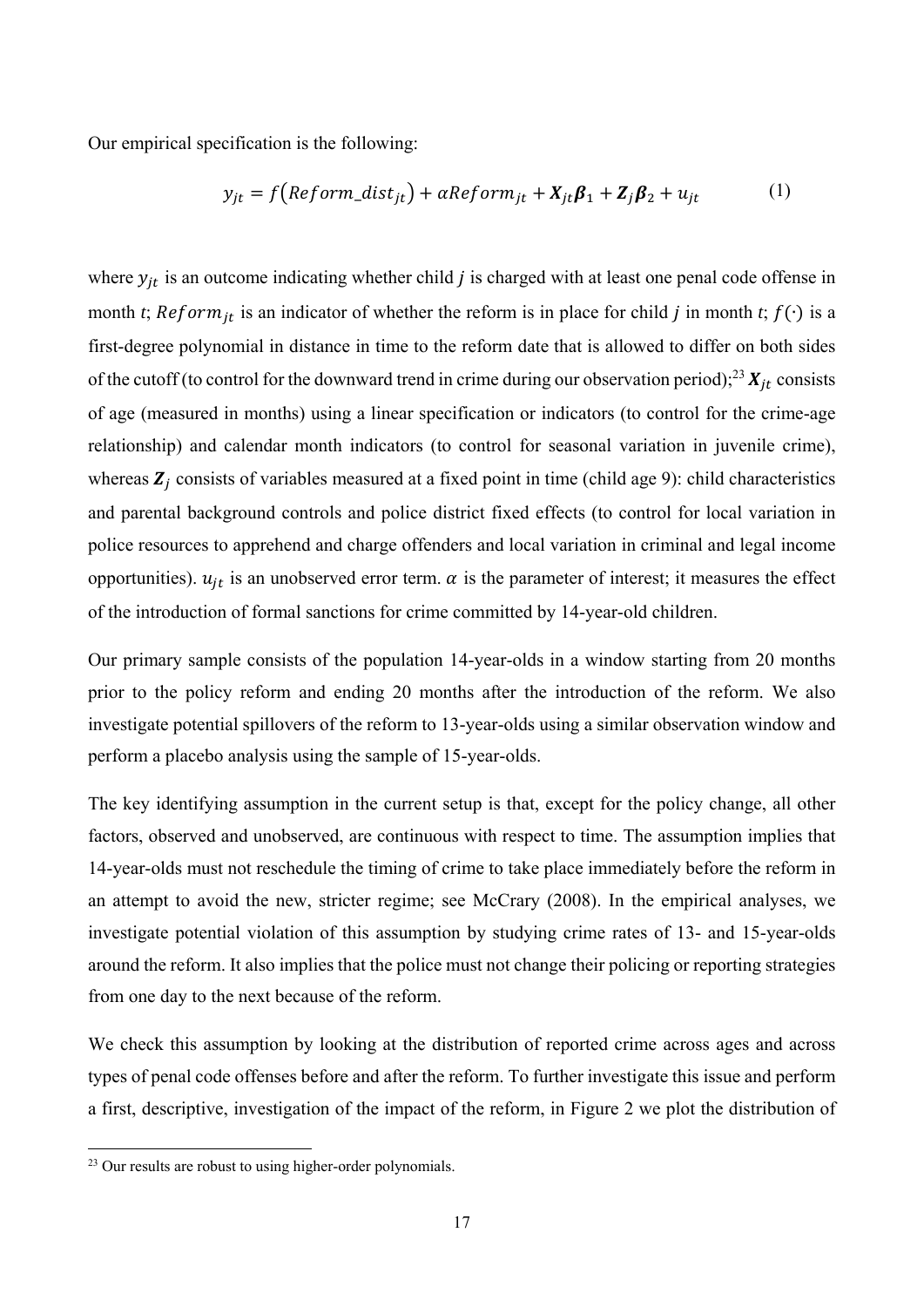monthly crime rates of 13-, 14- and 15-year-olds around the time of the introduction of the reform. The monthly crime rate is defined as the number of individuals with a least one (as if) charge of the Penal Code Act per individual in the age group. Over the reform period, we see a tendency for crime rates to go down for all age groups, in line with international trends, but also an uptake in crime with age. Crime rates increase over the summer following the reform but higher crime rates over the summer is a general tendency present in all years (and for all age groups) and illustrates why our formal analyses must account for calendar months. Importantly, we see no tendency for bunching of crime of 14-year-olds just prior to the introduction of the reform; this would have indicated strategic retiming of crime. This picture is also confirmed when we look at the reported offending rates in the months around the 14th birthday for juveniles affected by the reform in Figure A2.

Another way to gauge the validity of the design is to look for discontinuities in observable characteristics. We do this by comparing observable background characteristics of the sample of 14 year-olds on either side of the introduction of the reform. As expected and shown in Table A3 and Figure A3, we find no evidence of any economically significant differences. Furthermore, when we look at the age-crime-curves for our estimation samples in Figure A1 there are no signs of the official reporting of offenses changing with the minimum age of criminal responsibility (or the reform).

Table 2 shows the results from our formal analyses with gradually richer conditioning sets. All models control for distance in time to the reform. We present the results for six different specifications. Each specification contains more controls than the previous specification. Standard errors are clustered at the individual level. Our preferred specification VI shows a small positive coefficient, corresponding to 10% increase in the crime rate among 14-year-olds in July 2010. Yet the estimated effect is miniscule and not significant at conventional levels. The findings suggest that there are no general deterrent effect of lowering the minimum age of criminal responsibility. We can in fact rule out general deterrent effects as small as -0.00012 (corresponding to less than 10% of the crime rate in the relevant age group).

We have performed a range of robustness checks (see Table A4). Our baseline result for the preferred specification is repeated at the top of the table (bandwidth July 1, 2010  $+/-20$  months) and robustness checks follow in subsequent rows. The first set of checks are standard for the regression discontinuity design: including an indicator variable for the cut-off month, including polynomials of the assignment variable, extending and reducing bandwidth and employing a 'donut hole' strategy where June-August are excluded from the analyses. In addition, we test whether our results are robust to inclusion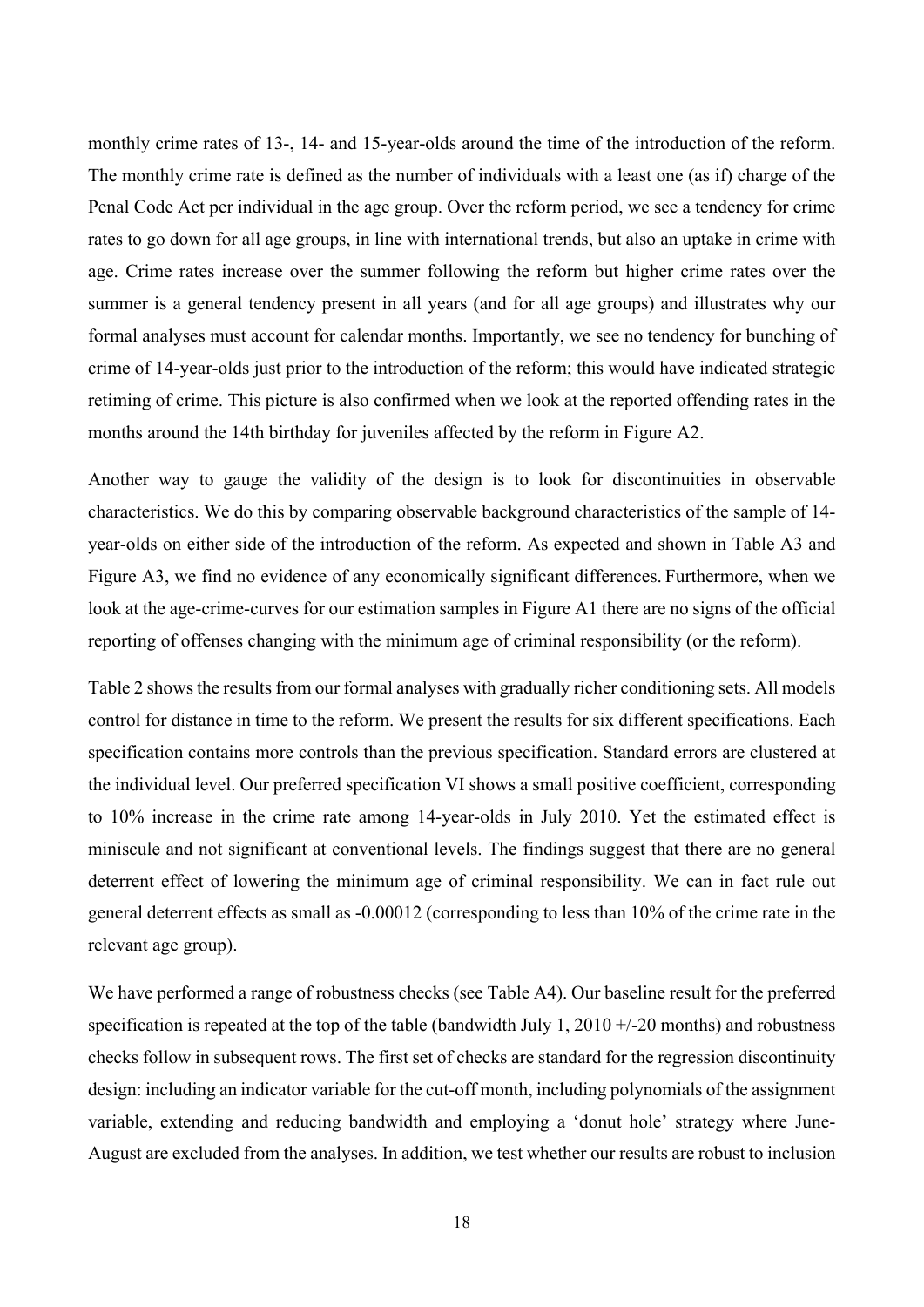of observations for children who turn 14 after the minimum age of criminal responsibility was reestablished at 15 (reform implemented 1<sup>st</sup> of March, 2012). Results are robust to these specification changes. The second set of checks study potential announcement effects. First, we exclude individuals turning 14 years between the announcement of the reform and the actual implementation of the reform, and then we investigate whether the real response happened already when the media debate took off on October  $1<sup>st</sup>$ , 2009 (see Figure 1). We find no evidence that youths react to these announcements.





Data source: Administrative register data from Statistics Denmark and police records for birth cohorts 1993-1999. Note: The figure shows the percentage of individuals in the age group with at least one (as if) charge for a penal code offense in a given month. Population of 13-, 14- and 15-year-olds in Denmark 20 months (March 2008) pre reform of the minimum age of criminal responsibility in Denmark (July 2010) to 19 months post reform (February 2012).

We proceed to investigate whether the reform had spillover effects on 13-year-olds, using the same set of model specifications. Table 3 presents our results. We find no evidence that the reform had any impact on the group of younger children. We similarly study whether the reform affected crime rates among 15-year-olds. Since this group was above the minimum age of criminal responsibility both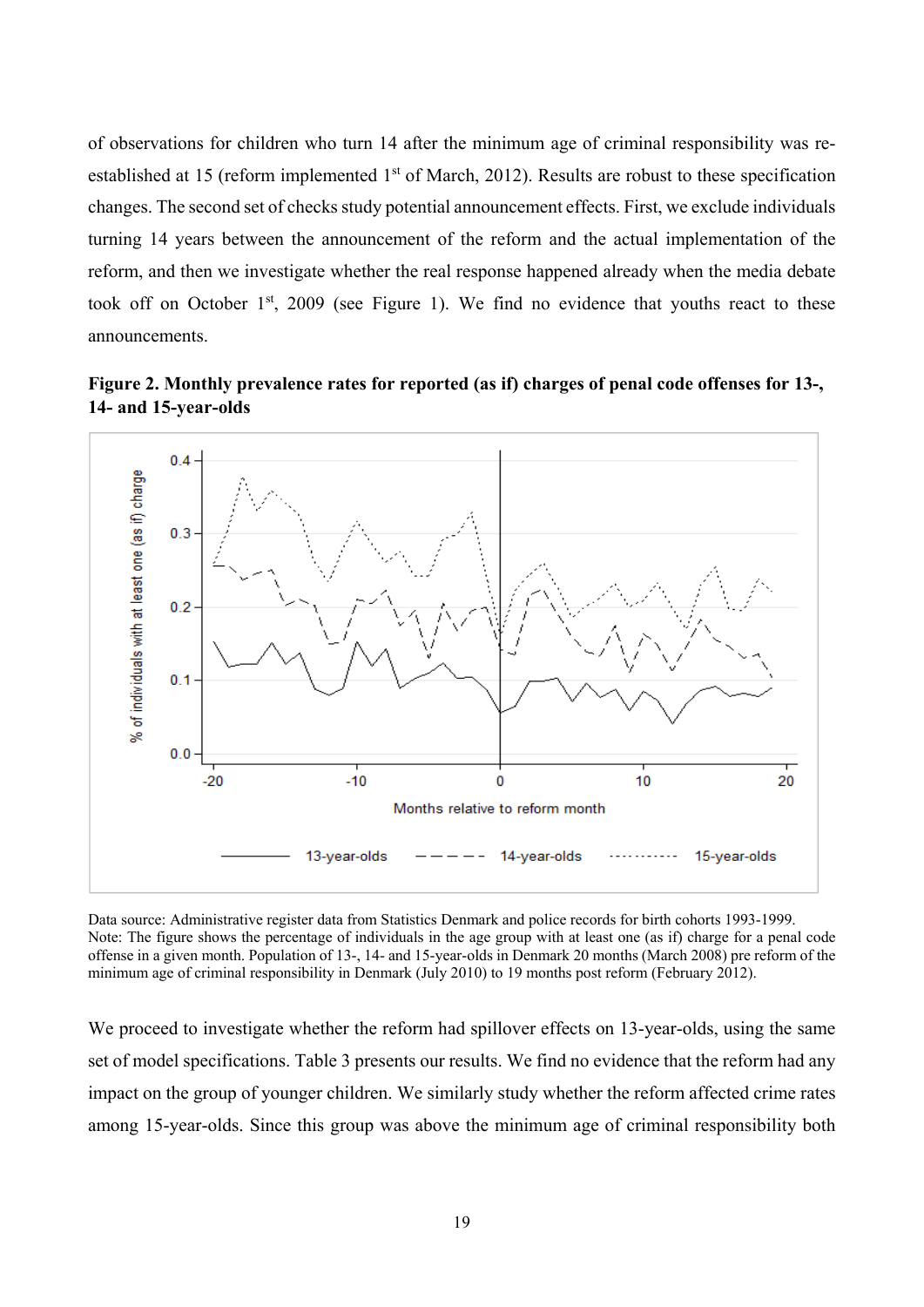before and after the introduction of the reform, we consider this a placebo-type-analysis. As expected, we find no evidence that crime rates of 15-year-olds changed because of the reform.

The upper panel of Table 4 next investigates whether effects vary by subgroups. Results are robust to excluding children who committed crime prior to age 14, but the point estimate increases substantially and becomes positive and statistically significant for individuals who committed crime prior to age 14, which point towards effects on recidivism. The lower panel of Table 4 distinguishes between different types of penal code offenses, and reveals no significant effects.

As a final robustness analyses, we perform simpler OLS regressions where we pool information for each individual into one single outcome (any offense/more than one offense before/at a given age). Results are shown in Table A5 and support the finding reported in Table 2 that there is no general deterrent effect of the reform on crime committed up until age 15. However, at the bottom of the table, we see that individuals exposed to the reform (when they were 14 years old) have significant *higher* probability of a penal code offense at age 15. Table A6 reveals that this effect is also significant when we single out individuals without prior offenses by age 14. We interpret this as a potential indication of higher rates of reoffending among 14-year old offenders whose criminal cases were handled by the criminal justice system rather than the social authorities due to the reform.<sup>24</sup> We investigate recidivism in detail in the next section of the paper.

 $^{24}$  This is consistent with the small positive (though insignificant) point estimate of the reform effect in Table 2.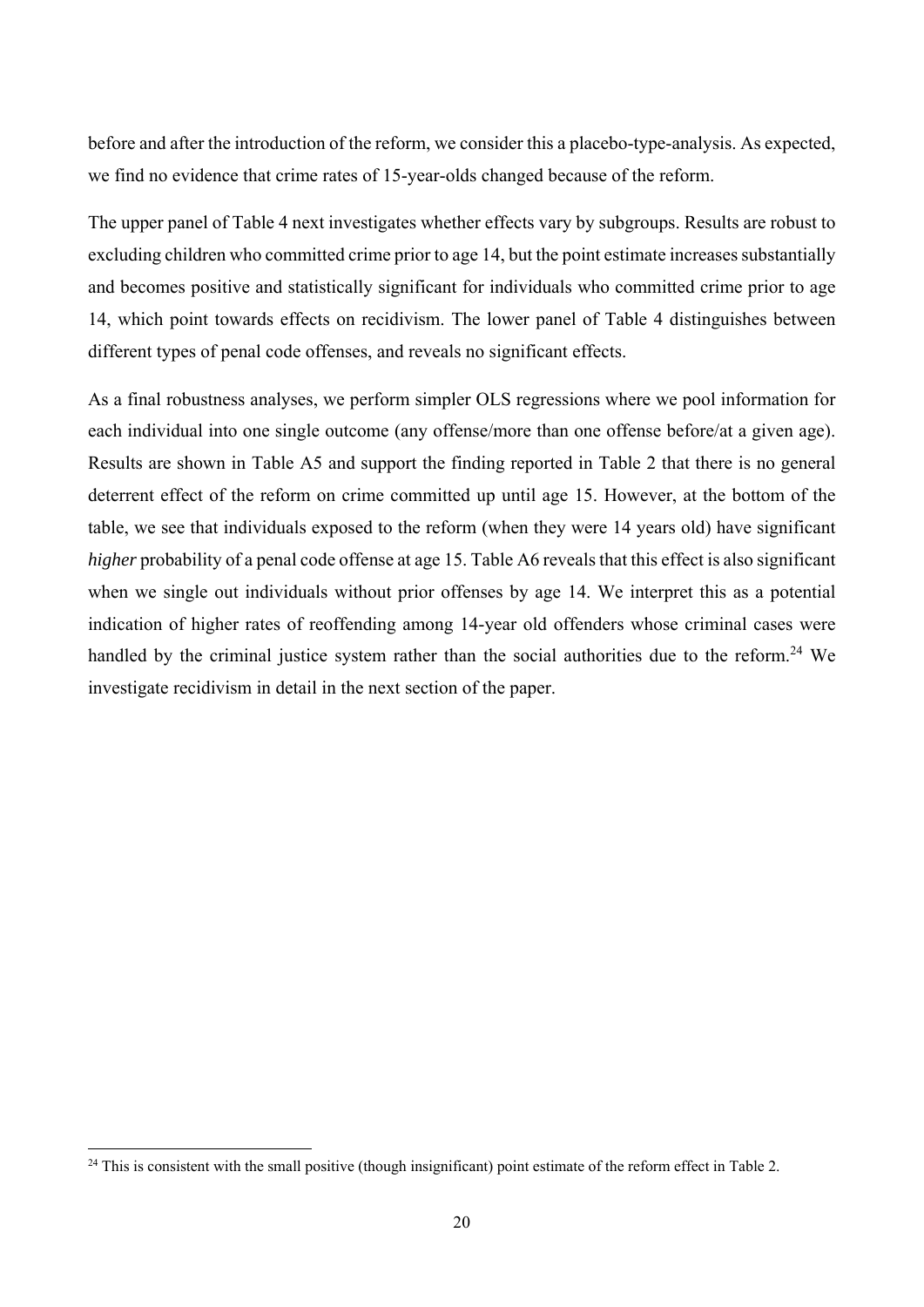|                                                              |                | $\mathbf{I}$   | III                     | IV             | V                       | VI                      |
|--------------------------------------------------------------|----------------|----------------|-------------------------|----------------|-------------------------|-------------------------|
| Reform effects: July 2010 - February 2012                    | $-0.00012$     | 0.00003        | 0.00003                 | 0.00017        | 0.00018                 | 0.00017                 |
|                                                              | (0.00013)      | (0.00013)      | (0.00013)               | (0.00015)      | (0.00015)               | (0.00015)               |
|                                                              |                |                |                         |                |                         |                         |
| Number of months prior the reform $(20-1, 0)$ , otherwise 0) | 0.00001        | $0.00002^*$    | $0.00002^*$             | $0.00003$ **   | $0.00002$ **            | $0.00002$ **            |
|                                                              | (0.00001)      | (0.00001)      | (0.00001)               | (0.00001)      | (0.00001)               | (0.00001)               |
|                                                              |                |                |                         |                |                         |                         |
| Number of months during the reform (1-19, otherwise 0)       | $-0.00001$     | $-0.00002$ **  | $-0.00002$ <sup>*</sup> | $-0.00003$ **  | $-0.00002$ <sup>*</sup> | $-0.00002$ <sup>*</sup> |
|                                                              | (0.00001)      | (0.00001)      | (0.00001)               | (0.00001)      | (0.00001)               | (0.00001)               |
| Controls:                                                    |                |                |                         |                |                         |                         |
| Age month specification                                      | N <sub>o</sub> | Linear         | Dummies                 | Dummies        | Dummies                 | Dummies                 |
| Calendar month dummies                                       | No             | No.            | N <sub>o</sub>          | Yes            | Yes                     | Yes                     |
| Child background                                             | No             | N <sub>o</sub> | No.                     | N <sub>o</sub> | Yes                     | Yes                     |
| Parents background                                           | No.            | No             | No.                     | N <sub>o</sub> | Yes                     | Yes                     |
| Child crime history                                          | No             | N <sub>o</sub> | N <sub>o</sub>          | N <sub>o</sub> | Yes                     | Yes                     |
| Police district fixed effects                                | No             | No             | No                      | N <sub>o</sub> | No.                     | Yes                     |
| <b>Observations</b>                                          | 1,955,508      | 1,955,508      | 1,955,508               | 1,955,508      | 1,955,508               | 1,955,508               |
| Individuals                                                  | 162,959        | 162,959        | 162,959                 | 162,959        | 162,959                 | 162,959                 |

#### **Table 2. Effects of the reform on monthly reported offending rates (penal code offenses), population: 14-year-olds**

Data source: Administrative register data from Statistics Denmark and Police records for birth cohorts 1993-1999.

Note: The table shows estimated effects of the reform lowering the minimum age of criminal responsibility (from July 2010 to February 2012) on the monthly reported (as if) charges (penal code offenses) for the population of 14-year-olds from November 2008 to February 2012. The estimates are coefficients from linear panel models on the probability of an (as if) charge in a given month and each column represents a gradually richer conditioning set. Standard errors are clustered at the individual level and reported in parentheses,  $p < 0.10$ ,  $p < 0.05$ ,  $p < 0.01$ . Control variables: number of months relative to reform, age, calendar month, gender, ethnicity, birth weight, parents' income, occupation and education, family type (nuclear, single parent, new partner, child not living at home), child ADHD diagnosis, child using prescriptive drugs, child and parents' criminal history, police district.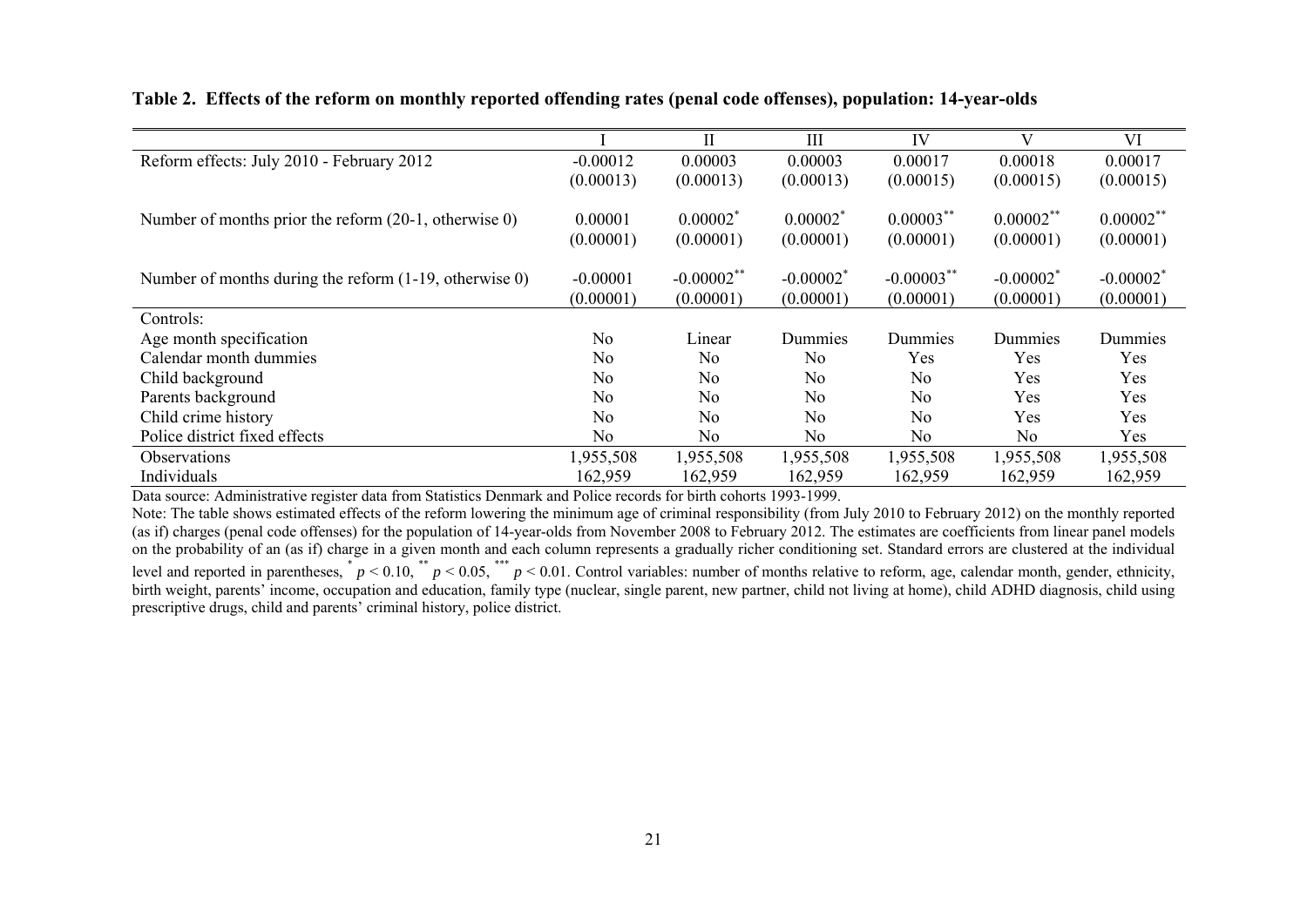|                               |                             | $\mathbf{I}$   | Ш                          | IV             | V          | VI         |
|-------------------------------|-----------------------------|----------------|----------------------------|----------------|------------|------------|
| 13-year-olds: reform effects  | $-0.0003\overline{6}^{***}$ | $-0.00019**$   | $-0.0001\overline{9^{**}}$ | $-0.00014$     | $-0.00010$ | $-0.00010$ |
|                               | (0.00009)                   | (0.00009)      | (0.00009)                  | (0.00011)      | (0.00011)  | (0.00011)  |
| <b>Observations</b>           | 1,903,320                   | 1,903,320      | 1,903,320                  | 1,903,320      | 1,903,320  | 1,903,320  |
| Individuals                   | 158,610                     | 158,610        | 158,610                    | 158,610        | 158,610    | 158,610    |
| 15-year-olds: reform effects  | $-0.0005\overline{3***}$    | $-0.00043***$  | $-0.0004\overline{3***}$   | $-0.00024$     | $-0.00023$ | $-0.00023$ |
|                               | (0.00015)                   | (0.00016)      | (0.00016)                  | (0.00018)      | (0.00018)  | (0.00018)  |
| <b>Observations</b>           | 1,972,224                   | 1,972,224      | 1,972,224                  | 1,972,224      | 1,972,224  | 1,972,224  |
| Individuals                   | 164,352                     | 164,352        | 164,352                    | 164,352        | 164,352    | 164,352    |
| Controls:                     |                             |                |                            |                |            |            |
| Age month specification       | No                          | Linear         | Dummies                    | Dummies        | Dummies    | Dummies    |
| Calendar month dummies        | N <sub>o</sub>              | No             | No                         | Yes            | Yes        | Yes        |
| Child background              | No                          | N <sub>o</sub> | No                         | No             | Yes        | Yes        |
| Parents background            | N <sub>o</sub>              | N <sub>o</sub> | No                         | No             | Yes        | Yes        |
| Child crime history           | N <sub>o</sub>              | N <sub>o</sub> | N <sub>o</sub>             | N <sub>o</sub> | Yes        | Yes        |
| Police district fixed effects | No                          | No.            | No                         | No             | No         | Yes        |

**Table 3. Effects of the reform on monthly reported offending rates (penal code offenses), population: 13- and 15-year-olds** 

Data source: Administrative register data from Statistics Denmark and Police records for birth cohorts 1993-1999.

Note: The upper part of this table shows results from analyses of spill-over effects of the reform to 13-year-olds and the lower part shows results from placebo test of reform effects to 15-year-olds. The estimates are coefficients from linear panel models on the probability of an (as if) charge in a given month for the population of 13 or 15-year-olds from November 2008 to February 2012. Each column represents a gradually richer conditioning set. Standard errors are clustered at the individual level and reported in parentheses,  $p < 0.10$ ,  $p < 0.05$ ,  $p < 0.01$ . Control variables: number of months relative to reform, age, calendar month, gender, ethnicity, birth weight, parents' income, occupation and education, family type (nuclear, single parent, new partner, child not living at home), child ADHD diagnosis, child using prescriptive drugs, child and parents' criminal history, police district.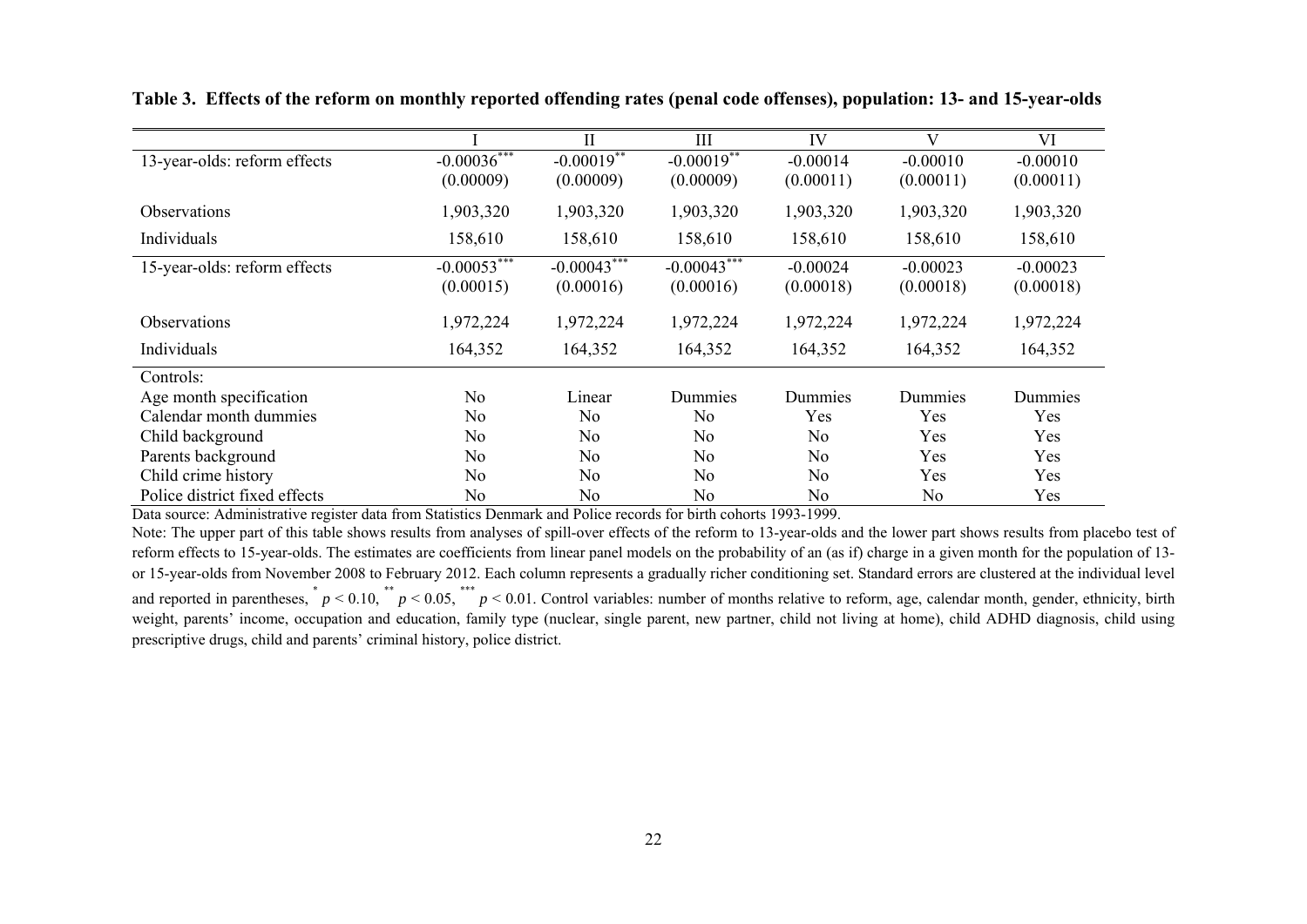|                                                                          |                | $\mathbf{I}$   | III            | IV             | V              | VI         |
|--------------------------------------------------------------------------|----------------|----------------|----------------|----------------|----------------|------------|
| <i>Baseline result:</i> reform effects to 14-year-olds (obs.= 1,955,508) | $-0.00012$     | 0.00003        | 0.00003        | 0.00017        | 0.00018        | 0.00017    |
|                                                                          | (0.00013)      | (0.00013)      | (0.00013)      | (0.00015)      | (0.00015)      | (0.00015)  |
| Different subpopulations:                                                |                |                |                |                |                |            |
| Boys (obs.=1,004,484)                                                    | $-0.00005$     | 0.00017        | 0.00017        | 0.00025        | 0.00021        | 0.00021    |
|                                                                          | (0.00021)      | (0.00021)      | (0.00021)      | (0.00024)      | (0.00024)      | (0.00024)  |
| Girls (obs.=951,024)                                                     | $-0.00018$     | $-0.00011$     | $-0.00011$     | 0.00009        | 0.00013        | 0.00013    |
|                                                                          | (0.00015)      | (0.00015)      | (0.00015)      | (0.00016)      | (0.00016)      | (0.00016)  |
| Without prior offenses by age $14$ (obs.=1,935,828)                      | $-0.00021*$    | $-0.00009$     | $-0.00009$     | 0.00004        | 0.00008        | 0.00006    |
|                                                                          | (0.00012)      | (0.00012)      | (0.00012)      | (0.00013)      | (0.00014)      | (0.00015)  |
| With prior offenses by age $14$ (obs.= $19,680$ )                        | $0.00878*$     | $0.01009*$     | $0.01016*$     | $0.01137*$     | 0.00962        | $0.01157*$ |
|                                                                          | (0.00527)      | (0.00522)      | (0.00524)      | (0.00608)      | (0.00614)      | (0.00662)  |
| Different outcomes (subcategories of penal code offenses):               |                |                |                |                |                |            |
| Violent offense (obs. = $1,955,508$ )                                    | $-0.00003$     | 0.00002        | 0.00002        | 0.00008        | 0.00007        | 0.00007    |
|                                                                          | (0.00005)      | (0.00005)      | (0.00005)      | (0.00006)      | (0.00006)      | (0.00006)  |
| Burglary (obs.= 1,955,508)                                               | $-0.00004$     | $-0.00002$     | $-0.00002$     | $-0.00001$     | 0.00000        | 0.00000    |
|                                                                          | (0.00004)      | (0.00004)      | (0.00004)      | (0.00004)      | (0.00004)      | (0.00004)  |
| Shoplifting (obs. = $1,955,508$ )                                        | $-0.00008$     | $-0.00004$     | $-0.00004$     | 0.00005        | 0.00004        | 0.00004    |
|                                                                          | (0.00007)      | (0.00007)      | (0.00007)      | (0.00008)      | (0.00008)      | (0.00008)  |
| Theft of vehicles (obs. = $1,955,508$ )                                  | 0.00000        | 0.00003        | 0.00003        | 0.00001        | 0.00001        | 0.00001    |
|                                                                          | (0.00005)      | (0.00005)      | (0.00005)      | (0.00005)      | (0.00005)      | (0.00005)  |
| Vandalism (obs. = $1,955,508$ )                                          | $-0.00006$     | $-0.00004$     | $-0.00004$     | $-0.00005$     | $-0.00006$     | $-0.00006$ |
|                                                                          | (0.00004)      | (0.00004)      | (0.00004)      | (0.00005)      | (0.00005)      | (0.00005)  |
| Controls:                                                                |                |                |                |                |                |            |
| Age month specification                                                  | No             | Linear         | Dummies        | Dummies        | Dummies        | Dummies    |
| Calendar month dummies                                                   | N <sub>o</sub> | N <sub>o</sub> | No             | Yes            | Yes            | Yes        |
| Child background                                                         | N <sub>o</sub> | N <sub>o</sub> | No             | No             | Yes            | Yes        |
| Parents background                                                       | N <sub>o</sub> | N <sub>o</sub> | No             | No             | Yes            | Yes        |
| Child crime history                                                      | N <sub>o</sub> | No             | No             | No             | Yes            | Yes        |
| Police district fixed effects                                            | No             | N <sub>o</sub> | N <sub>o</sub> | N <sub>o</sub> | N <sub>o</sub> | Yes        |

**Table 4. Robustness analyses on monthly reported offending rates (penal code offenses), population: 14-year-olds** 

Data source: Administrative register data from Statistics Denmark and Police records for birth cohorts 1993-1999.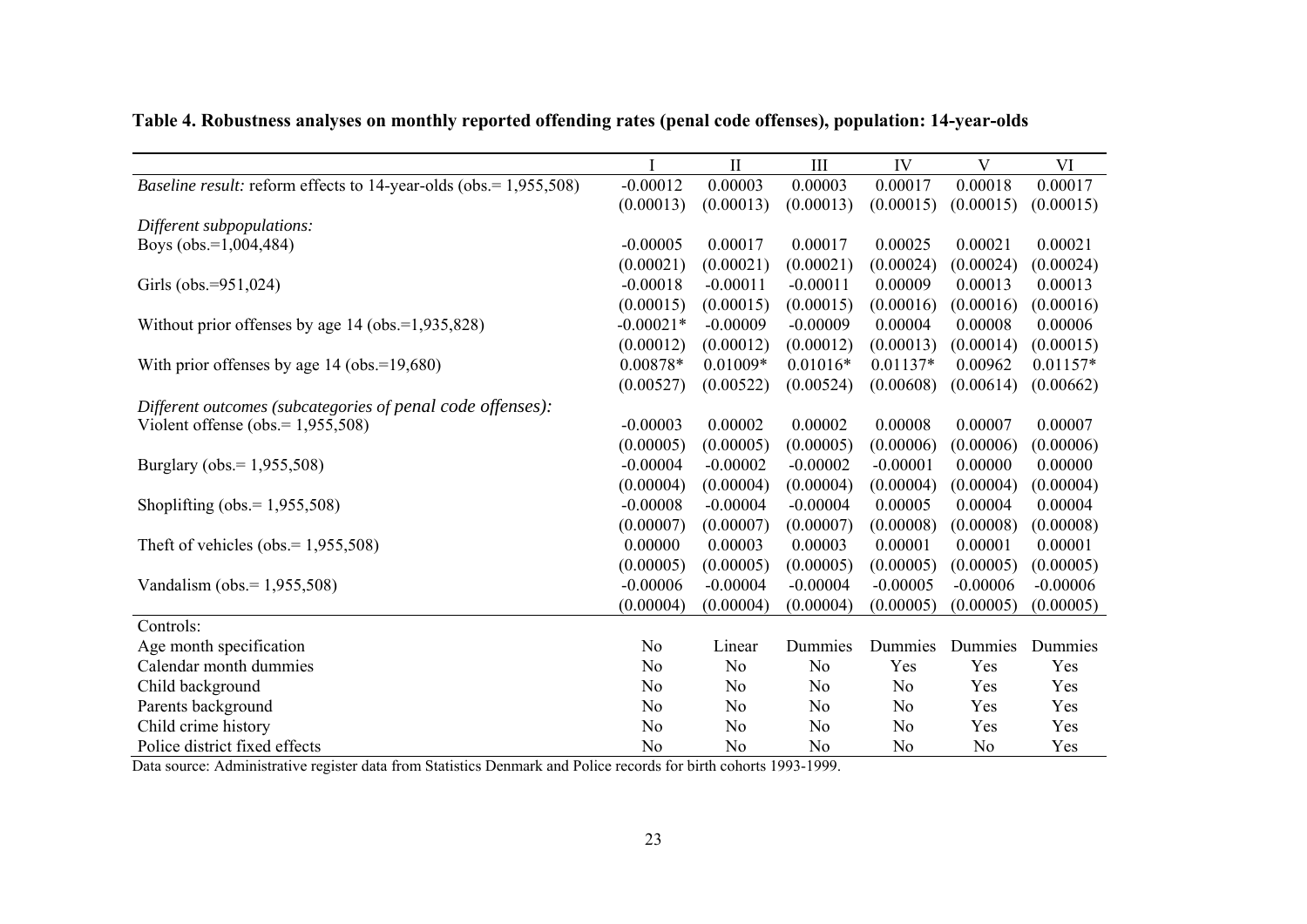Note: The table shows result from robustness analyses including reform effects to different subpopulations of 14-year-olds and different outcomes (selected subcategories of penal code offenses). The reported estimates are coefficients from linear panel models on the probability of an (as if) charge in a given month from November 2008 to January 2012 and each column represents a gradually richer conditioning set. Standard errors are clustered at the individual level and reported in parentheses,  $p < 0.10$ ,  $*$   $p < 0.05$ ,  $*$   $p < 0.01$ . Control variables: number of months relative to reform, age, calendar month, gender, ethnicity, birth weight, parents' income, occupation and education, family type (nuclear, single parent, new partner, child not living at home), child ADHD diagnosis, child using prescriptive drugs, child and parents' criminal history, police district.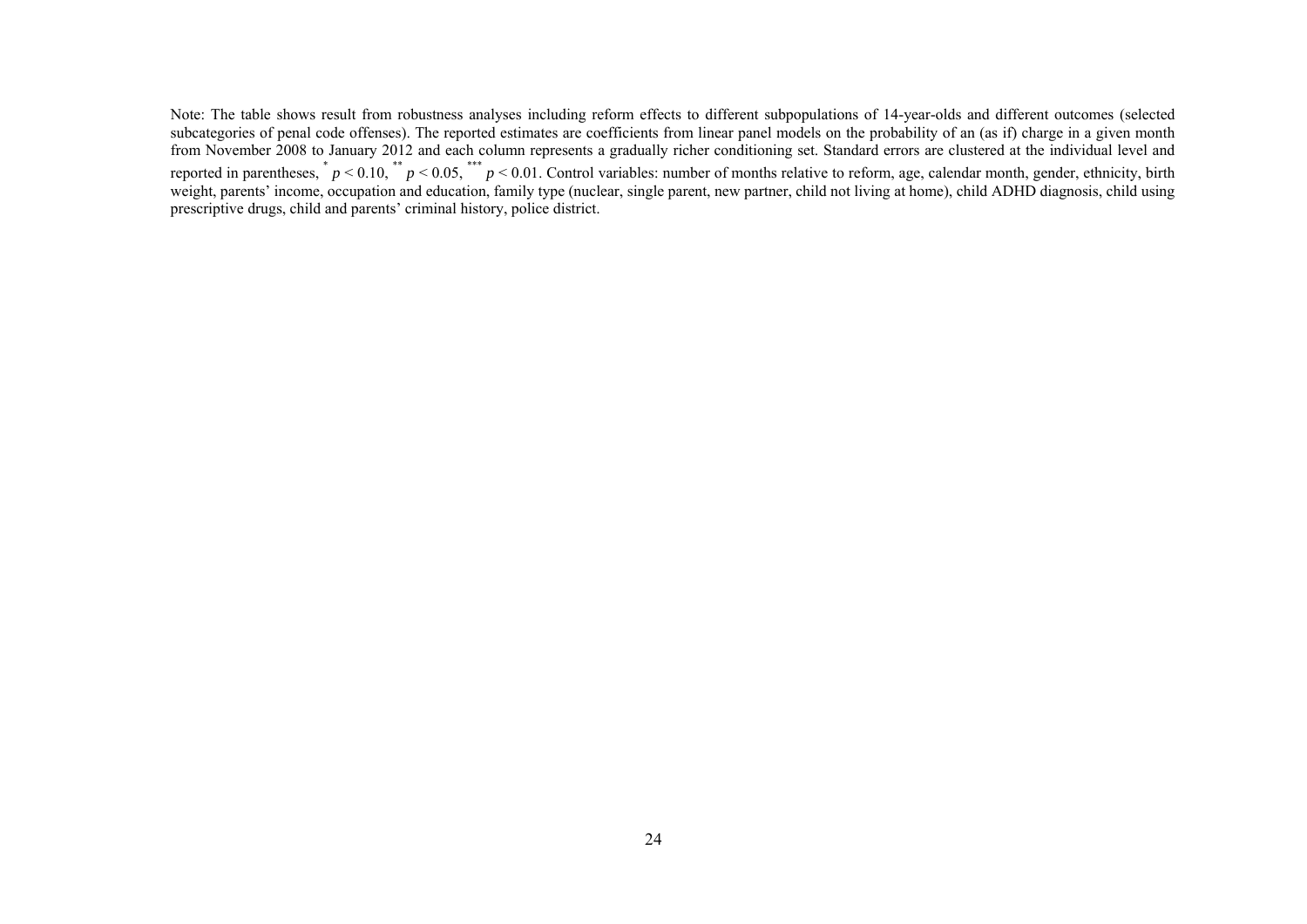#### 6. Effects on recidivism: Individual deterrence?

The analysis above showed little effects of the reform on general deterrence. Yet if anything, there was actually a slight increase in crime rates. That new offenders drive these results would be against theoretical predictions since the reform uniformly increased the costs of committing crime. It may be, however, that the observed slight increase in crime rates among the 14-year-olds is due to higher reoffending rates. We therefore investigate whether the reform lowering the age limit for processing juveniles in the Danish criminal justice system affects young offenders' recidivism.

In theory, reform effects on recidivism may be either negative or positive.<sup>25</sup> Interactions with the criminal justice system at an earlier age may affect subsequent offending if such interactions change the offender's perception of the costs and benefits of crime (Becker 1968; Nagin, Cullen, and Jonson 2009). These experiences may influence either the expected probability of apprehension or the expected severity of punishments and thereby deter young people from committing criminal offenses.26 Labeling theories in criminology argue that involvement with the criminal justice system can have a negative influence on offenders' future outcomes. First, interactions with the official system leading to public labeling of the young offender as deviant can cause him/her to change selfperception that in turn raise the likelihood of engaging in deviant behaviors (Lemert 1951). Second, institutions' responses to the official label may reduce offenders' opportunities in both the education system and labor market and thereby increase the risk of delinquency (Paternoster and Iovanni 1989; Sampson and Laub 1997). Third, the labeling of an offender can influence peer interactions by enhancing the risk of social exclusion from conventional groups and increasing contact with deviant groups (Lemert 1951). All three mechanisms imply that juveniles' involvement with the legal system is likely to increase the likelihood of subsequent criminal behavior. The net effect of juveniles' interactions with the criminal justice system on subsequent crime may be either negative or positive depending on which mechanisms dominate.

For this analysis, we select the 14-year-olds who were (as if) charged for a violation of the penal code at age 14, and estimate OLS regressions of reoffending 3, 6, 9, 12, 15 and 18 months after the first offense. We estimate the following regression equation:

$$
y_j = \alpha \text{Reform}_j + X_j \beta + u_j \tag{2}
$$

<sup>&</sup>lt;sup>25</sup> In criminology, the negative effect is denoted "specific deterrence", whereas the positive effect is denoted "labeling".

 $^{26}$  Hjalmarsson (2009b) found evidence of changes in the perceived severity of punishment related to the age of majority, but not for offenders who had been arrested prior to reaching the age limit.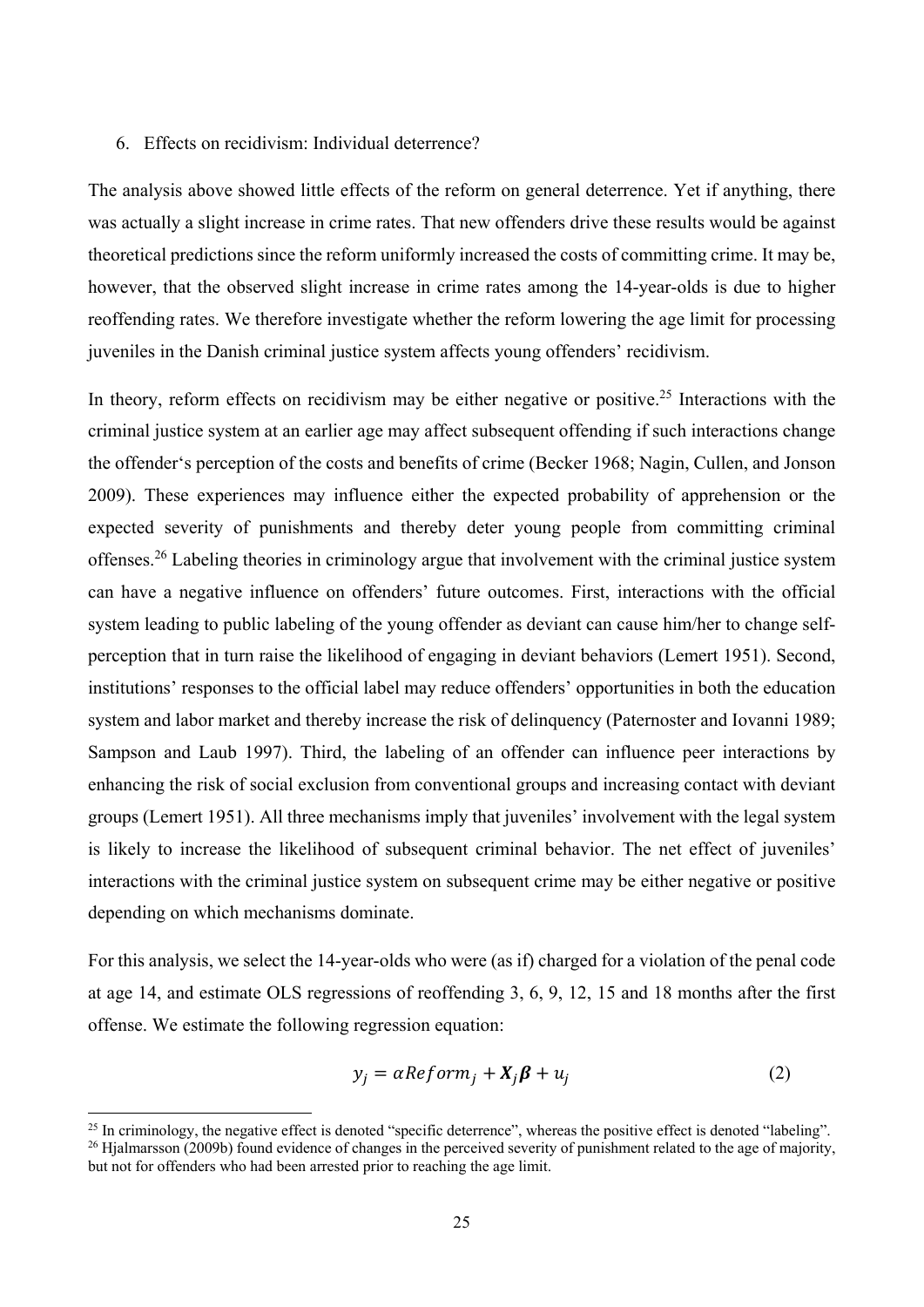where  $y_i$  is the relevant outcome (indicators for whether child j is charged with a new penal code offense within 3, 6, 9, 12, 15, or 18 months along with educational outcomes).  $Reform_i$  is an indicator for whether the first offense of child *j* took place pre- or post-reform and thus whether the sanction was determined in the social service system or in the criminal justice system;  $X_j$  is a list of control variables: calendar month of first offense, offense age and type, child and family background variables, and police district fixed effects. Again,  $\alpha$  is the parameter of interest. Here,  $\alpha$  measures the effect of committing crime under the new, stricter regime on subsequent crime and educational outcomes. Standard errors are robust and clustered at the police district level. As a robustness check, we estimate simple Cox Proportional Hazard models of the time to next penal code offense. As an additional outcome, we also study educational achievement before age 17 measured by: school enrollment, exam participation, grades in language arts and math and school type.

Our estimation sample consists of the population of 14-year-olds (as if) charged with a penal code offense, who turned 14 twenty to thirteen months prior to the policy reform and who turned 14 in the first eight months after the introduction of the reform. In other words, we compare 14-year-old offenders who have their 14th year just prior to the reform with 14-year-old offenders who have their 14th year during the reform period. We restrict the sample to offenders with an (as if) charge of the penal code. For one, these are the offenses with potential detrimental effects on future outcomes because they result in a criminal record if the offender is found guilty. Second, we found no general deterrent effects in terms of reduction of such offenses and this limits the risk of selection bias. We compare observable background characteristics of the sample of 14-year-old offenders who were (as if) charged on either side of the reform. Table A7 shows only a few significant differences. However, they few significant differences suggest that the post-reform group is slightly negatively selected in terms of criminal history of parents, educational attainment of the mother and use of ADHD medicine. In view of the downward trend in crime over the observation period seen in Figures 2 and A1, this is not a surprising finding. We include a rich set of control variables in Eq. 2 to take account of potential selection between the pre- and post-reform group..

Table 5 shows recidivism rates at varying points in time after the first offense at age 14 and compares offenders pre-reform who had their criminal case handled by the social authorities and offenders postreform who had their criminal case processed in the criminal justice system. There is a clear tendency that 14-year-olds affected by the reform recidivates faster than 14-year-olds who committed their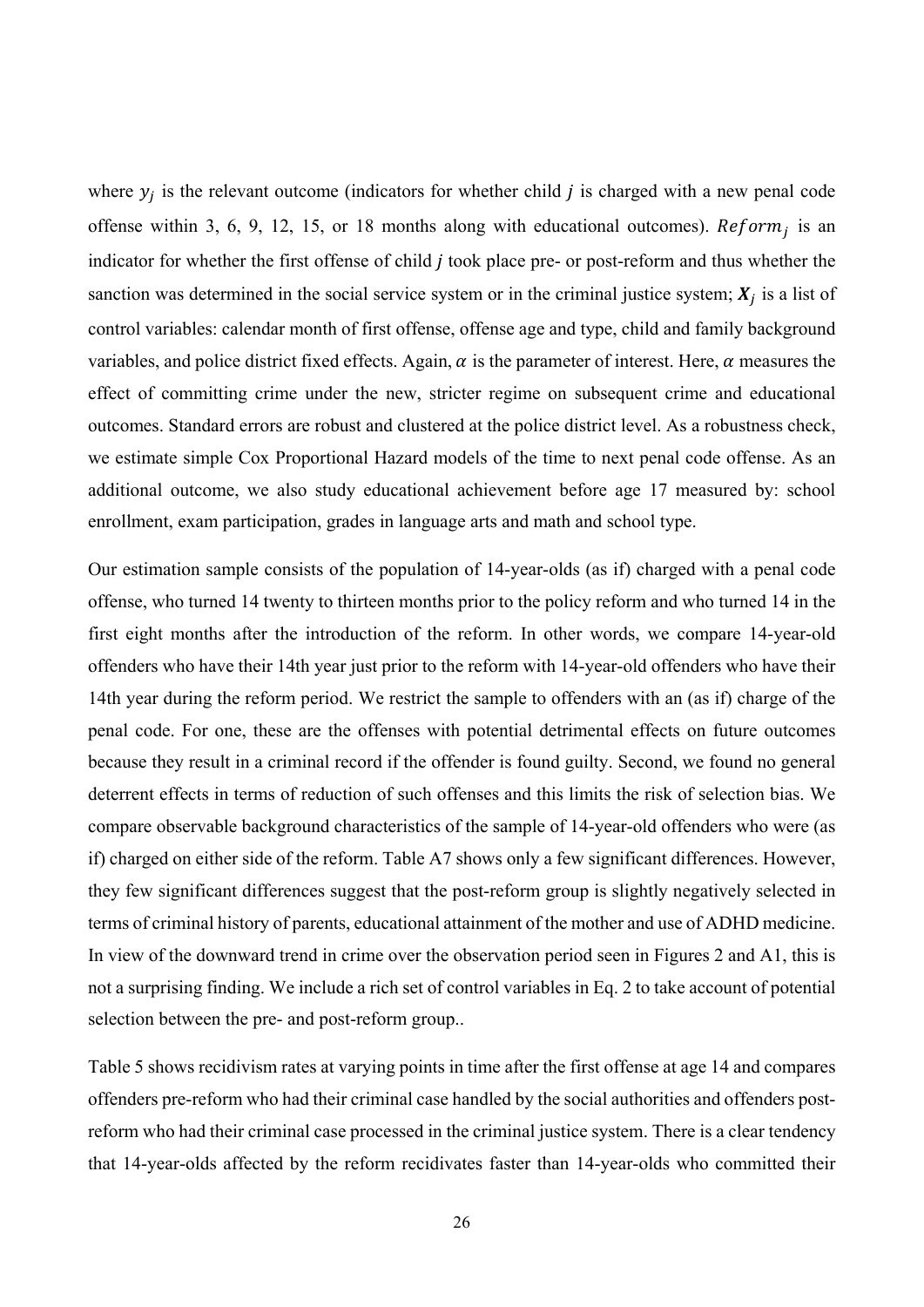offense prior to the reform. The post-reform offenders have five-percentage points higher recidivism rates after 12 to 18 months.

|                   | Pre-reform<br>$(obs.=893)$ | Post-reform<br>$(obs.=676)$ | Difference<br>and t-test |
|-------------------|----------------------------|-----------------------------|--------------------------|
| Recidivism after: |                            |                             |                          |
| 3 months          | 0.17                       | 0.18                        | 0.01                     |
| 6 months          | 0.22                       | 0.24                        | 0.02                     |
| 9 months          | 0.26                       | 0.29                        | 0.04                     |
| 12 months         | 0.29                       | 0.34                        | $0.05*$                  |
| 15 months         | 0.32                       | 0.38                        | $0.05*$                  |
| 18 months         | 0.36                       | 0.41                        | $0.05*$                  |

**Table 5. Recidivism rates (penal code offenses) 14-year-old penal code offenders** 

Data source: Administrative register data from Statistics Denmark and Police records for 14-year-old penal code offenders.

Note: The table shows recidivism rates for 14-year-old penal code offenders with their 14<sup>th</sup> year pre- or post-reform and the last column shows the difference between the two groups and t-test of difference in means  $* p<0.05$ ,  $** p<0.01$ ,  $***$ p<0.001.

Table 6 shows the formal results. Specification I mirrors the difference in the raw means seen in Table 5, whereas specifications II to IV gradually include a richer conditioning set. When all control variables are added in our preferred specification IV, we find that the probability of reoffending is around 4-percentage point higher for post-reform offenders compared to pre-reform offenders, and this gap is statistically significant 9 to 18 months after the first offense. This gap corresponds to 10 percent higher recidivism after 18 months for post-reform offenders. These results are robust to using the Cox Proportional Hazard model (see Table A8 in Appendix).

The results show that interaction with the criminal justice system at 14 *increases* reoffending. There are no individual deterrent effects of offenders experiencing formal sanctions in the criminal justice system when compared to having the case handled in the social system. Two potential explanations of these effects are, on one hand, that the perceived costs of crime are reduced (or benefits increased) after first interaction with the criminal justice system. In that, the offender experiences softer sanctions than he expected. On the other hand, an explanation may be that the official sanctions create a labeling effect by which the offenders experience social exclusion and/or institutional responses to the public label that enhance subsequent offending.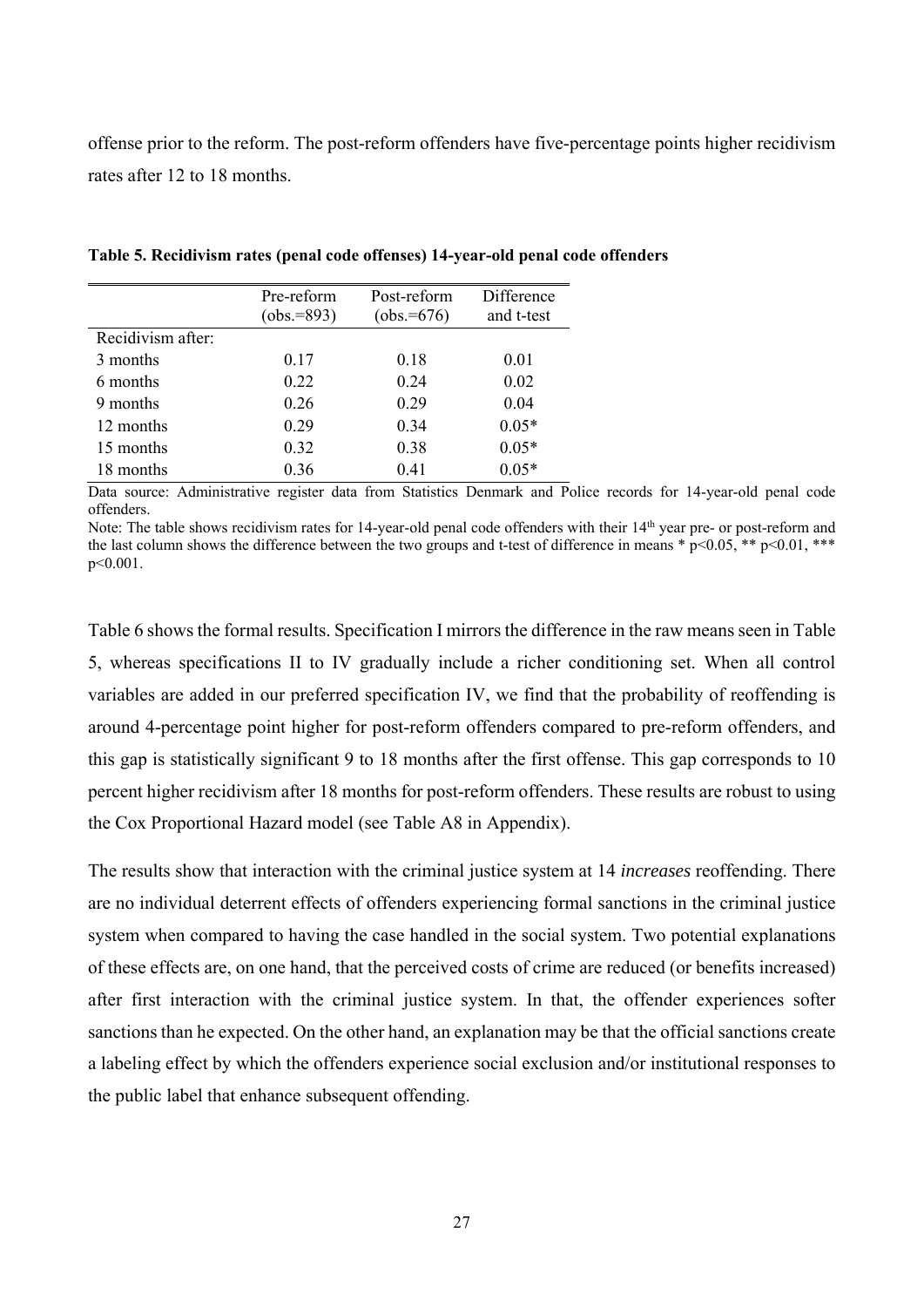As mentioned earlier, there is a downward trend in juvenile crime over the relevant period (see Figure 2). Therefore, one concern may be whether a similar trend influences recidivism. In Table A9, we estimate the time (or cohort) trend in recidivism based on our pre-reform sample of 14-year-old offenders. We run OLS regressions of recidivism 3 to 18 months after the first offense on a linear birth month variable. The trend estimates are small in magnitude and not statistically significant.<sup>27</sup> However, the point estimates in specification I are negative and may suggest a weak downwards trend in recidivism, which could contaminate the estimated reform effect, which is not separately identified from other time or cohort influences. In Table A10, we re-estimate the coefficients in Table 6 including the time (or cohort) trend as a control variable, allowing this trend to counteract the effect of the reform. In this case, the parameters of main interest are roughly three times larger, although all the trend estimates are insignificant. Hence, we regard our main results in Table 6 as conservative estimates of the impact of processing 14-year-old offenders in the criminal justice system.

<sup>&</sup>lt;sup>27</sup> This is consistent with the conclusions by Danish Ministry of Justice (2014, 2016).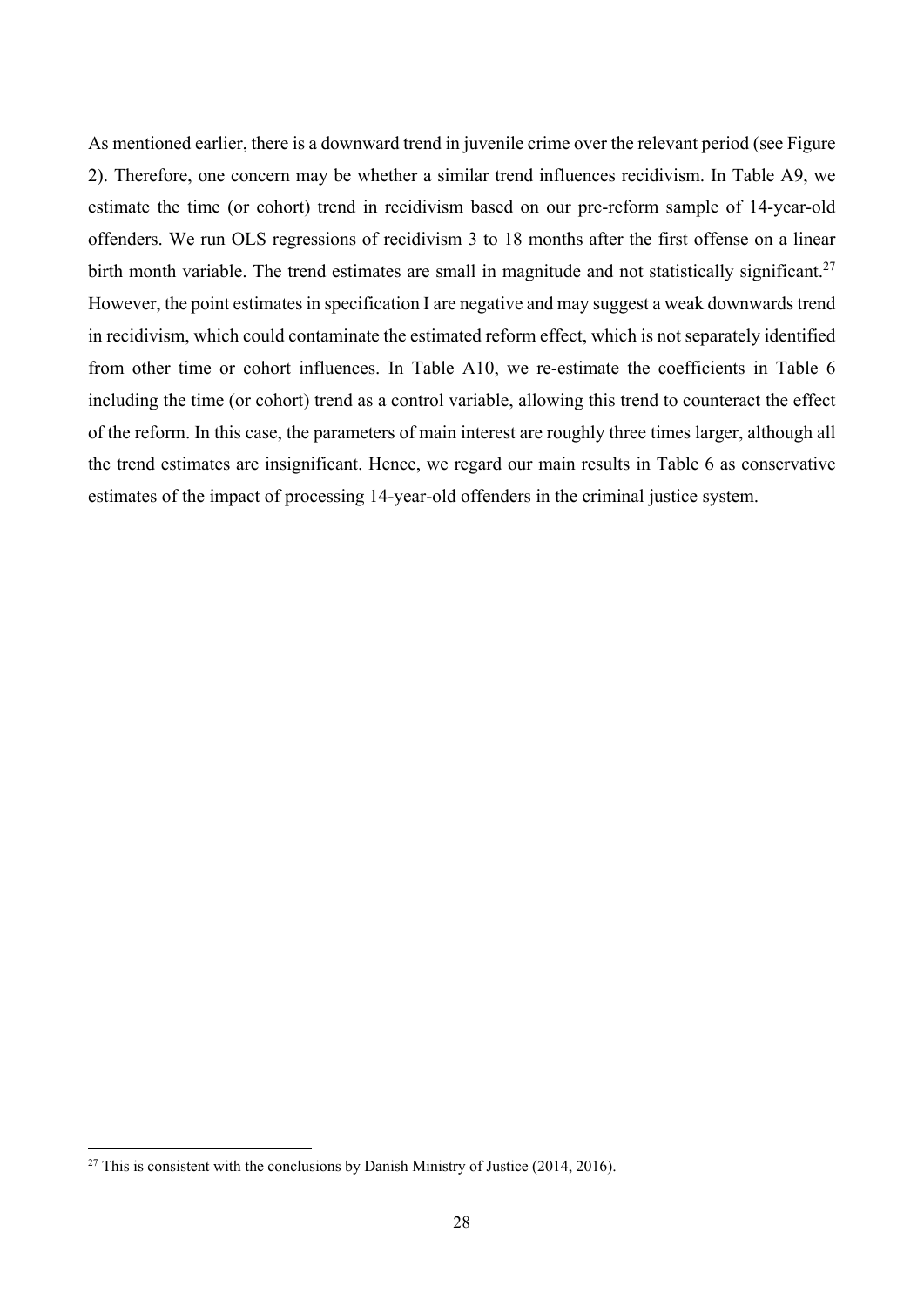|                                           | I              | $\mathbf{I}$   | III         | IV          |
|-------------------------------------------|----------------|----------------|-------------|-------------|
| Effects of reform on recidivism 3 months  | 0.0121         | 0.0228         | 0.0198      | 0.0204      |
|                                           | (0.0239)       | (0.0219)       | (0.0292)    | (0.0286)    |
|                                           |                |                |             |             |
| Effects of reform on recidivism 6 months  | 0.0224         | $0.0336*$      | 0.0300      | 0.0305      |
|                                           | (0.0208)       | (0.0182)       | (0.0207)    | (0.0206)    |
| Effects of reform on recidivism 9 months  | $0.0391**$     | $0.0495***$    | $0.0365**$  | $0.0377**$  |
|                                           | (0.0172)       | (0.0161)       | (0.0165)    | (0.0164)    |
| Effects of reform on recidivism 12 months | $0.0535***$    | $0.0673***$    | $0.0450***$ | $0.0471***$ |
|                                           | (0.0192)       | (0.0183)       | (0.0132)    | (0.0125)    |
|                                           | $0.0525***$    | $0.0663***$    | $0.0414***$ | $0.0428**$  |
| Effects of reform on recidivism 15 months | (0.0213)       | (0.0199)       | (0.0158)    | (0.0148)    |
|                                           |                |                |             |             |
| Effects of reform on recidivism 18 months | $0.0507**$     | $0.0650***$    | $0.0375***$ | $0.0388***$ |
|                                           | (0.0215)       | (0.0208)       | (0.0131)    | (0.0122)    |
| Controls:                                 |                |                |             |             |
| Calendar month dummies                    | No             | Yes            | Yes         | Yes         |
| Offense age and type                      | No             | Yes            | Yes         | Yes         |
| Child background variables                | N <sub>o</sub> | N <sub>0</sub> | Yes         | Yes         |
| Family background variables               | No             | No             | Yes         | Yes         |
| Police district fixed effects             | No             | No             | No          | Yes         |
| Observations                              | 1,569          | 1,569          | 1,569       | 1,569       |

## **Table 6. Effects of reform on recidivism (penal code offenses), population: 14-year-old penal code offenders**

Data source: Administrative register data from Statistics Denmark and Police records for 14-year-old penal code offenders pre- and post-reform.

Note: The reported estimates are coefficients from OLS regressions, rows represent separate regression models on the probability of recidivism at 3, 6, 9, 12, 15 and 18 months and each column represents a gradually richer conditioning set. Robust standard errors are clustered at police district and reported in parentheses, \*  $p \le 0.10$ , \*\*  $p \le 0.05$ , \*\*\*  $p \le 0.01$ . Control variables: offense month, offense age, type of the offense, child gender, ethnicity, birth weight, child ADHD diagnose, child using prescriptive drugs, child's criminal history (age 10-13), parents' income, occupation and education, family type, parents' criminal history, police district.

We perform a range of heterogeneity analyses, all reported in Table A11: We study effects on 14 year-old offenders with all types of offenses, divide the sample by gender and by prior reported offenses, exclude violent offenders and offenders who commit vandalism. Overall, the results from the robustness analyses are very similar to the reported findings. The background to and findings of two of these robustness checks are relevant to highlight. First, violent offenses are among the most severe criminal charges and could lead to an unsuspended prison sentence or to placement in a secured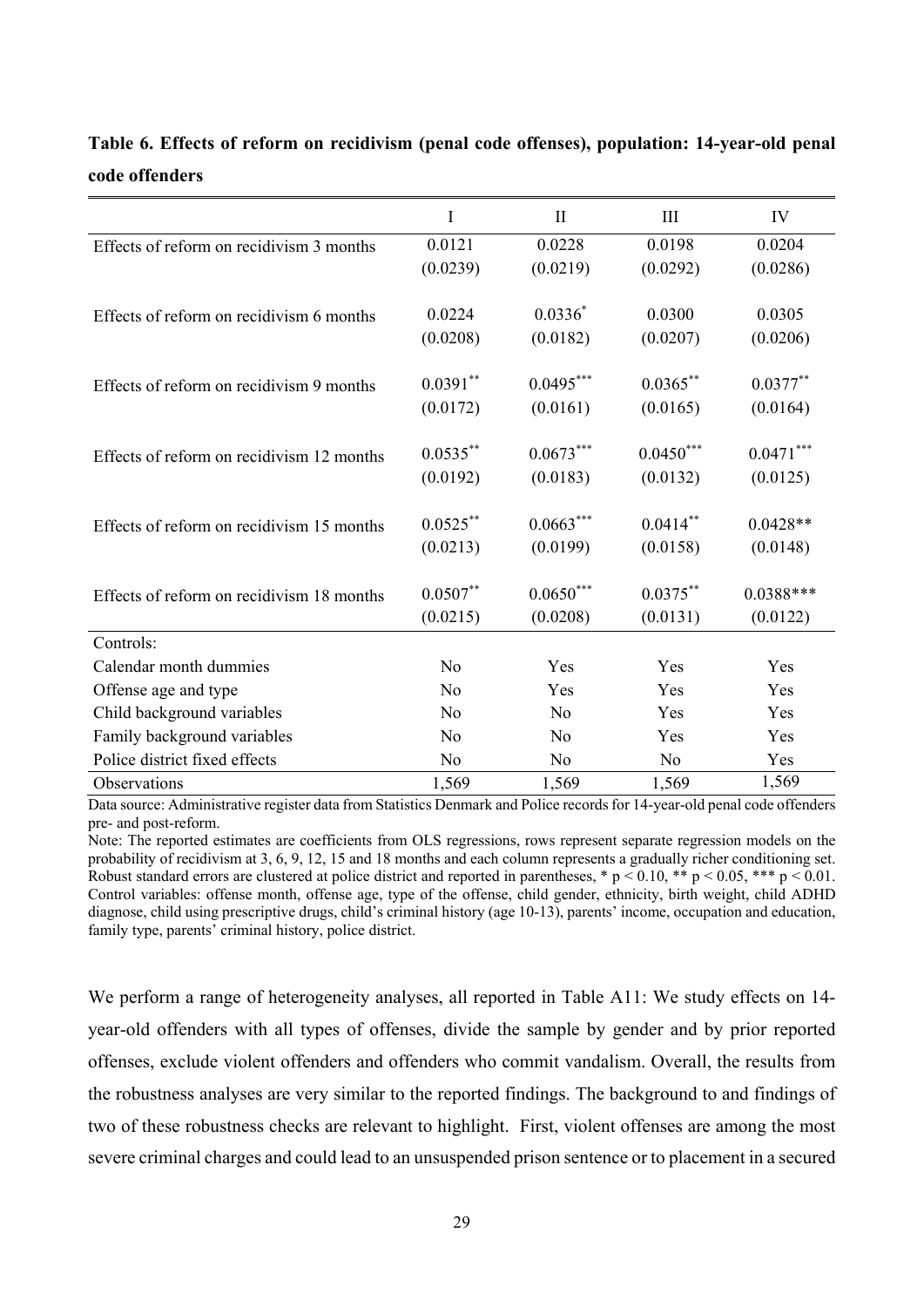institution. Hence, because juveniles who commit a criminal offense while being *under* the age of criminal responsibility have their case handled by the social authorities, the offenders with the most serious crimes (334 individuals in our sample) risk placement in secured institution with no upper time limit. To ensure that this potential incapacitation effect does not influence our results we run an analysis where the population is restricted to juveniles with non-violent offenses. The results are very similar to the results reported in Table 6. Second, we distinguish between different sub-groups defined by prior offenses. The effect size is negative and insignificant for individuals who have a criminal history already at ages 10-13. This is consistent with Hjalmarsson (2009b) who found evidence of changes in the perceived severity of punishment related to the age of majority, but not for offenders who had been arrested prior to reaching the age-limit.

The above analysis suggests that exposure to the formal criminal justice system increases recidivism, which could indicate some type of labeling effect. The next step is to explore to what extent these detrimental effects of the reform are also seen for educational outcomes. Table 7 shows that 14-yearold offenders charged in the criminal justice system are less likely to be enrolled in  $9<sup>th</sup>$  grade, less likely to be enrolled in the ordinary lower secondary school (in 9<sup>th</sup> grade) and more likely to attend boarding schools when compared to 14-year-old offenders who committed their offense prior to the reform. Furthermore, offenders affected by the reform have lower grades conditional on participating in the  $9<sup>th</sup>$  grade exit exam (participation rates are not statistically significantly different). Hence, the results show both higher recidivism rates and poorer educational outcomes for 14-year-old offenders charged in the criminal justice system during the reform period.

Recidivism within 18 months and educational achievement before age 17 are closely related, but it is not possible to disentangle the causal chain in this study. Instead, we present raw means of educational outcomes separately for 14-year-old offenders with and without recidivism within 18 months in order to get a sense of the mechanisms, at least descriptively (see Table A12). Unsurprisingly, individuals who recidivate generally have much poorer educational outcomes than those who do not recidivate. In addition, the group of recidivists affected by the reform are seven percentage points less likely to be enrolled in 9<sup>th</sup> grade. This suggests that - although the initial crime and subsequent sanction most often was relatively soft - the fact that the case was processed in the criminal justice system means that they are more likely to enter an unfortunate life course. On the other hand, the group of 14-yearold offenders who did not recidivate are equally likely to be enrolled in  $9<sup>th</sup>$  grade, no matter whether the offense was committed before or after the reform. Instead, the type of school is different;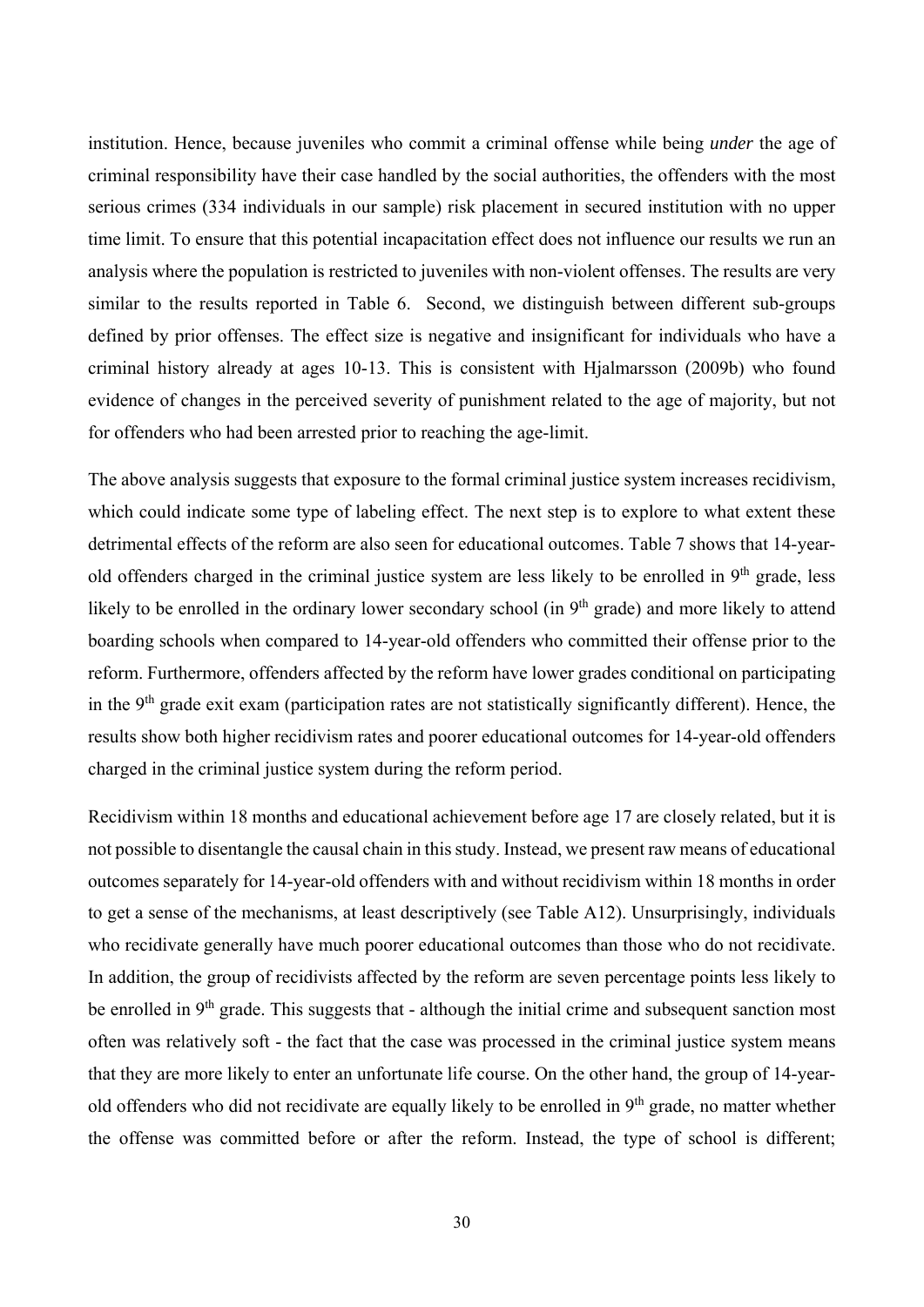individuals who are affected by the reform are seven percentage points less likely to be enrolled in ordinary secondary school and correspondingly more likely to attend boarding schools. This suggests that some offenders are moved to another school environment with different codes of conduct, other adults and peers, and this may explain why no further offenses are registered within 18 months. However, these individuals do have lower grades (conditional on participating) compared to their counterparts before the reform.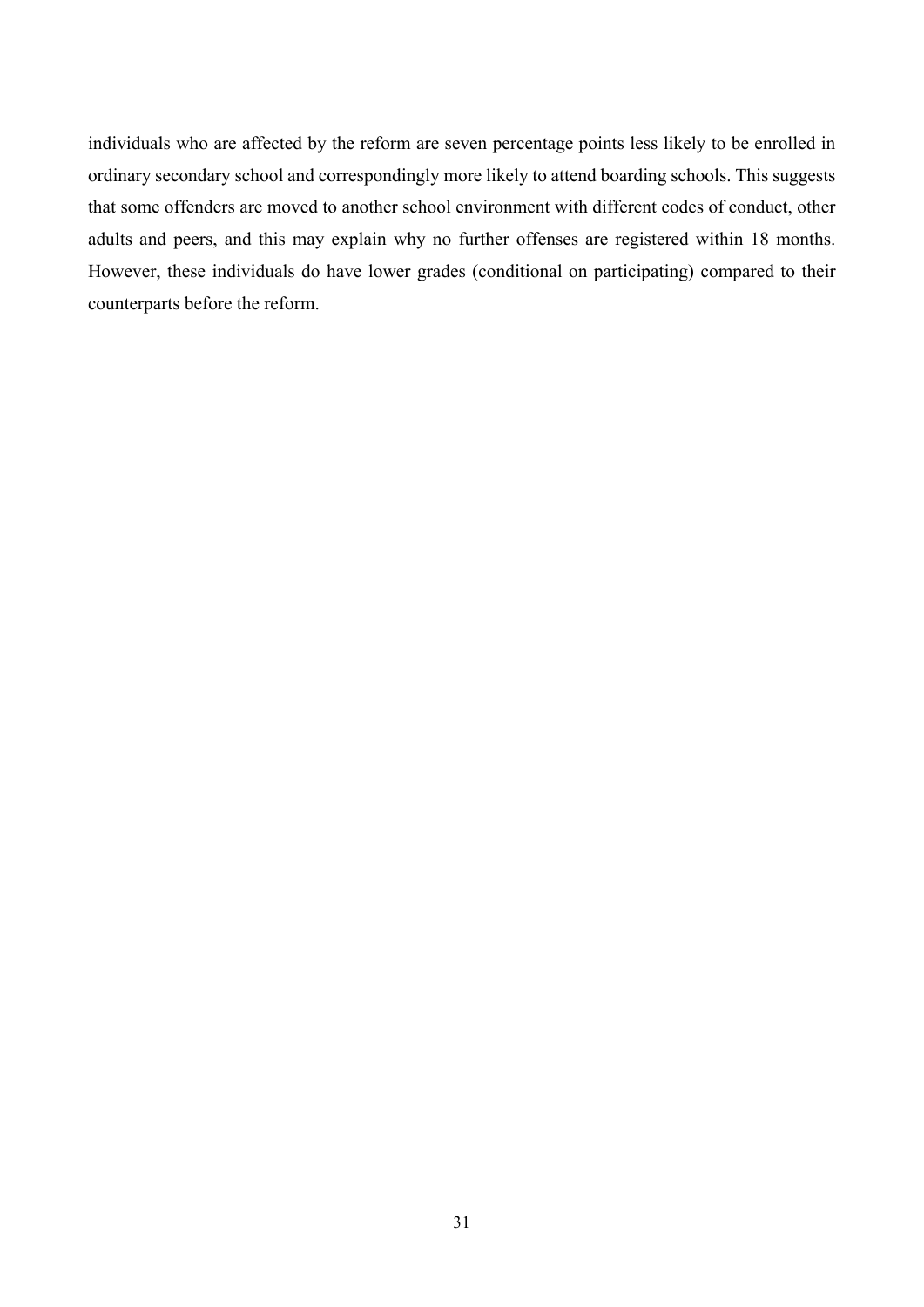|                                           | $\overline{I}$ | $\mathbf{I}$           | III            | IV           | Observations |
|-------------------------------------------|----------------|------------------------|----------------|--------------|--------------|
| <b>Outcome</b>                            |                |                        |                |              |              |
| Enrolled in 9th grade                     | $-0.0448***$   | $-0.0514***$           | $-0.0481$ ***  | $-0.0470***$ | 1,569        |
|                                           | (0.0153)       | (0.0155)               | (0.0172)       | (0.0170)     |              |
|                                           |                |                        |                |              |              |
| Exam participation $(0/1)$                | 0.0109         | 0.0034                 | 0.0216         | 0.0223       | 1,569        |
|                                           | (0.0232)       | (0.0232)               | (0.0244)       | (0.0245)     |              |
|                                           |                |                        |                |              |              |
| Type of school (if enrolled $9th$ grade): |                |                        |                |              |              |
| Ordinary lower secondary schools          | $-0.0408$      | $-0.0452$ <sup>*</sup> | $-0.0379$      | $-0.0388$    | 1,421        |
|                                           | (0.0258)       | (0.0261)               | (0.0285)       | (0.0284)     |              |
|                                           |                |                        |                |              |              |
| Boarding schools                          | $0.0428***$    | $0.0402**$             | $0.0457**$     | $0.0478**$   | 1,421        |
|                                           | (0.0179)       | (0.0178)               | (0.0198)       | (0.0197)     |              |
| Schools for children with special needs   | 0.0075         | 0.0084                 | 0.0030         | 0.0014       | 1,421        |
|                                           | (0.0122)       | (0.0125)               | (0.0133)       | (0.0134)     |              |
|                                           |                |                        |                |              |              |
| Grades (conditional on participation):    |                |                        |                |              |              |
| Language Arts (teacher assessment)        | $-0.0579$      | $-0.0651$              | $-0.0353$      | $-0.0366$    | 1,016        |
|                                           | (0.0491)       | (0.0484)               | (0.0487)       | (0.0493)     |              |
|                                           |                |                        |                |              |              |
| Language Arts (exit exam)                 | $-0.1270***$   | $-0.1396***$           | $-0.1015***$   | $-0.1017**$  | 1,021        |
|                                           | (0.0424)       | (0.0424)               | (0.0422)       | (0.0425)     |              |
|                                           |                |                        |                |              |              |
| Math (teacher assessment)                 | $-0.0512$      | $-0.0597$              | $-0.0211$      | $-0.0117$    | 1,008        |
|                                           | (0.0536)       | (0.0541)               | (0.0541)       | (0.0544)     |              |
|                                           |                |                        |                |              |              |
| Math (exit exam)                          | $-0.1032**$    | $-0.1045$ **           | $-0.0561$      | $-0.0581$    | 996          |
|                                           | (0.0520)       | (0.0528)               | (0.0540)       | (0.0540)     |              |
| Controls:                                 |                |                        |                |              |              |
| Calendar month dummies                    | No             | Yes                    | Yes            | No           |              |
| Offense age and type                      | No             | Yes                    | Yes            | No           |              |
| Child background variables                | No             | No                     | Yes            | No           |              |
| Family background variables               | No             | No                     | Yes            | No           |              |
| Police district fixed effects             | No             | No                     | N <sub>o</sub> | Yes          |              |

## **Table 7. Effects of reform on educational achievement, population: 14-year-old penal code offenders**

Data source: Administrative register data from Statistics Denmark and Police records for 14- year-old penal code offenders pre- and post-reform.

Note: The reported estimates are coefficients from OLS regressions, rows represent separate regression models with different educational outcomes (conditional on enrolment/participation) before age of 17 and each column represents a gradually richer conditioning set. Robust standard errors are reported in parentheses and \* p < 0.10, \*\* p < 0.05, \*\*\* p < 0.01. Control variables: offense month, offense age, type of the offense, child gender, ethnicity, child's birth weight, child ADHD diagnosis, child using prescriptive drugs, child's criminal history (ages 10-13), parents' income, occupation and education, family type, parents' criminal history, police district.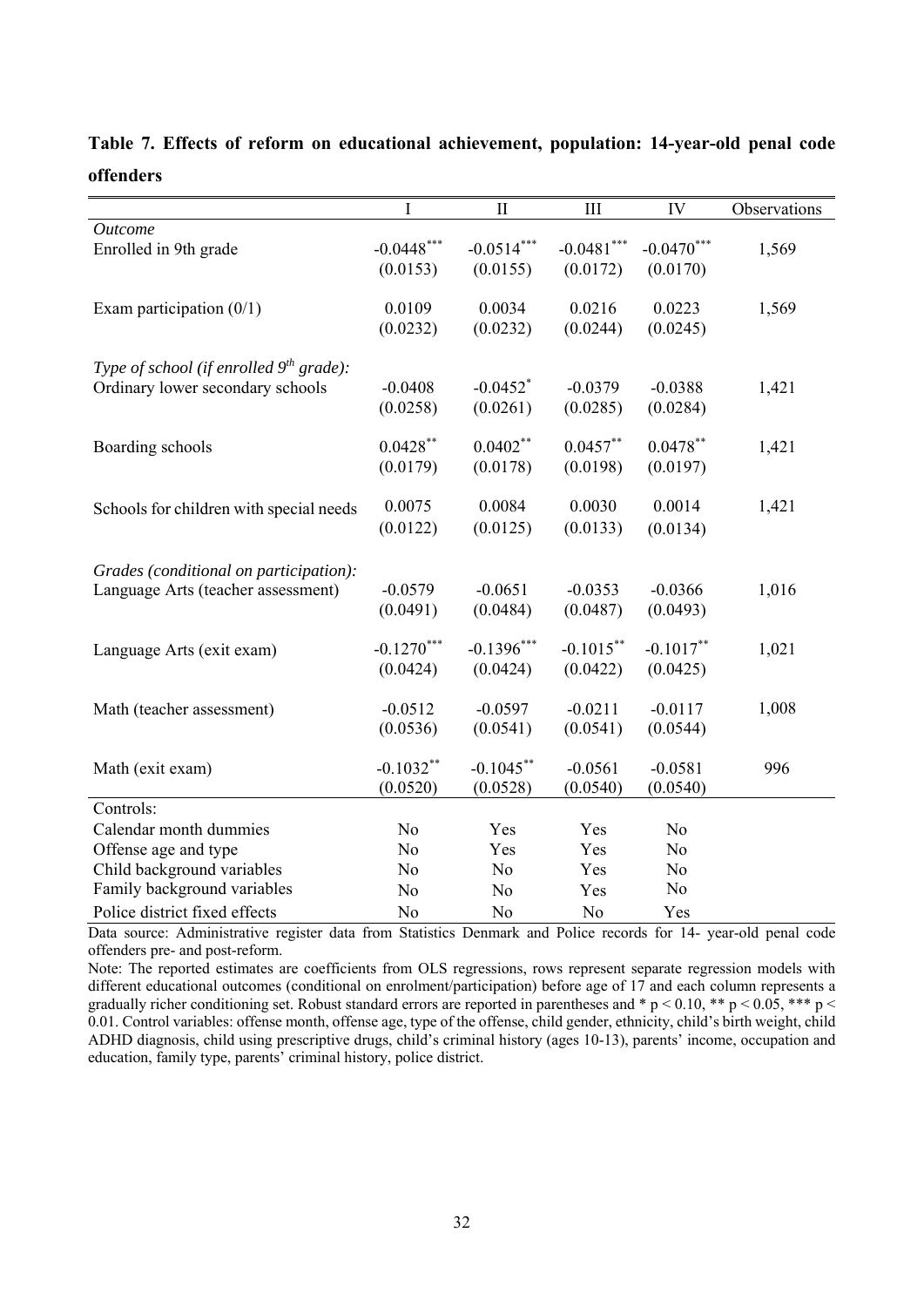#### 7. Conclusion and discussions

This study uses Danish administrative data to estimate the consequences of lowering the minimum age of criminal responsibility on crime rates. We also investigate effects on recidivism and educational outcomes. To do this, we exploit a reform in Denmark that lowered the minimum age of criminal responsibility from 15 to 14. Much against the political intentions, we find no evidence that the reform lowered crime rates. If anything, we detect a small uptick in crime among 14-year-olds after the implementation of the reform. We also see that youth who committed crime during the reform period and processed in the criminal justice system were more likely to recidivate at any given point in time just as they experienced worse schooling outcomes than 14-year-old offenders processed in the social system did.

The findings from the study suggest that the Danish policy reform that introduced more severe punishments by lowering the age-limit of criminal responsibility did not have the intended deterrent effects on criminal behaviors among 14-year-olds. These results from analyses of juveniles at the fringes of the criminal justice systems coincides with the findings from previous studies of age-limits within the criminal justice system where *"[the] literature around the age of criminal majority produces little evidence of deterrence among young offenders."*(Chalfin and McCrary, 2017:30).

Several theoretical explanations prevail for why this policy did not reduce crime rates among juveniles. First, preconditions are that the change in the criminal law was known to the population of 14-year-olds and that this awareness of the reform increased their perception of the severity of the punishments for criminal behavior. We show that the reform of the minimum age of criminal responsibility was widely debated in the mass media; however, we cannot be sure that the information about the reform and its consequences also reached the 14-year-olds at that time. Moreover, the prevalence rates among 14-year-olds are low and therefore only few individuals in the cohorts have experience with the consequences of the reform, either directly or indirectly (e.g. through friends or classmates punished in the criminal justice system) (Stafford and Warr 1998). It is possible that legal reforms like ours actually affect the perceptions of the severity of the expected punishment more among law-abiding juveniles who would not have committed criminal acts in the first place. Second, the police must have enforced the new law so that the perceived certainty of the punishment (e.g. risk of apprehension or sanctions) was not at the same time reduced. We find no indications of the Danish police changing their enforcements of the criminal law for example by being more reluctant to book 14-year-olds during the reform. Third, the perceived severity of the punishments is only one element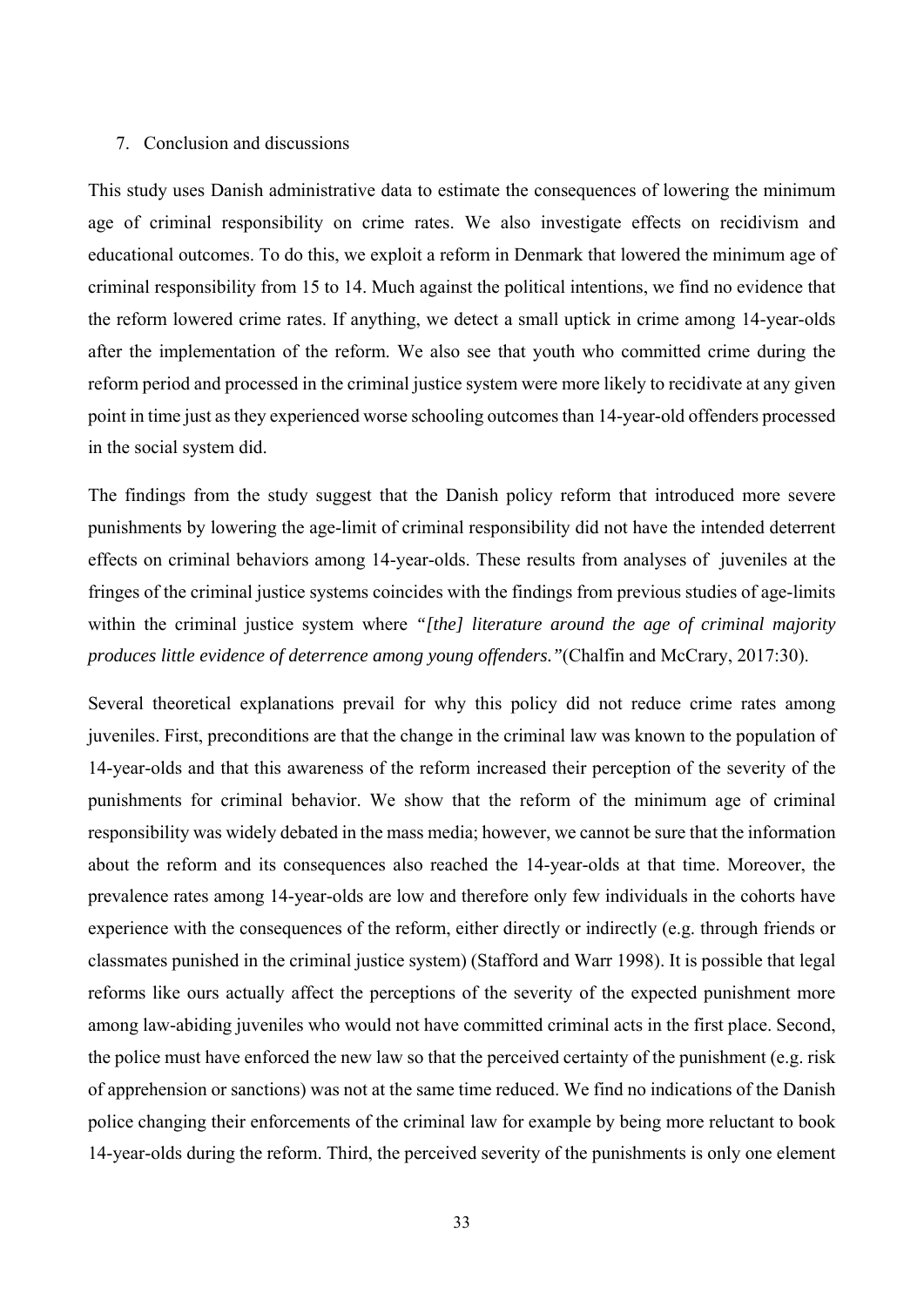in the decision making, so even though potential offenders are aware of the reform they may decide to engage in crime anyway if the expected benefits (e.g. money, thrills or peer approval) exceed the expected costs.

The results from the analyses of recidivism show that penal code offenders who were affected by the reform and processed in the criminal justice system at the age of 14 have higher recidivism rates. This finding has several possible explanations where the first one derives from the deterrence perspective. Within this theoretical work the experience with the criminal justice system can change the offenders' information of the perceived severity of the punishment and can lead to an increase in subsequent offending if the perceived cost is reduced, for example by the experienced sanction being more lenient than expected. Second, the results can also be explained with reference to labeling theories, which state that the public label of criminal justice system interactions can increase criminal behavior among juveniles. The official status as 'criminal' can increase future offending by formal (exclusion conventional opportunities) or informal reactions (exclusion from non-deviant groups) and the change of self-perception.

The latter theoretical explanation is substantiated by the results from analyses of their educational outcomes, which show that 14-year-olds processed in the criminal justice system are less likely to be enrolled in the 9th grade and have lower grades at exit exam, conditional on participating. These results coincides with previous studies that found negative effects of court appearance, arrest and incarceration to juveniles' educational attainments (e.g. Aizer and Doyle 2015; Hjalmarsson 2008; Sweeten 2006). Moreover, Aizer and Doyle (2015) find substantial effects of juvenile incarceration on high school completion, which relates to lower likelihood of ever returning to school after imprisonment and higher likelihood of receiving a classification of emotional or behavioral disorders among those who do return to the school system.

Finally, the 14-year-olds who committed a penal code offense will receive a criminal record for one to five years, depending on the sanction. If convicted, the information will be retained in the 'system' for ten years with an official record, which could influence future meetings with the police and as well as decisions on whether or not to press charges (Petrosino, Turpin-Petrosino, and Guckenburg, 2010). In itself, this could increase the *reported* recidivism rates in the group affected by the reform. Moreover, the results show higher enrollment rates in boarding schools, which also can be influenced by different official reactions to offenders with and without an official label, as boarding schools are used for both preventive measures and placements by the social authorities.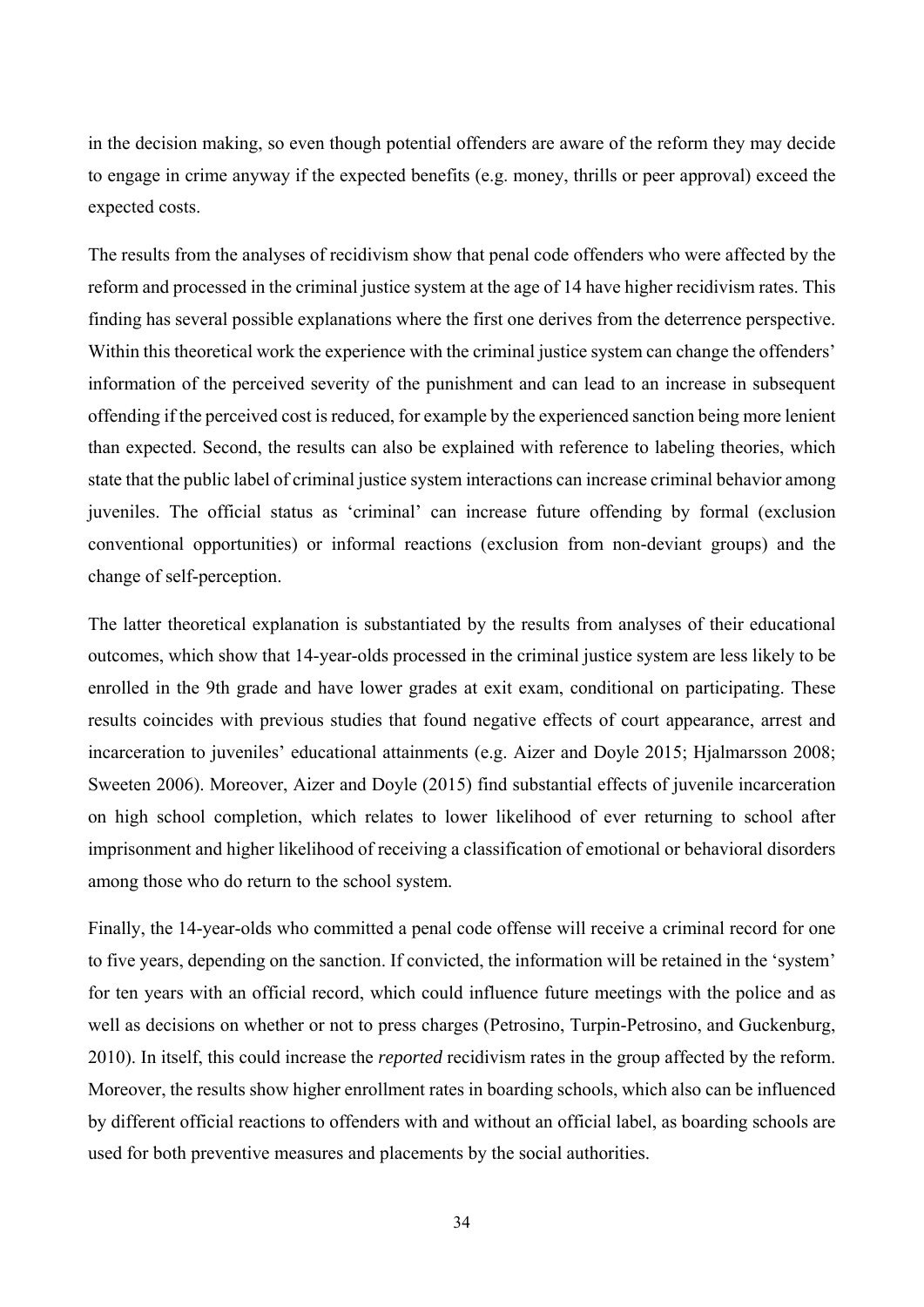Of course, our analyses only provide evidence of the total effects of the policy reform; it remains to be studied which exact mechanisms can explain the findings.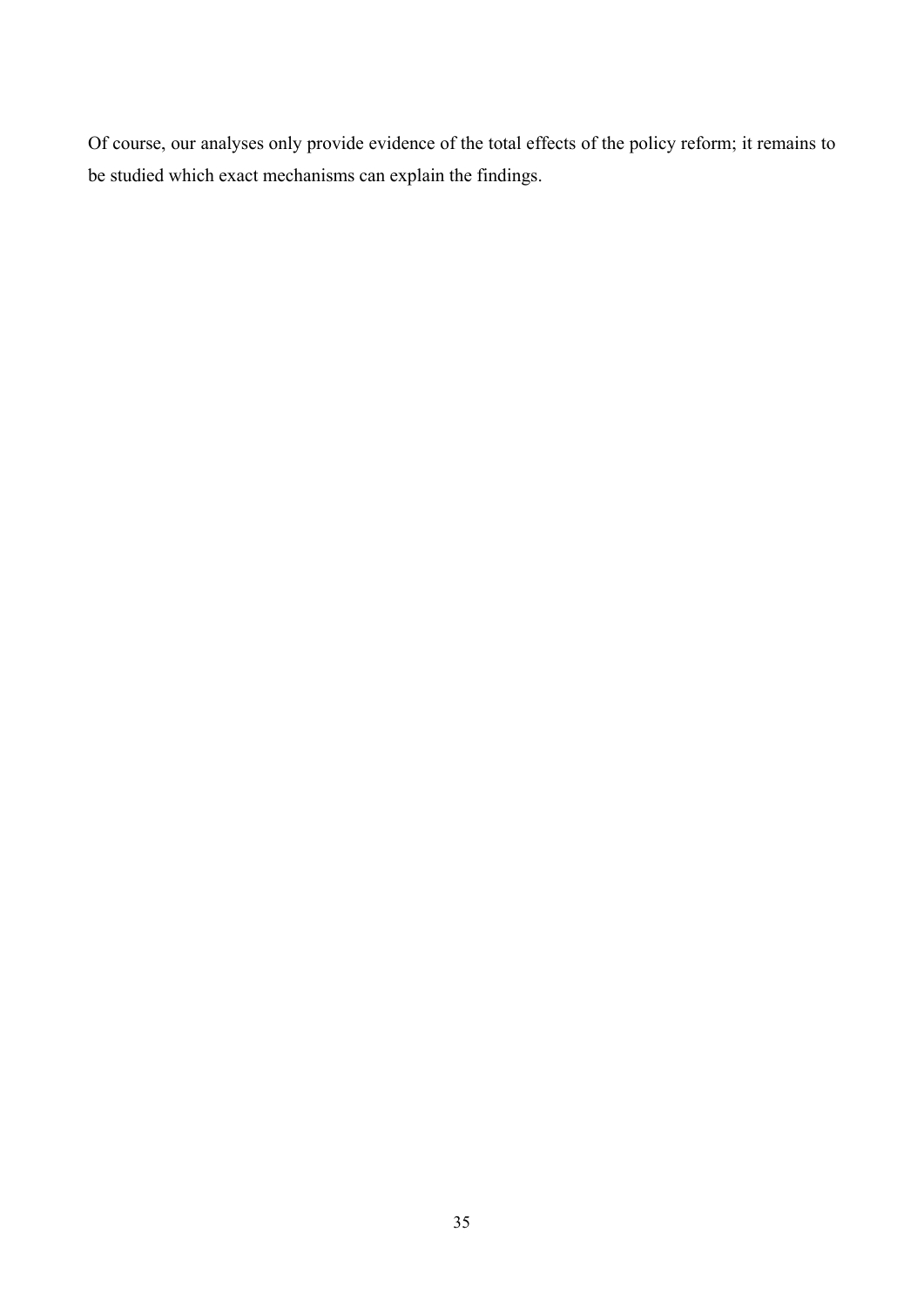#### **Literature**

Aizer, A. and J. J. Doyle (2015). Juvenile incarceration, human capital and future crime: Evidence from randomly-assigned judges. *Quarterly Journal of Economics*, 130 (2), 759-803.

Apel, R. (2013). Sanctions, Perceptions and Crime: Implications for Criminal Deterrence. *Journal of Quantitative Criminology,* 29(1): 101-135.

Bales, W. and A. Piquero (2012). Assessing the impact of imprisonment on recidivism. *Journal of Experimental Criminology*, 8(1), 71-101.

Beccaria, C. (1764). *On Crime and Punishments*. Trans. Henry Paolucci. Englewood Cliffs. NJ: Prentice Hall.

Becker, G. (1968). Crime and punishment: An economic approach. *Journal of Political Economy*, 76, 169-217.

BEK nr. 881 af 04/07/2014. Bekendtgørelse om behandling af personoplysninger i Det Centrale Kriminalregister. https://www.retsinformation.dk/Forms/R0710.aspx?id=164093

Bell, B., Jaitman, L., and S. Machin (2014). Crime Deterrence: Evidence from the London 2011 Riots, *Economic Journal*, 124 (May), 480-506.

Bentham, J. (1789). The Principles of Morals and Legislation. Buffalo, NY: Prometheus Books, reprint.

Bernburg, J. G. and M. D. Krohn (2003). Labeling, life chances, and adult crime: the direct and indirect effects of official intervention in adolescence on crime in early adulthood. *Criminology*, vol. 41, 1287-1318.

Buonnano, P. and S. Raphael (2013). Incarceration and Incapacitation: Evidence from the 2006 Italian Collective Pardon. *American Economic Review*, 103(6), 2437-2465.

Bhuller, M., Dahl, G. B., Mogstad, M., and K. V. Løken (2016). Incarceration, Recidivism and Employment. *NBER DP* no. 22648.

Chalfin, A. and J. McCrary (2017). Criminal Deterrence: A Review of the Literature. *Journal of Economic Literature,* 55(1), 5-48.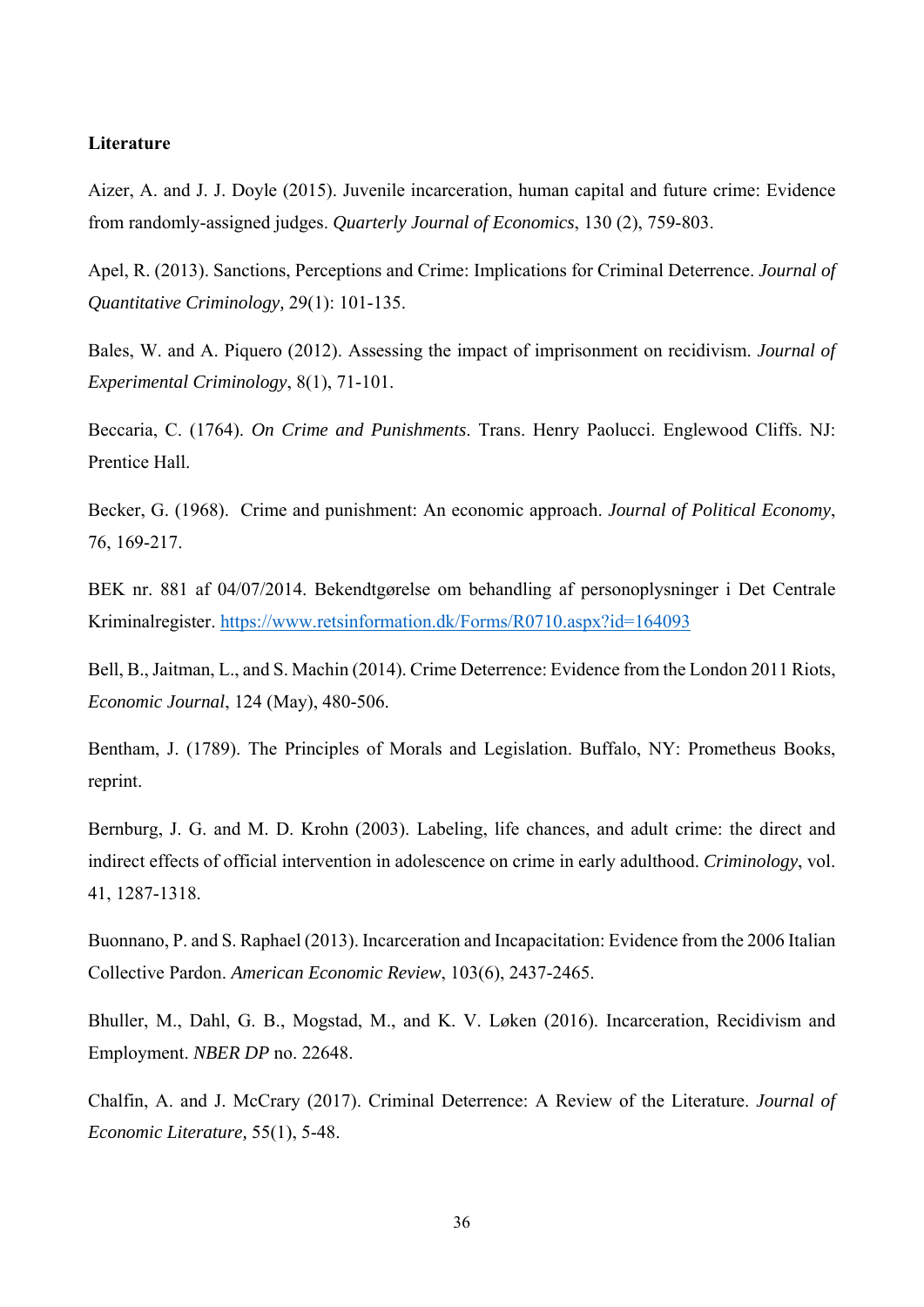Clausen, S. (2013). *Klientundersøgelsen 2011. Delrapport om unge klienter.* Direktoratet for Kriminalforsorgen, København.

Cochran, J.K., Chamblin, M.B., and M. Seth (1994). Deterrence or Brutalization? An Impact Assessment of Oklahoma's Return to Capital Punishment. *Criminology*, 32(1), 107-134.

Cochran, J., Mears, D., and W. Bales (2014). Assessing the effectiveness of correctional sanctions. *Journal of Quantitative Criminology*, 30(2), 317-347.

Corman, H. and H. N. Mocan (2000). A Time-Series Analysis of Crime, Deterrence and Drug Abuse in New York City. *American Economic Review*, 90(3), 584-604.

Cunha, F., Heckman, J. J.. Lochner, L. and D. V. Masterov (2006). Interpreting the Evidence on Life Cycle Skill Formation, In: E. Hanushek and F. Welch, Editor(s), *Handbook of the Economics of Education*, Vol. 1, 697-812. Elsevier.

Cunha, F. and J. J. Heckman (2008). Formulating, identifying, and Estimating the Technology for the Formation of Skills. *Journal of Human Resources* 43(3), 738-782.

Damm, A. P. and C. Dustmann, "Does Growing Up in a High Crime Neighborhood affect Youth Criminal Behavior?" *American Economic Review* 2014, 104(6): 1806-1832.

Danish Ministry of Justice (2009). Measures to combat juvenile crime. (In Danish: Indsatsen mod ungdomskriminalitet). White Paper no. 1508/2009 from the Commission on Juvenile Crime.

Danish Ministry of Justice (2014). Udviklingen i børne- og ungdomskriminalitet 2001-2013. Justitsministeriets Forskningskontor.

Danish Ministry of Justice (2015). Udviklingen i børne- og ungdomskriminalitet 2001-2014. Justitsministeriets Forskningskontor.

Danish Ministry of Justice (2016). Udviklingen i børne- og ungdomskriminalitet 2006-2015. Justitsministeriets Forskningskontor.

De Li, S. (1999). Legal Sanctions and Youth's Status Achievement: A Longitudinal Study. *Justice Quarterly*, 16, 377-401.

Di Tella, R. and E. Schargrodsky (2013). Criminal recidivism after prison and electronic monitoring. *Journal of Political Economy*, 121(1), 28-73.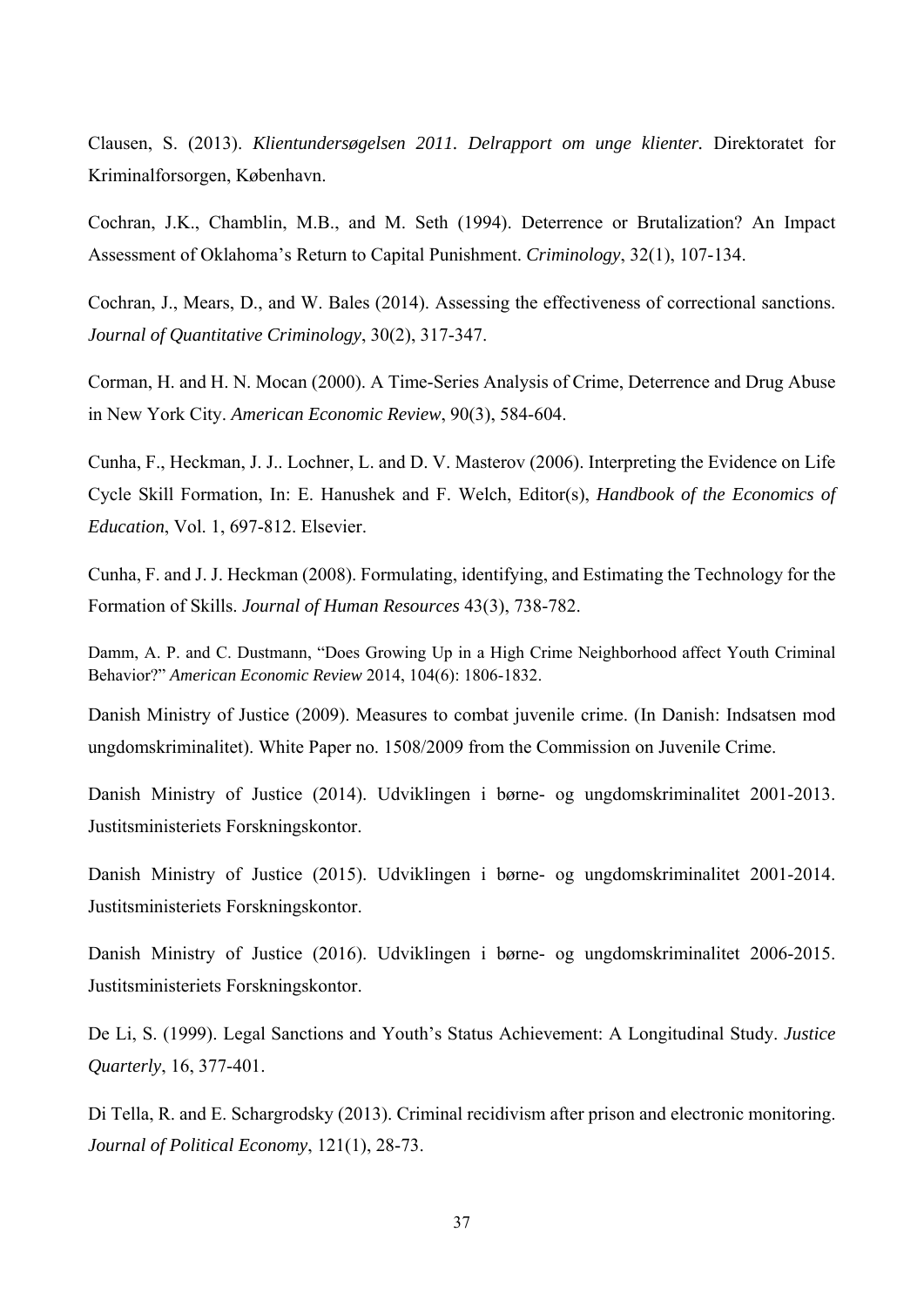Donohue, J.J. and J. Wolfers (2005). Uses and Abuses of Empirical Evidence in the Death Penalty Debate. *Stanford Law Review*, 58, 791-846.

Drago, F., Galbiati, R., and P. Vertova, (2009). The Deterrence Effect of Prison: Evidence from a Natural Experiment." *Journal of Political Economy,* 107 (2), 257-280.

Ehrlich, I. (1973). Participation in Illegitimate Activities: A Theoretical and Empirical Investigation. *Journal of Political Economy,* 81(3), 521-565.

Farrington, D.P. (1977). The Effects of Public Labelling. *British Journal of Criminology*. 17(2), 112- 115.

Feld, B. (1987). The Juvenile Court Meets the Principle of the Offense: Legislative Changes in Juvenile Waiver Statutes. *Journal of Criminal Law and Criminology*, 78, 471-533.

Green, D. P. and D. Winik (2010). Using random judge assignments to estimate the effects of incarceration and probation on recidivism among drug offenders. *Criminology*, 48(2), 357-388.

Grogger, J. (1991). Certainty versus Severity in Punishment. *Economic Inquiry*, 29(2), 297-309.

Hansen, B. and G.R. Waddell (2014). Walk Like a Man: Do Juvenile Offenders Respond to Being Tried as Adults? Unpublished Manuscript.

Heckman, J. J. (2008). Schools, Skills, and Synapses. *Economic Inquiry* 46, 289–324

Helland, E. and A. Tabarrok (2007). Does Three Strikes Deter? A Nonparametric Estimation. *Journal of Human Resources*, 42, 309-330.

Hjalmarsson, R. (2008). Criminal Justice Involvement and high school completion. *Journal of Urban Economics*, 63(2), 613-630.

Hjalmarsson, R. (2009a). Juvenile Jails: A Path to the Straight and Narrow or Hardened Criminality?. *Journal of Law and Economics* 52(4), 779-809.

Hjalmarsson, R. (2009b). Crime and Expected Punishment: Changes in Perceptions at the Age of Criminal Majority. *American Law and Economics Review* 11(1), 209–248.

Jensen, E.L. and Metsger, L. K. (1994). A Test Deterrent Effect of Legislative Waiver on Violent Juvenile Crime. *Crime & Delinquency*, 40(1), 96-104.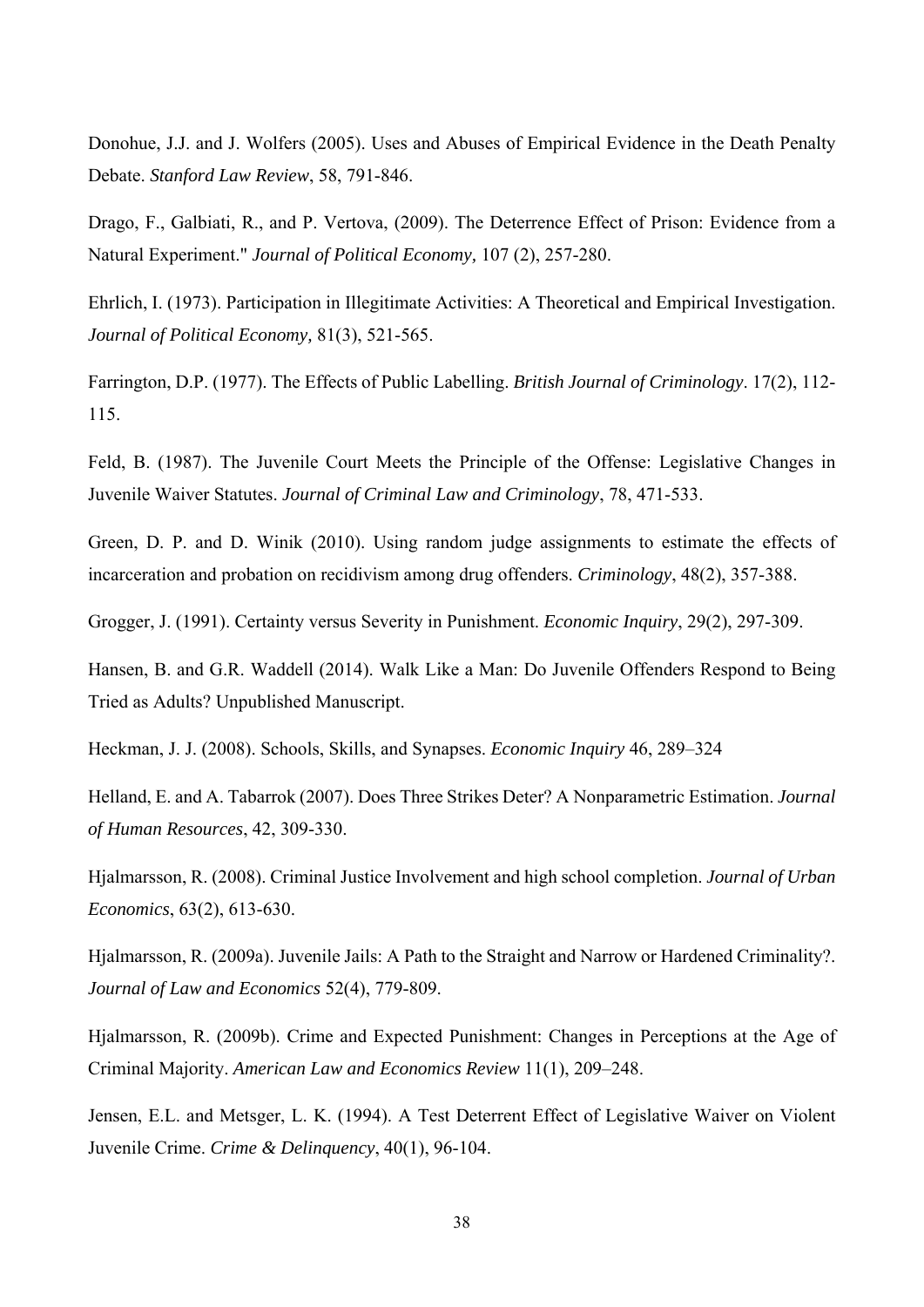Kilmer, B., Nicosia, N., Heaton, P., and G. Midgette (2013). Efficacy of Frequent Monitoring With Swift, Certain and Modest Sanctions for Violations: Insights from South Dakota's 24/7 Sobriety Project. *American Journal of Public Health*, 103(1), 37-43.

Klein, M.W. (1986). Labeling theory and delinquency policy: An experimental test. *Criminal Justice and Behavior*, 13(1), 47-79.

Kling, J. R. (2006). Incarceration Length, Employment, and Earnings. *American Economic Review,* 96(3), 863-876.

Kyvsgaard, B. (2004). Youth Justice in Denmark. *Crime and Justice* 31, Youth Crime and Youth Justice: Comparative and Cross-National Perspectives, 349-390.

Land, K.C., Teske, R.H., and H. Zhang (2009). The Short-Term Effects of Executions on Homicides: Deterrence, Displacement or Both? *Criminology*, 47(4), 1009-1043.

Landersø, R. (2015), Does Incarceration Length Affect Labor Market Outcomes? *Journal of Law and Economics,* 58, 205-234.

Lee, D. and J. McCrary. (2017). The Deterrence Effect of Prison: Dynamic Theory and Evidence. *Advances in Econometrics*, 38, 73-146.

Lemert, E. (1951). *Social pathology*. New York: McGraw-Hill.

Levitt, S. (1998). Juvenille Crime and Punishment. *Journal of Political Economy*, 106 (6), 1156- 1185.

Liberman, A. M., Kirk, D. S., and K. Kim. (2014). Labeling effects of first juvenile arrests: secondary deviance and secondary sanctioning. *Criminology*, 52, 345-370.

Loeffler, C.E. and B. Grundwald (2015). Decriminalizing Delinquency: The Effect of Raising the Age of Majority on Juvenile Recidivism. *Journal of Legal Studies,* 44(2), 361-388.

Loeffler, C. E. and A. Chalfin (2017). Estimating the Crime Effects of Raising the Age of Majority. *Criminology & Public Policy*, 16, 45–71.

Loftin, C., Heumann, M., and D. McDowall (1983). Mandatory Sentencing and Firearms Violence: Evaluating an Alternative to Gun Control. *Law and Society Review*, 17, 287-318.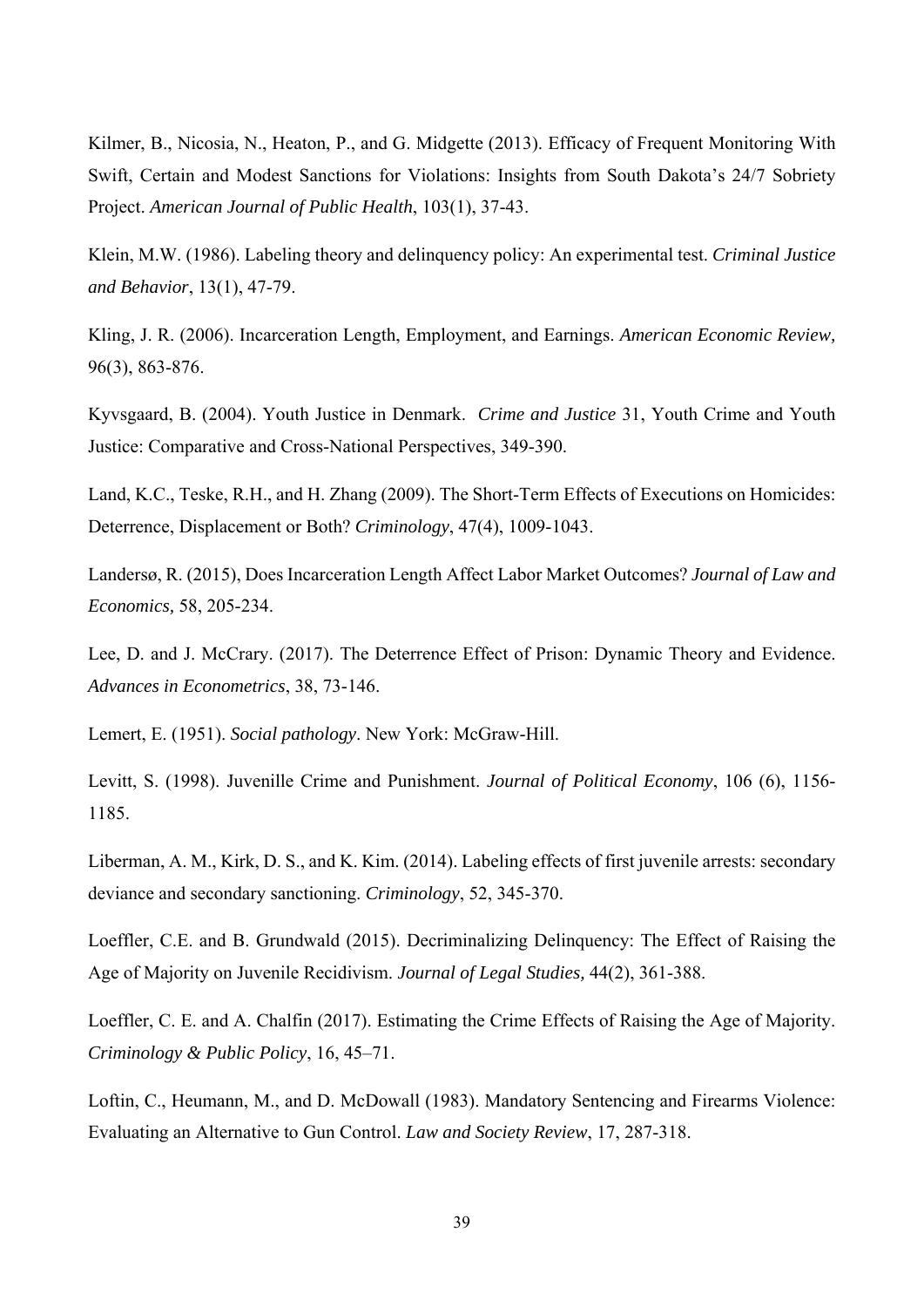Loughran, T.A., Mulvey, E.P., Schubert, C.A., Fagan, J., Piquero, A.R., and S.H. Losoya (2009). Estimating a Dose-Response Relationship between Length of Stay and Future Recidivism in Serious Juvenile Offenders. *Criminology*, 47(3), 699-740.

McCrary, J. (2008). Manipulation of the Running Variable in the Regression Discontinuity Design: A Density Test. *Journal of Econometrics,* 142.

Michel, B., Rosholm, M., and M. Simonsen (2017). Measuring the Impact of Incarceration on Life Trajectories, In: Michel, B. "Essays on the Economics of Crime and Development Economics", PhD Dissertation 2017-11, Aarhus BSS, Ch. 1.

Morris, R. G. and A. R. Piquero (2013). For Whom Do Sanctions Deter and Label? *Justice Quarterly*, 30, 837-868.

Nagin, D. (1998). Criminal deterrence research at the outset of the twenty-first century. In *Crime and Justice: An Annual Review of Research*, 23, 1-42, (ed.) M. Tonry, Chicago: Univ. Chicago Press.

Nagin, D. (2013). Deterrence: A Review of the Evidence by Criminologists for Economists. *Annual Review of Economics*, 5, 83-105.

Nagin, D. S., Cullen, F. T., and C.L. Jonson (2009). Imprisonment and Reoffending. In *Crime and Justice: A Review of Research,* 38, 115-200, (ed.) M. Tonry, University of Chicago Press.

Nagin, D. S. and G. M. Snodgrass (2013). The effect of incarceration on re-offending: Evidence from a natural experiment in Pennsylvania. *Journal of Quantitative Criminology*, 29(4), 601-642.

Paternoster, R. and L. Iovanni (1989). The labeling perspective and delinquency: An elaboration of the theory and an assessment of the evidence*. Justice Quarterly*, 6, 359–394.

Petrosino, A., Turpin-Petrosino, C., and S. Guckenburg (2010). Formal System Processing of Juveniles: Effects on Delinquency. Campbell Systematic Reviews, 2010:1

Piliavin, I., Gartner, R., Thornton, C., and R. Matsueda (1986). Crime, Deterrence, and Rational Choice. *American Sociological Review*, 51(1), 101-119.

Polinsky, A.M. and S. Shavell (1984). The Optimal Use of Fines and Imprisonment. *Journal of Public Economics*, 24 (June), 89-99.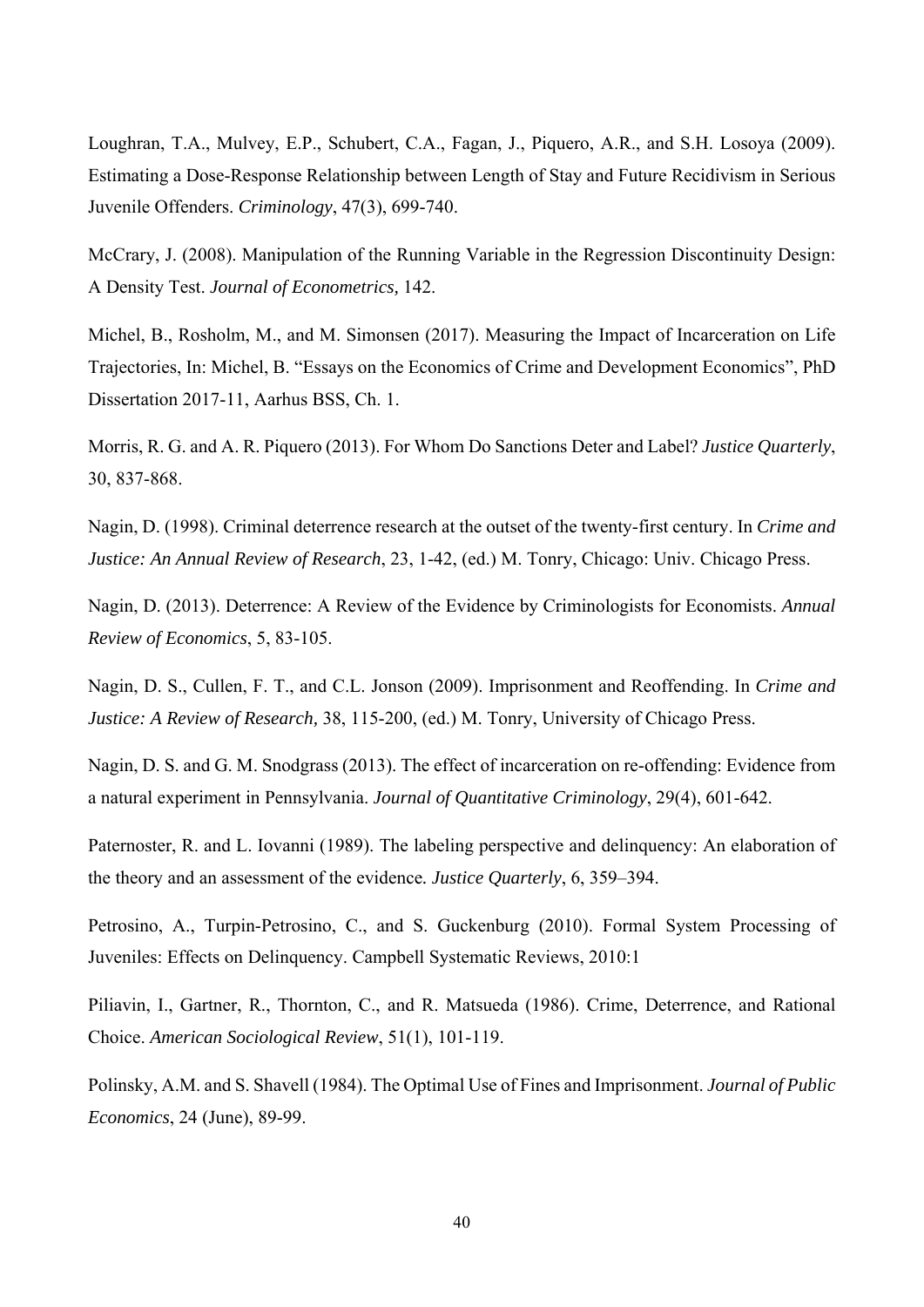Polinsky, A.M. and S. Shavell (1999). On the disutility and discounting of imprisonment and the theory of deterrence. *Journal of Legal Studies*, 28, 1-16.

Risler, E. A., Sweatman T., and L. Nackerud (1998). Evaluating the Georgia Legislative Waiver's Effectiveness in Deterring Juvenile Crime. *Research on Social Work Practice*. 8(6), 657-667.

Sampson, R. J. and J. H. Laub (1997). A life-course theory of cumulative disadvantage and the stability of delinquency. In *Developmental theories of crime and delinquency*. (ed.) T. P. Thornberry, New Brunswick: Transaction.

Singer, S. I. and D. McDowall (1988). Criminalizing Delinquency: The Deterrent Effects the New York Juvenile Offender Law. *Law & Society Review*. 22(3), 521-536.

Statistics Denmark (2012). Criminality 2011. Danmarks Statistik.

Stafford, M. C. and M. Warr (1993). A reconceptualization of general and specific deterrence. *Journal of Research in Crime & Delinquency*, 30, 123-135.

Steiner, B. and Wright, E. (2006). Assessing the Relative Effects of State Direct File Waiver Laws on Violent Juvenile Crime: Deterrence or Irrelevance? *The Journal of Criminal Law and Criminology,* 96 (4), 1451-1477.

Stigler, G. J. (1970). The Optimum Enforcement of Laws. *Journal of Political Economy*, 78 (May/June), 526-36.

Storgaard, A. (2013). Unge lovovertræderes strafansvar, retssikkerhed og lavalder. In *Argumentation i nordisk straffrätt.* (ed.) K. Nordlöf. Stockholm: Nordstedts, 200-215.

Sweeten, G. (2006). Who Will Graduate? Disruption of High School Education by Arrest and Court Involvement, *Justice Quarterly*, 23, 462-480.

Tanner, J., Davies, S., and B. O'Grady (1999). Whatever Happened to Yesterday's Rebels? Longitudinal Effects of Youth Delinquency on Education and Employment. *Social Problems*, 46, 250-274.

Waldo, G.P. and T.G. Chiricos (1972). Perceived Penal Sanction and Self-Reported Criminality: A Neglected Approach to Deterrence Research. *Social Problems*, 19(4), 522-540.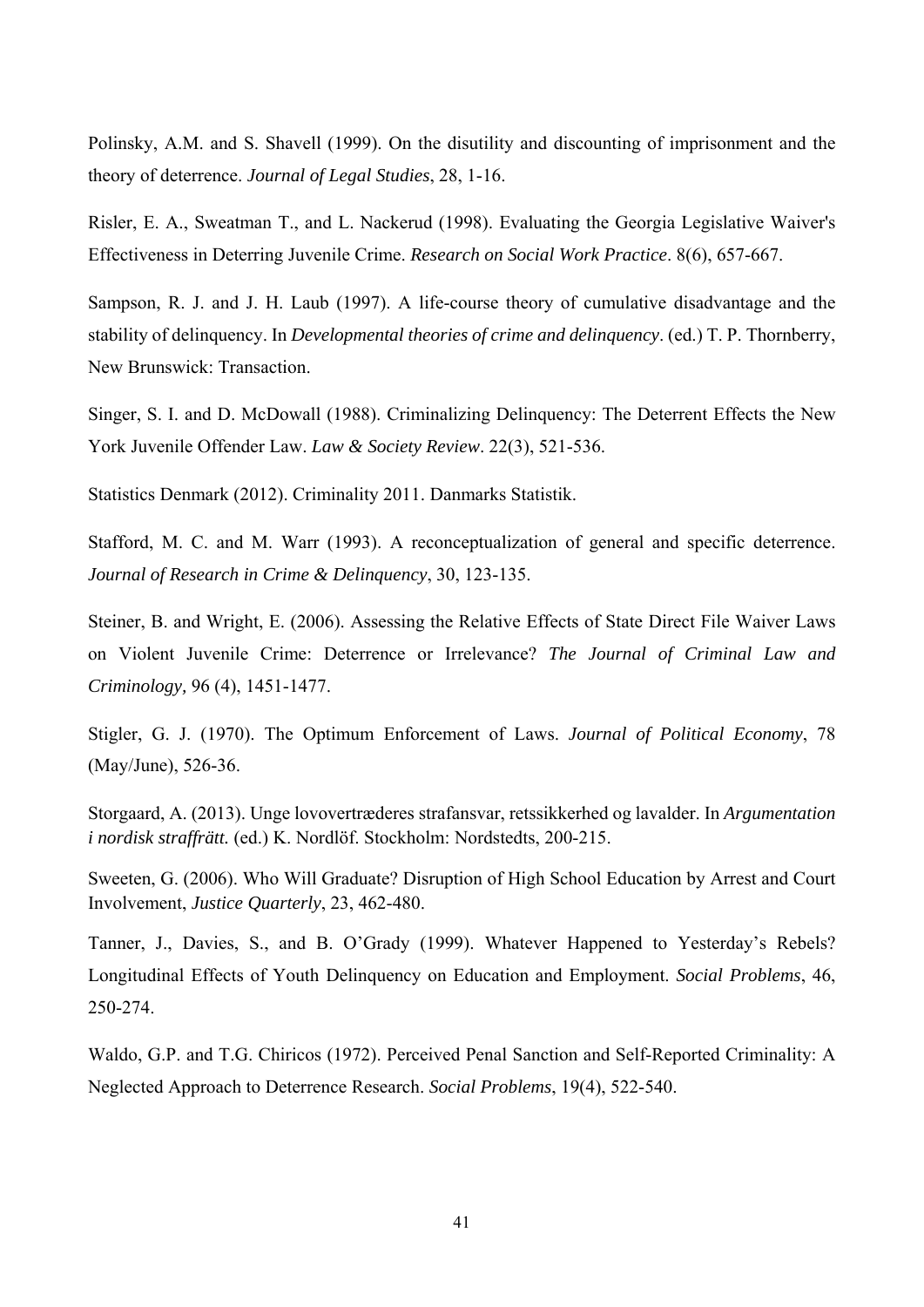Wiley, S. A., Slocum, L. A., and F.-A. Esbensen (2013). The unintended consequences of being stopped or arrested: An exploration of the labeling mechanisms through which police contact leads to subsequent delinquency *Criminology*, vol. 51, 927- 966.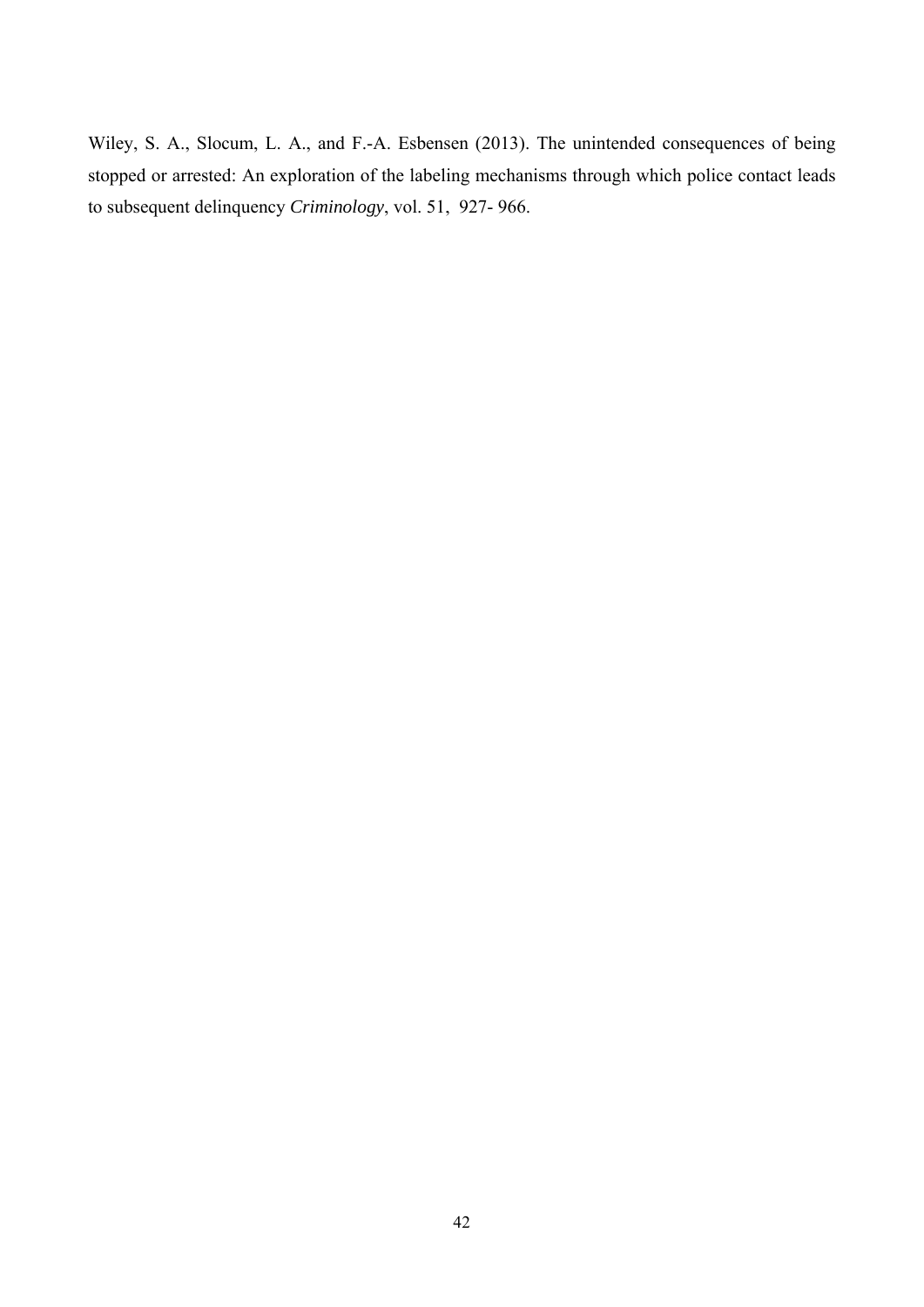#### **Appendix**



**Figure A1. Annual number of (as if) charges of penal code offenses per 10,000 by cohorts 1993 to 1999 over the age-interval 10-16** 

Data source: Administrative register data from Statistics Denmark and Police records for birth cohorts 1993-1999.

Note: The figure shows the crime-age curves for seven Danish birth cohorts born in 1993 to 1999 based on the annual number of (as if) charges for a penal code offense per 10,000 in the cohort for age groups 10 to 16. The administrative records of (as if) charges for these birth cohorts include the years 2002 to 2013 and the crime-age curves are therefore end at ages 13 to 15 for the three youngest cohorts.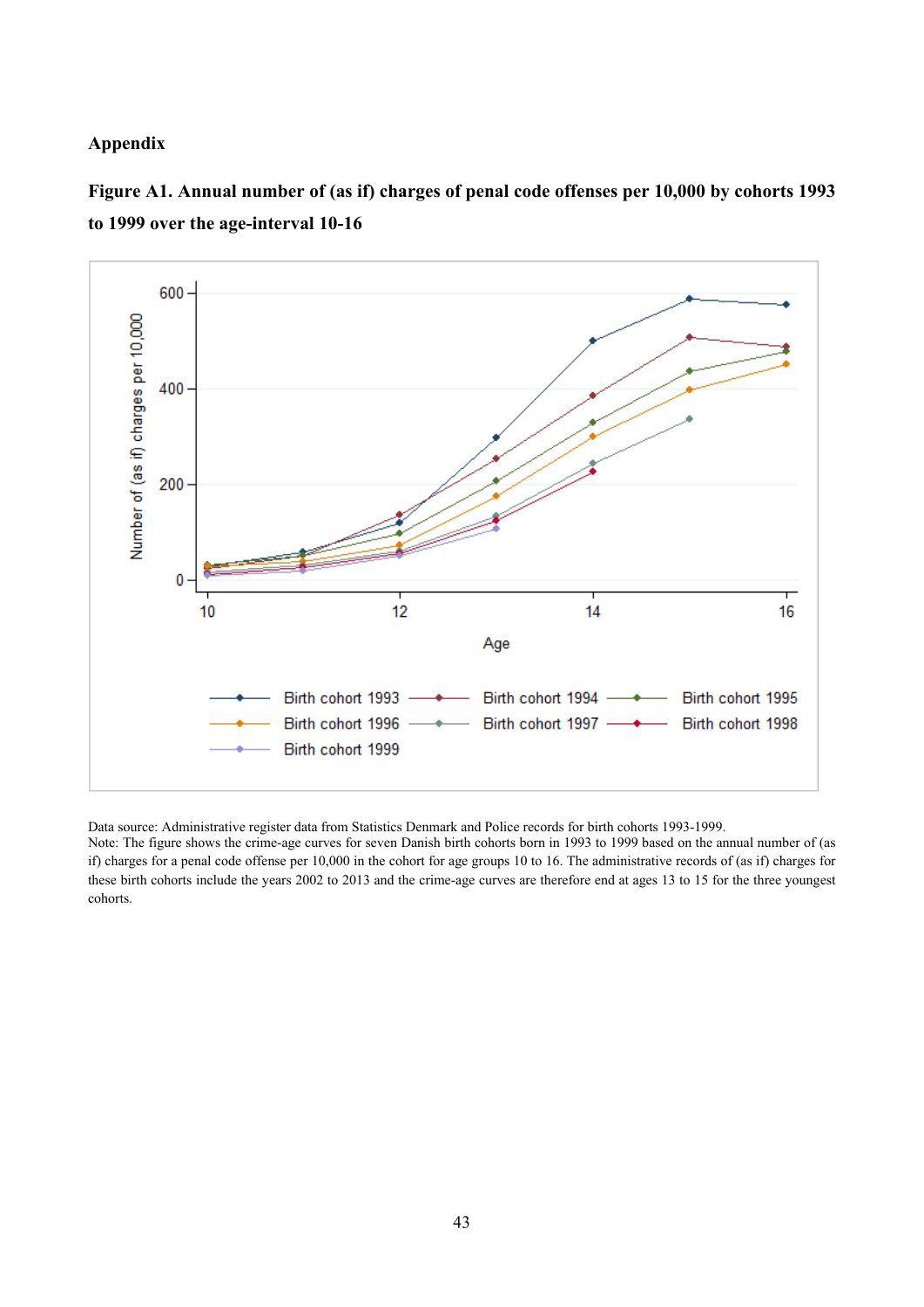

## **Figure A2. Number of (as if) charges of penal code offenses per 10,000 by month ages 13 to 15 for children who have their 14th year pre or post reform**

Data source: Administrative register data from Statistics Denmark and Police records for birth cohorts 1993-1999.

14.9

15.0

13.0

13.3

13.6

13.9

14.0

Offense age

14.3

14.6

Note: The figure shows scatterplots of the number of reported (as if) charges of the penal code per 10,000 in a given month between age 13 to 15 for children who have their 14<sup>th</sup> year prior to the reform of the minimum age of criminal responsibility and children who have their 14<sup>th</sup> year during the reform. The solid grey lines are a local linear trend lines and the dashed lines indicate 95% confidence intervals.

13.0

13.3

13.6

13.9

14.0

Offense age

14.6

14.3

14.9

15.0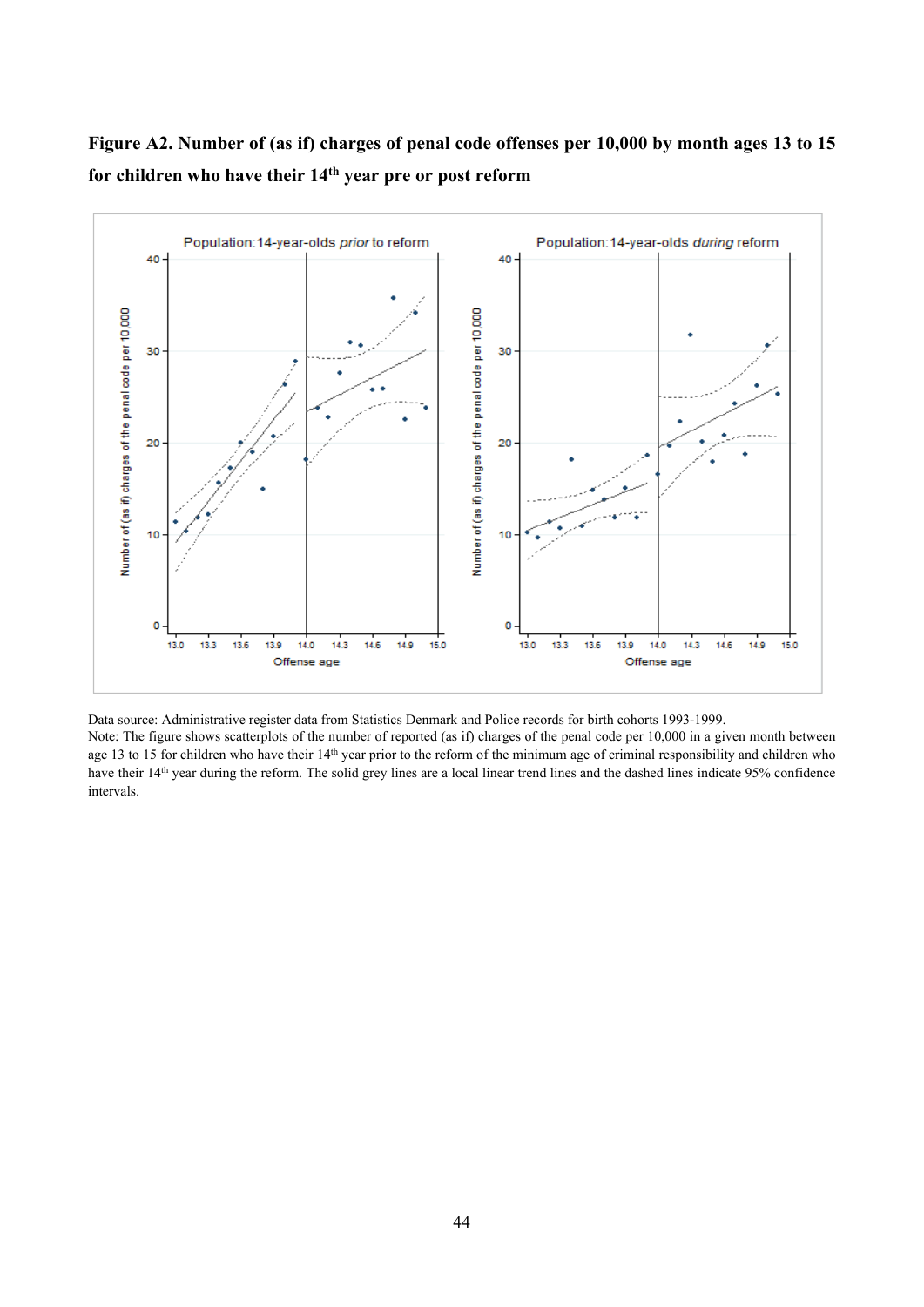

**Figure A3. Mean of selected control variable by distance to/from reform to 14th birthday** 

Note: The figure shows scatterplots of selected variables by distance to/from reform date to 14<sup>th</sup> birthday, e.g. at the vertical line at 0, the plot shows mean of variable for individuals turning 14 years on July 1, 2010. The solid line is a local polynomial smoothed line and the corresponding dashed lines indicate 95% confidence intervals.

Data source: Administrative register data from Statistics Denmark and police records for birth cohorts 1993-1999.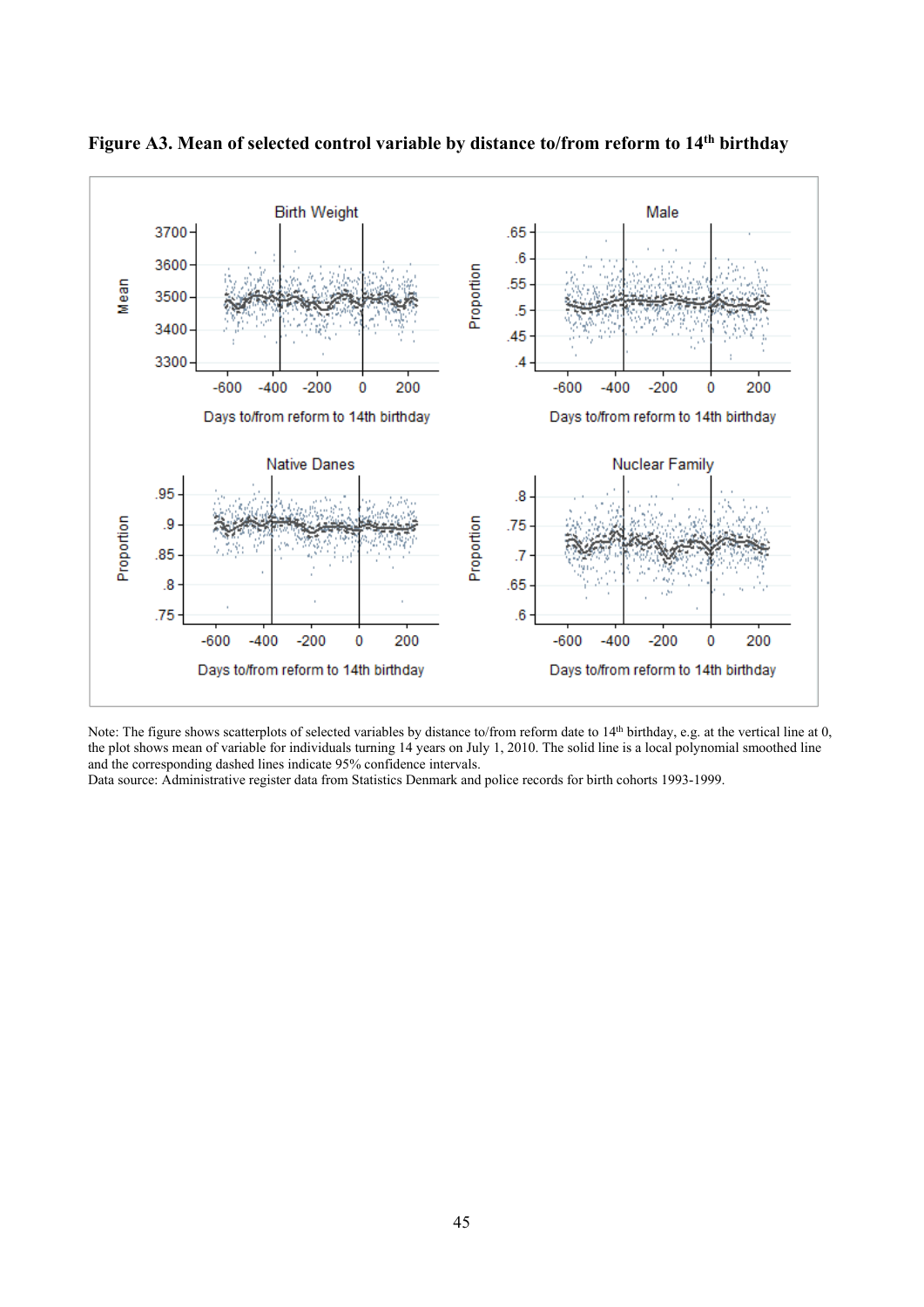### **Figure A4. Survival plots: time to recidivism (penal code offenses) for 14- year-old penal code offenders who have their 14th year pre or post reform**



Data source: Administrative register data from Statistics Denmark and Police records for 14- year-old penal code offenders. Note: The figure shows the survival probability from first reported penal code offense at the age of 14 and the number of days to recidivism to a new penal code offense within the first 18 months. The control group consist of 14- year-old penal code offenders who have their 14<sup>th</sup> year prior to the reform of the minimum age of criminal responsibility and the treatment group consist of 14- year-old penal code offenders who have their 14<sup>th</sup> year during the reform.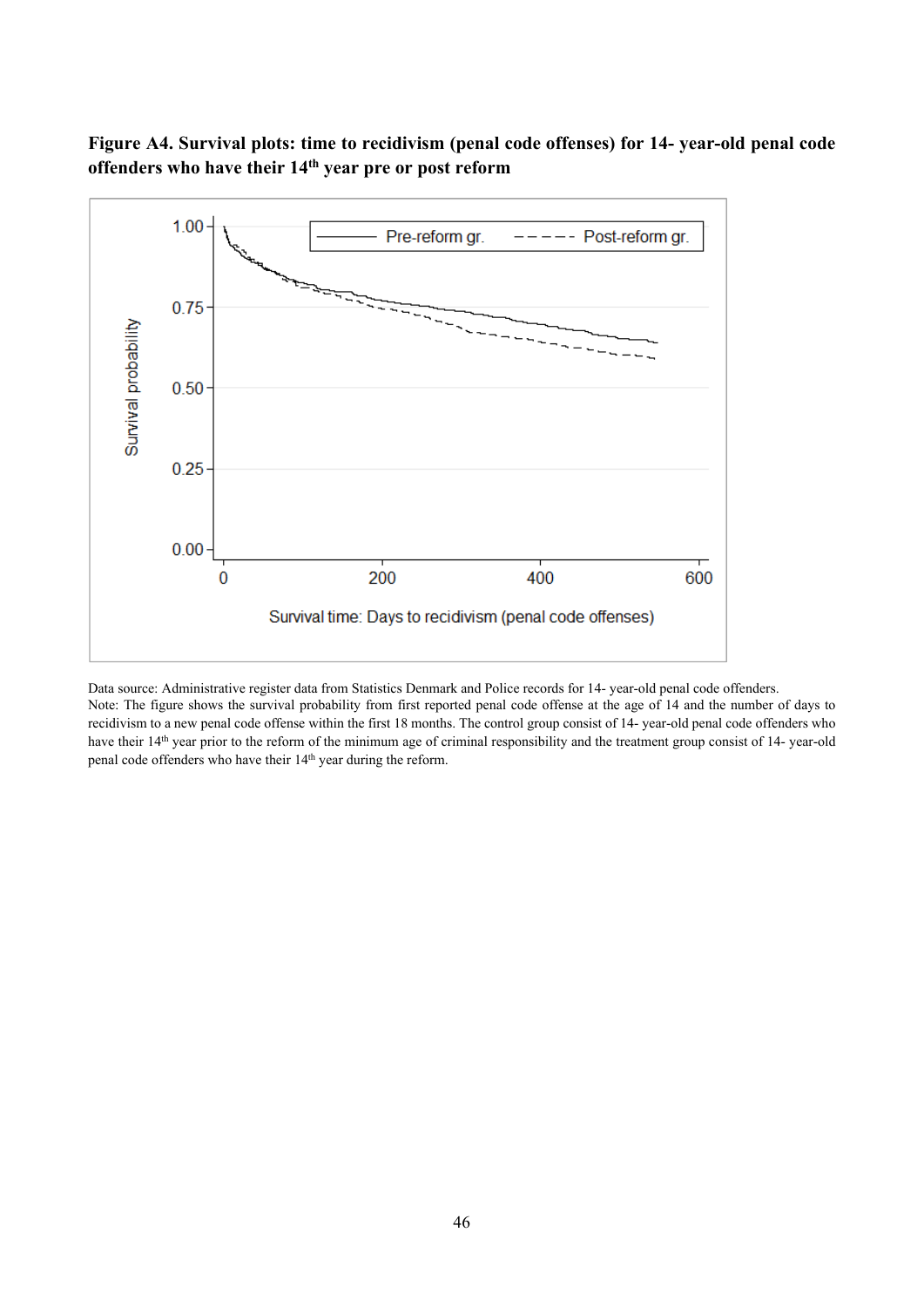| Variable                        | Definition                                                                                                                                                              | Primary data source                                      |
|---------------------------------|-------------------------------------------------------------------------------------------------------------------------------------------------------------------------|----------------------------------------------------------|
| Female                          | Dummy equals one if the child is female.                                                                                                                                | Population register, DST.                                |
| Age                             | Age based on birthday and measured in months.                                                                                                                           | Population register, DST.                                |
| Native Dane                     | Dummy equals one if the child is native Dane.                                                                                                                           | Population register, DST.                                |
| Western immigrant               | Dummy equals one if the child is $1st$ or $2nd$ generation<br>immigrant from a western country.                                                                         | Population register, DST.                                |
| Non-western immigrant           | Dummy equals one if the child is $1st$ or $2nd$ generation<br>immigrant from a non-western country.                                                                     | Population register, DST.                                |
| Birth weight                    | Weight of the child at birth in grams.                                                                                                                                  | Medical Birth Register,<br>DST.                          |
| Birth weight $\leq 1500$ g.     | Dummy equals one if the birth weight of the child is<br>less than 1500 grams.                                                                                           | Medical Birth Register,<br>DST.                          |
| Birth weight $\leq$ 2500 g.     | Dummy equals one if the birth weight of the child is<br>less than 2500 grams,                                                                                           | Medical Birth Register,<br>DST.                          |
| Born premature                  | The length of the pregnancy in weeks.                                                                                                                                   | Medical Birth Register,                                  |
| Born extremely premature        | Dummy equals one if the pregnancy is shorter than 31<br>weeks.                                                                                                          | Medical Birth Register,<br>DST.                          |
| ADHD diagnose                   | Dummy equals one if the child has been diagnosed<br>with ADHD at before his/her 10 <sup>th</sup> birthday.                                                              | Psychiatric Central<br>Register, National Patient        |
| Ritalin                         | Dummy equals one if the child has been prescribed<br>Ritalin (age 0-9).                                                                                                 | Register of Prescriptions of<br>Medicinal Products, DST. |
| Ritalin (180 dd min. 1<br>year) | Dummy equals one if the child has been prescribed<br>Ritalin min. 180 accumulated daily doses) in a<br>minimum of 1 year (age 0-9).                                     | Register of Prescriptions of<br>Medicinal Products, DST. |
| Other psychotropic drugs        | Dummy equals one if the child has prescriptions of<br>other psychotropic drugs (N-group: N05, N06 (excl.<br>N06BA04) and N07) before his/her 10 <sup>th</sup> birthday. | Register of Prescriptions of<br>Medicinal Products, DST. |
| Prior offense age 10-13         | Dummy equals one if the child has at least one as if<br>charge of a criminal offense before his/her 14 <sup>th</sup><br>birthday.                                       | Central Police Register.                                 |
| Number of prior offenses        | Number of prior as if charges age 10-13.                                                                                                                                | Central Police Register.                                 |
| Prior violence                  | Dummy for as if charge(s) of violent offense age 10-                                                                                                                    | Central Police Register.                                 |
| Prior burglary                  | Dummy for as if charge(s) of burglary age 10-13.                                                                                                                        | Central Police Register.                                 |
| Prior shoplifting               | Dummy for as if charge(s) of shoplifting age 10-13.                                                                                                                     | Central Police Register.                                 |
| Prior vehicle theft             | Dummy for as if charge(s) of vehicle theft age 10-13.                                                                                                                   | Central Police Register.                                 |
| Prior other theft               | Dummy for as if charge(s) of another theft age 10-13.                                                                                                                   | Central Police Register.                                 |
| Prior robbery                   | Dummy for as if charge(s) of robbery age 10-13.                                                                                                                         | Central Police Register.                                 |
| Prior vandalism                 | Dummy for as if charge(s) of vandalism age 10-13.                                                                                                                       | Central Police Register.                                 |
| Prior other property off.       | Dummy for as if charge(s) of other property age 10-                                                                                                                     | Central Police Register.                                 |
| Prior traffic offense           | Dummy for as if charge(s) of traffic offense age 10-                                                                                                                    | Central Police Register.                                 |
| Prior drug offense              | Dummy for as if charge(s) of drug offense age 10-13.                                                                                                                    | Central Police Register.                                 |
| Prior other offense type        | Dummy for as if charge(s) of other offenses age 10-                                                                                                                     | Central Police Register.                                 |
| Criminal debut age              | Age of the first reported offense age 10-13.                                                                                                                            | Central Police Register.                                 |

**Table A1.A: Variable definitions and primary data sources: Individual characteristics.**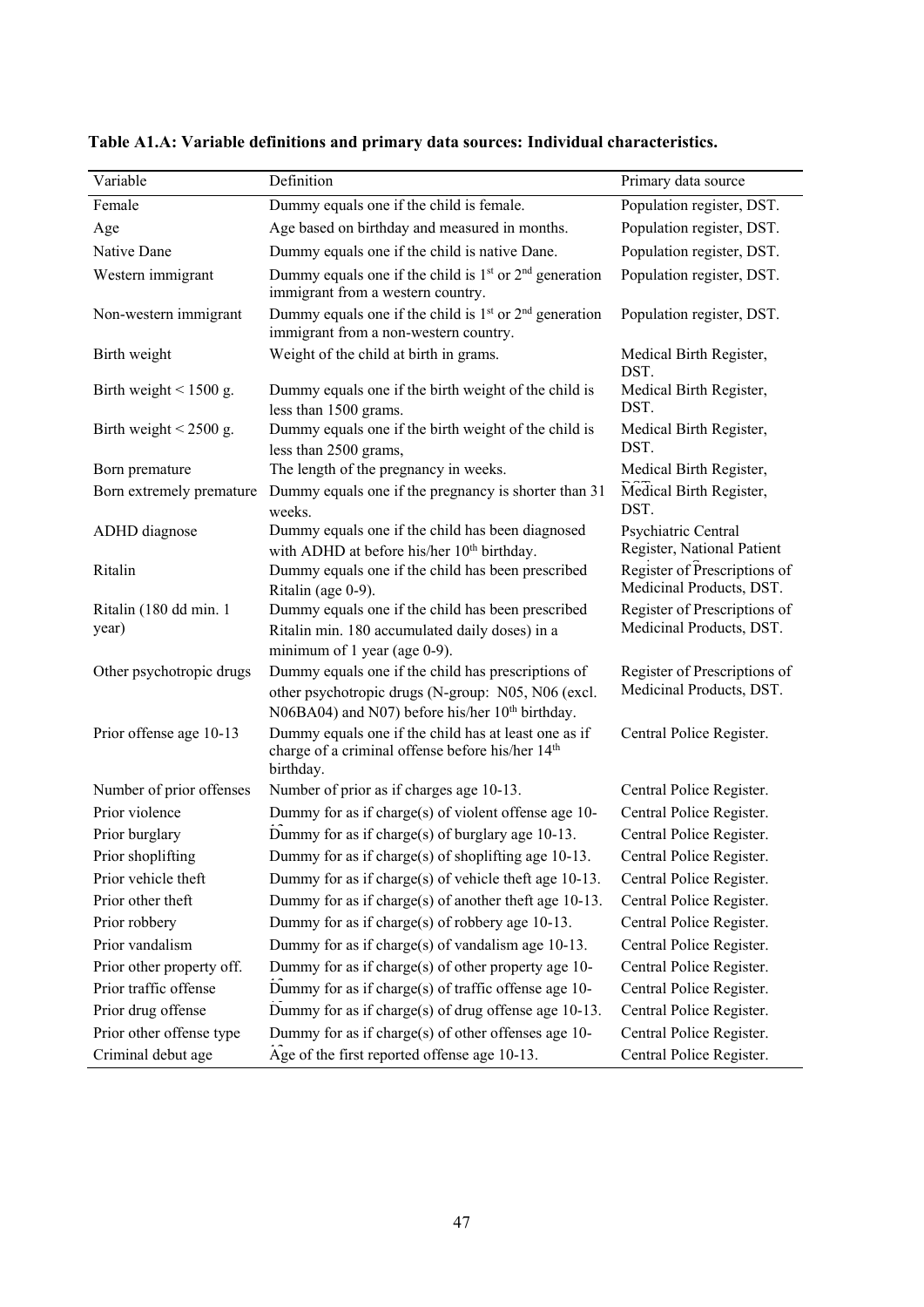| Variable                                    | Definition                                                                                                                      | Primary data source                                       |
|---------------------------------------------|---------------------------------------------------------------------------------------------------------------------------------|-----------------------------------------------------------|
| Nuclear family                              | Dummy for living in a two-parent household at age 9.                                                                            | Population register, DST.                                 |
| Parent and new partner                      | Dummy for living with one parent and his/her new<br>partner at age 9.                                                           | Population register, DST.                                 |
| Single parent                               | Dummy for living in a single-parent household at age<br>9.                                                                      | Population register, DST.                                 |
| Not living with parents                     | Dummy equals one if the child is not living with any<br>of the parents at age 9.                                                | Population register, DST.                                 |
| Mother's annual income                      | Mother's annual income in the year the child is age 9,<br>deflated to 2004 prices and measured in 1000 DKK.                     | Income Register, DST.                                     |
| Father's annual income                      | Father's annual income in the year the child is age 9,<br>deflated to 2004 prices and measured in 1000 DKK.                     | Income Register, DST.                                     |
| Mother working                              | Dummy equals one if mother is working in the year<br>the child is age 9.                                                        | Integrated Database for<br>Labor Market Research,<br>DST. |
| Father working                              | Dummy equals one if father is working in the year the<br>child is age 9.                                                        | Integrated Database for<br>Labor Market Research,<br>DST. |
| Mother primary and<br>secondary school      | Dummy equals one if mother has primary or<br>secondary school as the highest education in the year<br>child is age 9.           | <b>Education Register (annual</b><br>registrations), DST  |
| Mother vocational                           | Dummy equals one if mother has vocational education                                                                             | <b>Education Register (annual</b>                         |
| education<br>Mother general upper           | as the highest education in the year child is age 9.<br>Dummy equals one if mother has general upper                            | registrations), DST<br><b>Education Register (annual</b>  |
| secondary education                         | secondary education as the highest education in the<br>year the child is age 9.                                                 | registrations), DST                                       |
| Mother short cycle higher<br>education      | Dummy equals one if mother has short cycle higher<br>education as the highest education in the year the child<br>is age 9.      | <b>Education Register (annual</b><br>registrations), DST  |
| Mother medium cycle<br>higher education     | Dummy equals one if mother has medium cycle<br>higher education as the highest education in the year<br>the child is age 9.     | <b>Education Register (annual</b><br>registrations), DST  |
| Mother long cycle higher<br>education       | Dummy equals one if mother has long cycle higher<br>education as the highest education in the year the child<br>is age 9.       | <b>Education Register (annual</b><br>registrations), DST  |
| Father primary and<br>secondary school      | Dummy equals one if father has primary or secondary<br>school as the highest education in the year the child is<br>age 9.       | <b>Education Register (annual</b><br>registrations), DST  |
| Father vocational<br>education              | Dummy equals one if father has vocational education<br>as the highest education in the year the child is age 9.                 | <b>Education Register (annual</b><br>registrations), DST  |
| Father general upper<br>secondary education | Dummy equals one if father has general upper<br>secondary education as the highest education in the<br>year the child is age 9. | <b>Education Register (annual</b><br>registrations), DST  |
| Father short cycle higher<br>education      | Dummy equals one if father has short cycle higher<br>education as the highest education in the year the child<br>is age 9.      | <b>Education Register (annual</b><br>registrations), DST  |
| Father medium cycle<br>higher education     | Dummy equals one if father has medium cycle higher<br>education as the highest education in the year the child<br>is age 9.     | <b>Education Register (annual</b><br>registrations), DST  |
| Father long cycle higher<br>education       | Dummy equals one if father has long cycle higher<br>education as the highest education in the year the child<br>is age 9.       | <b>Education Register (annual</b><br>registrations), DST  |

**Table A1.B: Variable definitions and primary data sources: Family characteristics.**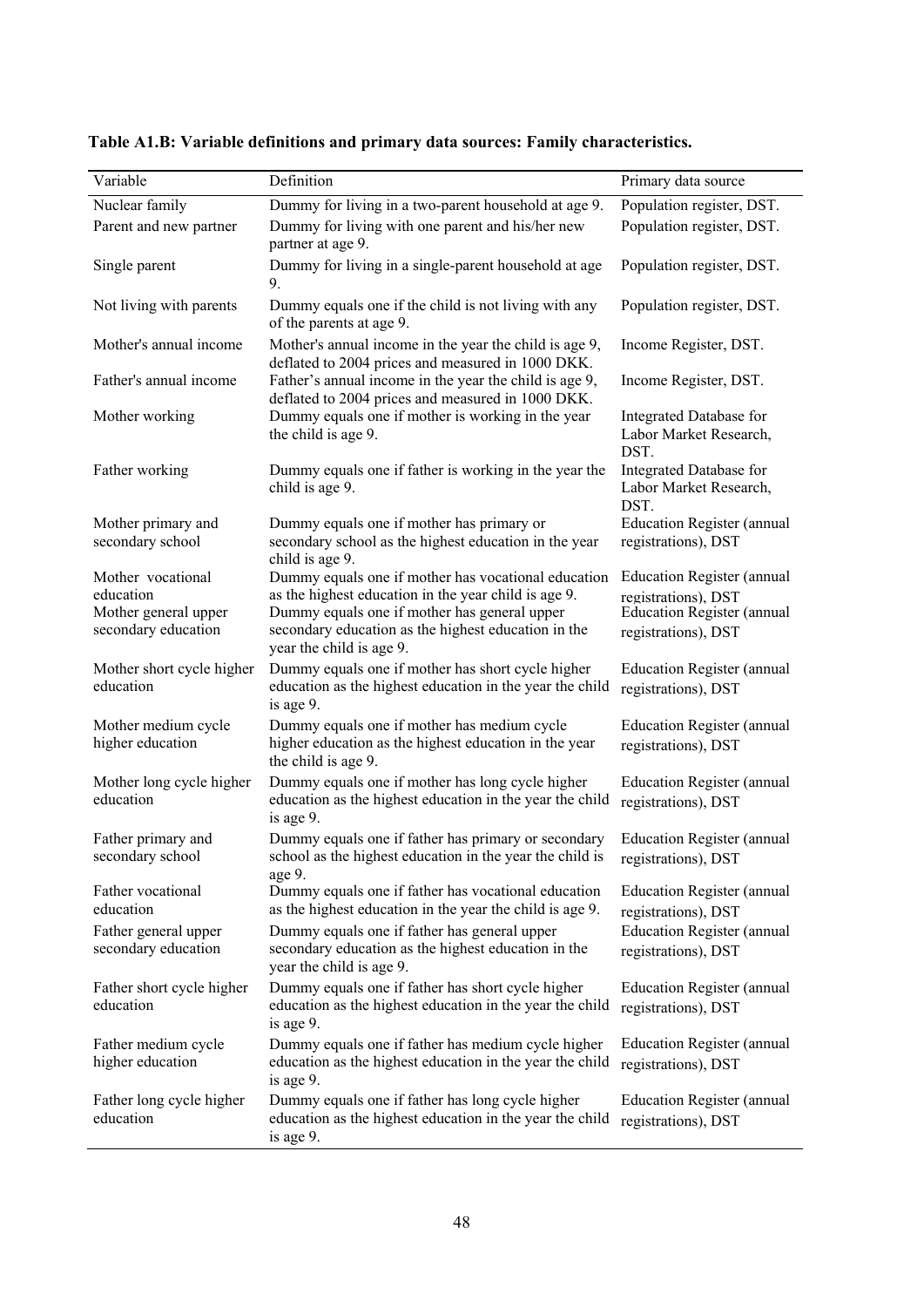| Variable                                                                          | Definition                                                                                                                                                                                               | Primary data source                                                                                    |
|-----------------------------------------------------------------------------------|----------------------------------------------------------------------------------------------------------------------------------------------------------------------------------------------------------|--------------------------------------------------------------------------------------------------------|
| Mother convicted of<br>criminal offense<br>Mother convicted of<br>prison sentence | Dummy equals 1 if mother is convicted and<br>found guilty of criminal offense (any type).<br>Dummy equals 1 if mother is convicted and<br>found guilty of a suspended or unsuspended<br>prison sentence. | Crime Statistics Register<br>(Dispositions), DST.<br>Crime Statistics Register<br>(Dispositions), DST. |
| Father convicted of<br>criminal offense<br>Father convicted of prison<br>sentence | Dummy equals 1 if father is convicted and<br>found guilty of criminal offense (any type).<br>Dummy equals 1 if father is convicted and<br>found guilty of a suspended or unsuspended<br>prison sentence. | Crime Statistics Register<br>(Dispositions), DST.<br>Crime Statistics Register<br>(Dispositions), DST. |
| Missing identifier(mother)                                                        | Dummy equals one if the identifier for the<br>mother is missing in the Medical Birth<br>Register.                                                                                                        | Medical Birth Register, DST                                                                            |
| Missing identifier (father)                                                       | Dummy equals one if the identifier for the<br>father is missing in the Medical Birth Register.                                                                                                           | Medical Birth Register, DST                                                                            |
| Missing register data<br>(mother)                                                 | Dummy equals one if the income information<br>for the mother is missing in the year the child is<br>9.                                                                                                   | Income Register, DST.                                                                                  |
| Missing register data<br>(father)                                                 | Dummy equals one if the income information<br>for the father is missing in the year the child is<br>9.                                                                                                   | Income Register, DST.                                                                                  |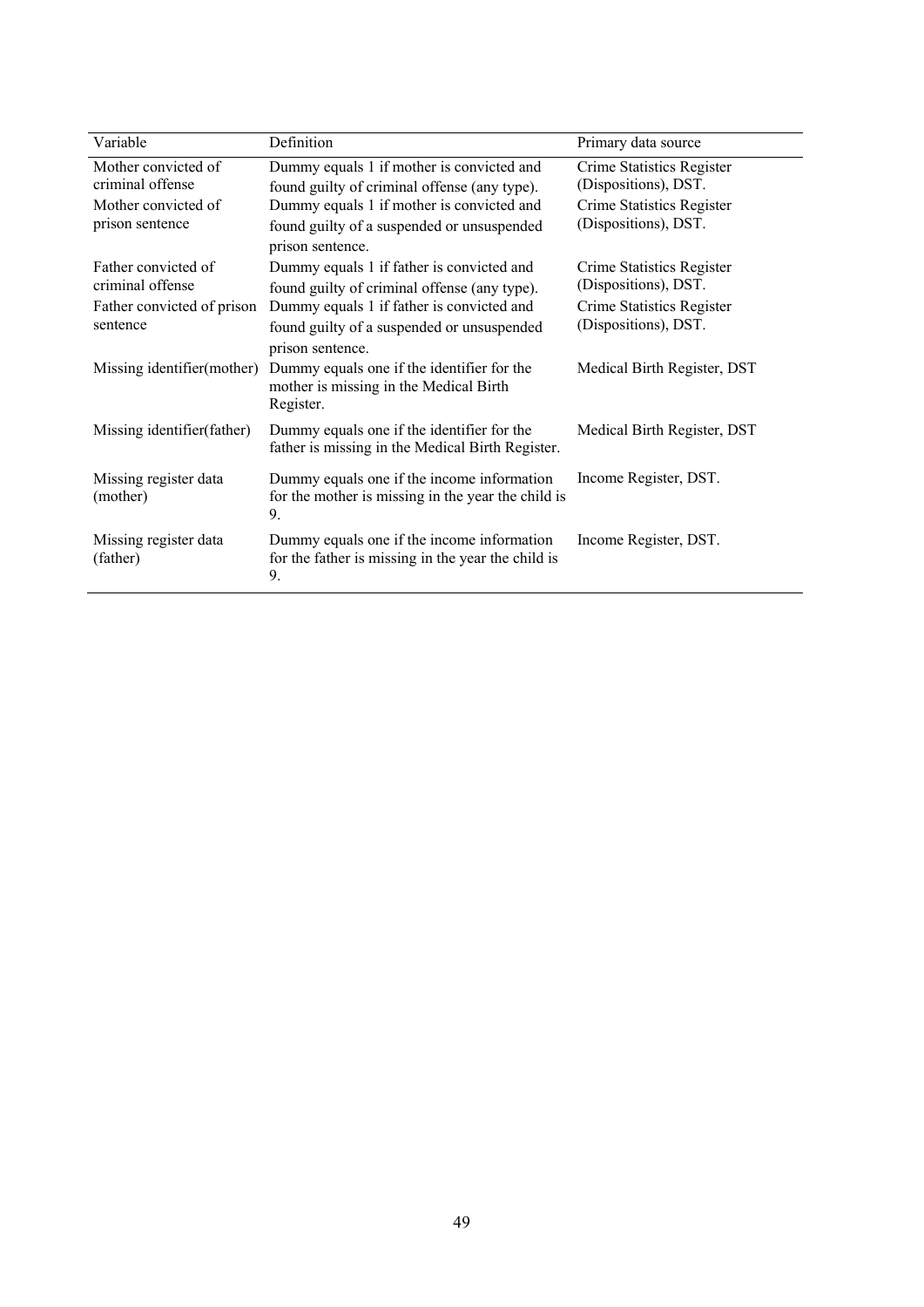| $\overline{\text{Variable}}$                                                                                                                                           | Definition                                                                                                                                                                                                                                                                                                                                                  | Primary data source                                                                                                                                                                                                     |
|------------------------------------------------------------------------------------------------------------------------------------------------------------------------|-------------------------------------------------------------------------------------------------------------------------------------------------------------------------------------------------------------------------------------------------------------------------------------------------------------------------------------------------------------|-------------------------------------------------------------------------------------------------------------------------------------------------------------------------------------------------------------------------|
| Calendar month                                                                                                                                                         | Dummies for the calendar month (1-12) in each                                                                                                                                                                                                                                                                                                               |                                                                                                                                                                                                                         |
| Months prior to reform                                                                                                                                                 | year.<br>Number of months prior to July 2010 (20-1,<br>otherwise 0).                                                                                                                                                                                                                                                                                        |                                                                                                                                                                                                                         |
| Months during reform                                                                                                                                                   | Number of months after July 2010 (1-19,<br>otherwise 0).                                                                                                                                                                                                                                                                                                    |                                                                                                                                                                                                                         |
| Reform month                                                                                                                                                           | Dummy equals one if the month is July 2010.                                                                                                                                                                                                                                                                                                                 |                                                                                                                                                                                                                         |
| Distance to reform 1<br>(quadratic)<br>Distance to reform 2<br>(quadratic)<br>Distance to reform 1<br>(cubic)<br>Distance to reform 2<br>(cubic)<br>Outcome variables: | Number of months prior to July 2010 (second-<br>degree polynomial)<br>Number of months after July 2010 (second-degree<br>polynomial)<br>Number of months prior to and after July 2010<br>(third-degree polynomial)<br>Number of months after July 2010 (third-degree<br>polynomial)                                                                         |                                                                                                                                                                                                                         |
| Monthly offending rates<br>(all penal code offenses)                                                                                                                   | Dummy equals one if the individual has at least<br>one (as if) charge of a penal code offense in a<br>given month (November 2008 to January 2012).                                                                                                                                                                                                          | Central Police Register, Crime<br>Statistics Register (Charges), DST.                                                                                                                                                   |
| Monthly offending rates<br>(violent offenses)<br>Monthly offending rates                                                                                               | Dummy equals one if the individual has at least<br>one (as if) charge of a violent offense in a given<br>Dummy equals one if the individual has at least                                                                                                                                                                                                    | Central Police Register, Crime<br>Statistics Register (Charges), DST.<br>Central Police Register, Crime                                                                                                                 |
| (burglary)<br>Monthly offending rates<br>(shoplifting)                                                                                                                 | one (as if) charge of burglary in a given month.<br>Dummy equals one if the individual has at least<br>one (as if) charge of shoplifting in a given month.                                                                                                                                                                                                  | Statistics Register (Charges), DST.<br>Central Police Register, Crime<br>Statistics Register (Charges), DST.                                                                                                            |
| Monthly offending rates<br>(theft of vehicles)                                                                                                                         | Dummy equals one if the individual has at least<br>one (as if) charge of theft of vehicles in a given                                                                                                                                                                                                                                                       | Central Police Register, Crime<br>Statistics Register (Charges), DST.                                                                                                                                                   |
| Monthly offending rates<br>(vandalism)                                                                                                                                 | Dummy equals one if the individual has at least<br>one (as if) charge of vandalism in a given month.                                                                                                                                                                                                                                                        | Central Police Register, Crime<br>Statistics Register (Charges), DST.                                                                                                                                                   |
| Any penal code offense<br>before 14                                                                                                                                    | Dummy equals one if the individual has at least<br>one (as if) charge of a penal code offense before<br>his/her 14 <sup>th</sup> birthday.                                                                                                                                                                                                                  | Central Police Register, Crime<br>Statistics Register (Charges), DST.                                                                                                                                                   |
| More than one penal code<br>offense before 14                                                                                                                          | Dummy equals one if the individual has more than<br>one (as if) charge of a penal code offense before<br>his/her 14 <sup>th</sup> birthday.                                                                                                                                                                                                                 | Central Police Register, Crime<br>Statistics Register (Charges), DST.                                                                                                                                                   |
| Any penal code offense at<br>14<br>More than one penal code<br>offense at 14<br>Any penal code offense<br>before 15                                                    | Dummy equals one if the individual has at least<br>one (as if) charge of a penal code offense in the<br>Dummy equals one if the individual has more than<br>one (as if) charge of a penal code offense in the<br>Dummy equals one if the individual has at least<br>one (as if) charge of a penal code offense before<br>his/her 15 <sup>th</sup> birthday. | Central Police Register, Crime<br>Statistics Register (Charges), DST.<br>Central Police Register, Crime<br>Statistics Register (Charges), DST.<br>Central Police Register, Crime<br>Statistics Register (Charges), DST. |
| More than one penal code<br>offense before 15                                                                                                                          | Dummy equals one if the individual has more than<br>one (as if) charge of a penal code offense before<br>his/her 15 <sup>th</sup> birthday.                                                                                                                                                                                                                 | Central Police Register, Crime<br>Statistics Register (Charges), DST.                                                                                                                                                   |
| Any penal code offense at<br>15<br>More than one penal code                                                                                                            | Dummy equals one if the individual has at least<br>one (as if) charge of a penal code offense in the<br>Dummy equals one if the individual has more than                                                                                                                                                                                                    | Central Police Register, Crime<br>Statistics Register (Charges), DST.<br>Central Police Register, Crime                                                                                                                 |
| offense at 15                                                                                                                                                          | one (as if) charge of a penal code offense in the                                                                                                                                                                                                                                                                                                           | Statistics Register (Charges), DST.                                                                                                                                                                                     |

**Table A1.C: Variable definitions and primary data sources: specific to analysis of deterrence effects**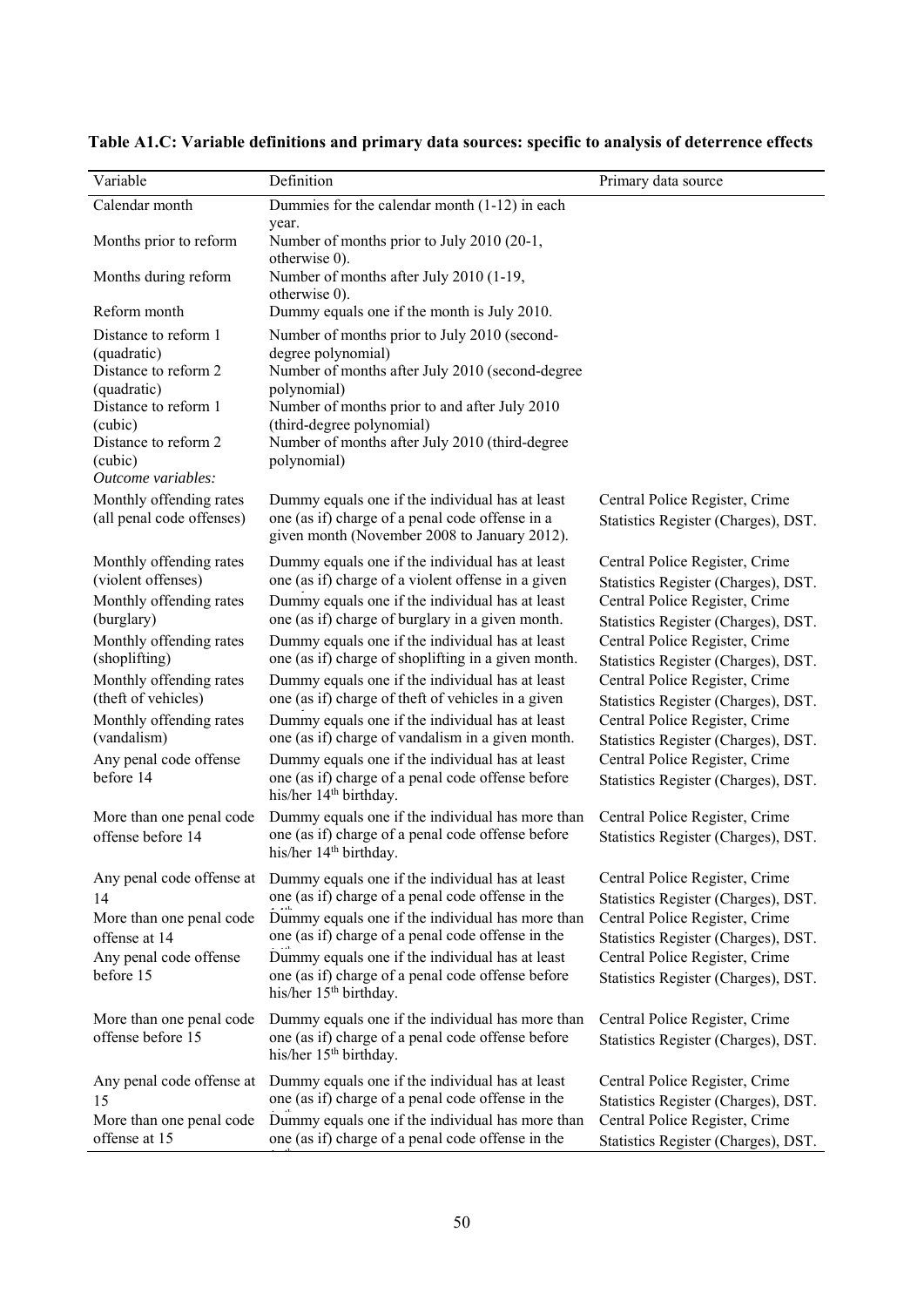| Variable                              | Definition                                                                                                             | Primary data source                                                   |
|---------------------------------------|------------------------------------------------------------------------------------------------------------------------|-----------------------------------------------------------------------|
| Offense age                           | Dummies for offense age (14.0 to 15.0) when first<br>penal code offense was committed at age 14.                       | Central Police Register, Crime<br>Statistics Register (Charges), DST. |
| Offense month                         | Dummies for the calendar month $(1-12)$ of the first<br>penal code offense committed at age 14.                        | Central Police Register, Crime<br>Statistics Register (Charges), DST. |
| Offense 14: violence                  | Dummy equals one if the offender is (as if)<br>charged of a violent offense at age 14.                                 | Central Police Register, Crime<br>Statistics Register (Charges), DST. |
| Offense 14: burglary                  | Dummy equals one if the offender is (as if)<br>charged of burglary at age 14.                                          | Central Police Register, Crime<br>Statistics Register (Charges), DST. |
| Offense 14: shoplifting               | Dummy equals one if the offender is (as if)<br>charged of shoplifting at age 14.                                       | Central Police Register, Crime<br>Statistics Register (Charges), DST. |
| Offense 14: vehicle theft             | Dummy equals one if the offender is (as if)<br>charged of vehicle theft at age 14.                                     | Central Police Register, Crime<br>Statistics Register (Charges), DST. |
| Offense 14: other theft               | Dummy equals one if the offender is (as if)<br>charged of other types of theft at age 14.                              | Central Police Register, Crime<br>Statistics Register (Charges), DST. |
| Offense 14: robbery                   | Dummy equals one if the offender is (as if)<br>charged of robbery at age 14.                                           | Central Police Register, Crime<br>Statistics Register (Charges), DST. |
| Offense 14: vandalism                 | Dummy equals one if the offender is (as if)<br>charged of vandalism at age 14.                                         | Central Police Register, Crime<br>Statistics Register (Charges), DST. |
| Offense 14: other property<br>offense | Dummy equals one if the offender is (as if)<br>charged of other types of a property offense at age<br>14               | Central Police Register, Crime<br>Statistics Register (Charges), DST. |
| Offense 14: other offense<br>types    | Dummy equals one if the offender is (as if)<br>charged of other offense types at age 14.                               | Central Police Register, Crime<br>Statistics Register (Charges), DST. |
| Outcome variables:                    |                                                                                                                        |                                                                       |
| Recidivism 3 months                   | Dummy equals one if the offender recidivates to a<br>penal code offense within 3 months from first<br>offense age 14.  | Central Police Register, Crime<br>Statistics Register (Charges), DST. |
| Recidivism 6 months                   | Dummy equals one if the offender recidivates to a<br>penal code offense within 6 months from first<br>offense age 14.  | Central Police Register, Crime<br>Statistics Register (Charges), DST. |
| Recidivism 9 months                   | Dummy equals one if the offender recidivates to a<br>penal code offense within 9 months from first<br>offense age 14.  | Central Police Register, Crime<br>Statistics Register (Charges), DST. |
| Recidivism 12 months                  | Dummy equals one if the offender recidivates to a<br>penal code offense within 12 months from first<br>offense age 14. | Central Police Register, Crime<br>Statistics Register (Charges), DST. |
| Recidivism 15 months                  | Dummy equals one if the offender recidivates to a<br>penal code offense within 15 months from first<br>offense age 14. | Central Police Register, Crime<br>Statistics Register (Charges), DST. |
| Recidivism 18 months                  | Dummy equals one if the offender recidivates to a<br>penal code offense within 18 months from first<br>offense age 14. | Central Police Register, Crime<br>Statistics Register (Charges), DST. |

**Table A1.D: Variable definitions and primary data sources: specific to analysis of recidivism**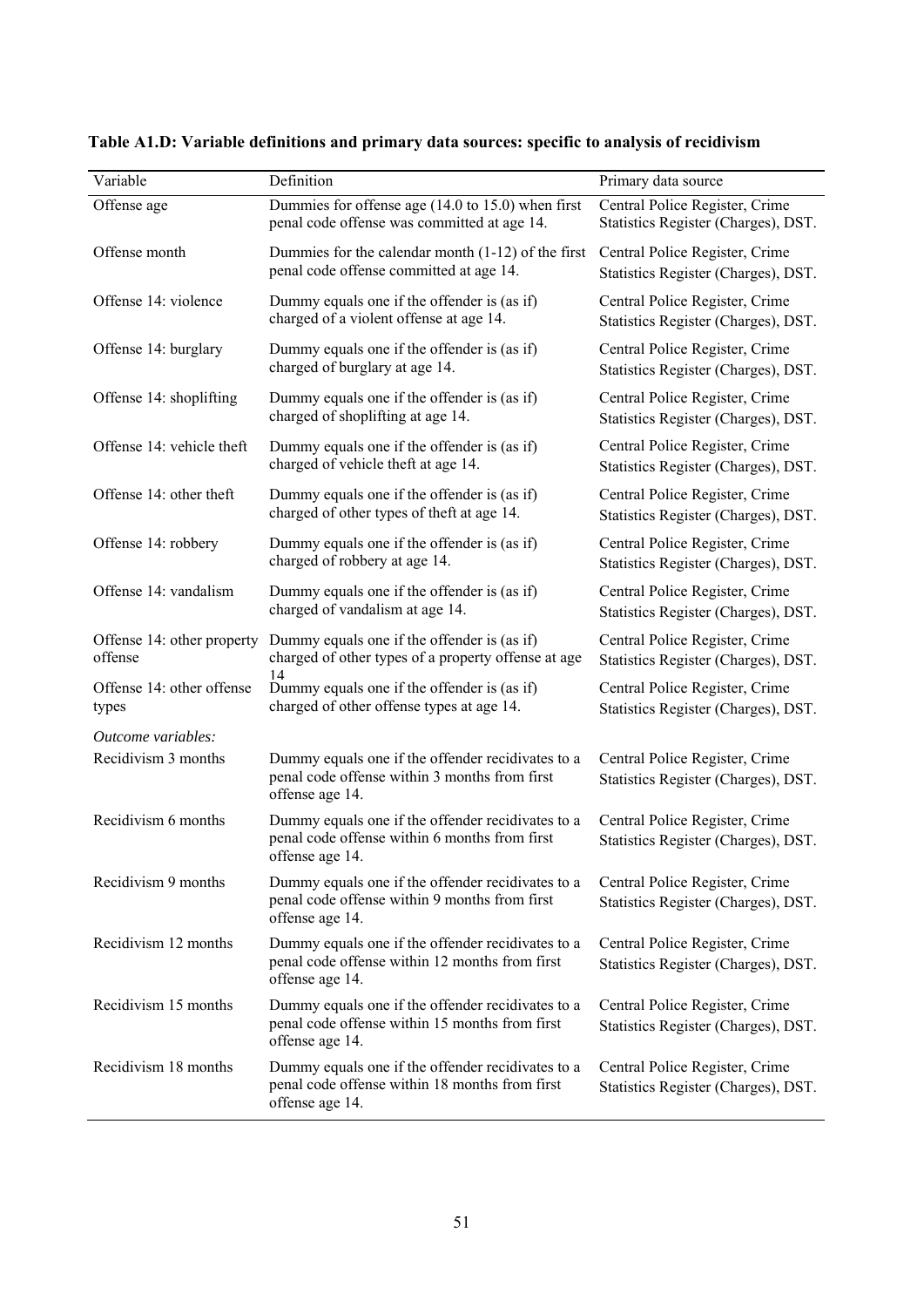| Variable                              | Definition                                                                                                                                                                                                                                                                     | Primary data source                                                   |
|---------------------------------------|--------------------------------------------------------------------------------------------------------------------------------------------------------------------------------------------------------------------------------------------------------------------------------|-----------------------------------------------------------------------|
| Time to recidivism                    | The number of days from the first penal code<br>offense committed at age 14 to recidivism to a<br>penal code offense within 18 months.                                                                                                                                         | Central Police Register, Crime<br>Statistics Register (Charges), DST. |
| Birth month                           | The number of months from 14 <sup>th</sup> birthday to<br>reform month (July 2010).                                                                                                                                                                                            | Population register, DST.                                             |
| Enrolled in 9th grade                 | Dummy equals one if the offender has been<br>enrolled in 9th grade before his/her 17 <sup>th</sup> birthday.                                                                                                                                                                   | Education Register (all entries),<br>DST.                             |
| Exam participation                    | Dummy equals one if the offender has participated<br>in 9th grade exam (in one or more subject(s))<br>before his/her 17 <sup>th</sup> birthday.                                                                                                                                | Education Register (grades lower<br>secondary education), DST.        |
| Ordinary schools                      | Conditional on enrollment in 9 <sup>th</sup> grade dummy<br>equals one if the offender was enrolled at an                                                                                                                                                                      | Education Register (all entries and<br>institution register), DST.    |
| Boarding schools                      | Conditional on enrollment in $9th$ grade dummy<br>equals one if the offender was enrolled at a                                                                                                                                                                                 | Education Register (all entries and<br>institution register), DST.    |
| Schools special needs                 | Conditional on enrollment in 9 <sup>th</sup> grade dummy<br>equals one if the offender was enrolled at a school<br>for children with special needs.                                                                                                                            | Education Register (all entries and<br>institution register), DST.    |
| Language Arts (teacher<br>assessment) | Average of the final teacher assessments in<br>language arts (reading, writing, spelling, oral<br>presentation and order) in 9 <sup>th</sup> grade. The test scores<br>are standardized with national average for that<br>specific test (e.g. reading) in a given school year. | Education Register (grades lower<br>secondary education), DST.        |
| Language Arts (exit<br>exam)          | Average of the exit exams in language arts<br>(reading, writing, spelling, oral presentation and<br>order) in 9 <sup>th</sup> grade. The test scores are standardized<br>with national average for that specific test in a                                                     | Education Register (grades lower<br>secondary education), DST.        |
| Math (teacher assessment)             | Average of the final teacher assessments in math<br>(written test in skills, problem solving and oral<br>presentation) in 9 <sup>th</sup> grade. The test scores are<br>standardized with national average for that specific                                                   | Education Register (grades lower<br>secondary education), DST.        |
| Math (exit exam)                      | Average of the exit exams in math (written test in<br>skills, and problem solving) in 9 <sup>th</sup> grade. The test<br>scores are standardized with national average for<br>that specific test in a given school year.                                                       | Education Register (grades lower<br>secondary education), DST.        |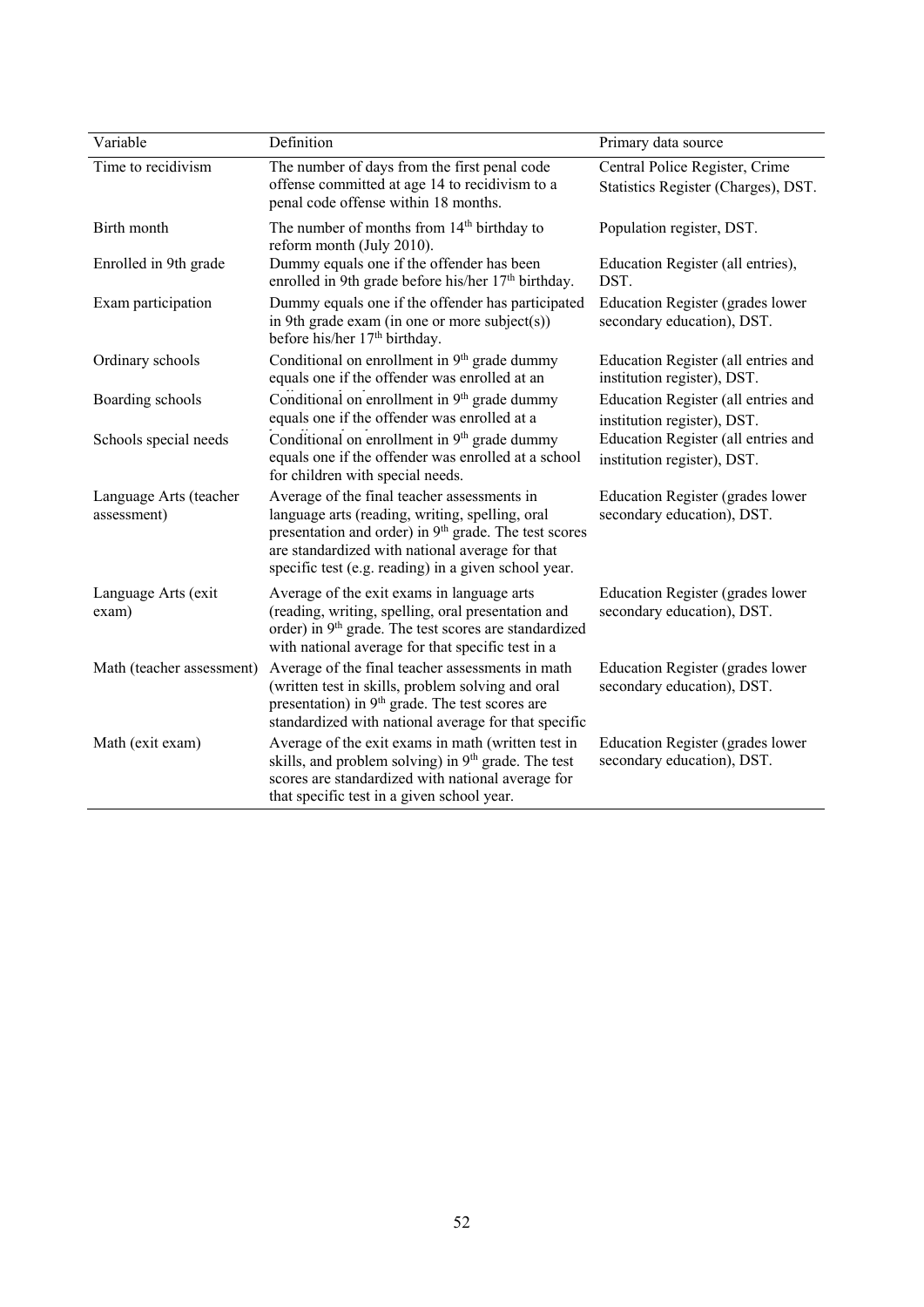|                 |                                               | ${\bf N}$ | Mean    | Sd     |
|-----------------|-----------------------------------------------|-----------|---------|--------|
| Child           | Male                                          | 162,959   | 0.51    | 0.50   |
| characteristics | Female                                        | 162,959   | 0.49    | 0.50   |
|                 | Native Dane                                   | 162,959   | 0.90    | 0.30   |
|                 | Western immigrant 1st & 2nd generation        | 162,959   | 0.01    | 0.07   |
|                 | Non-western immigrant 1st $& 2nd$ generation  | 162,959   | 0.08    | 0.28   |
|                 | Birth weight                                  | 154,029   | 3488.96 | 592.60 |
|                 | Birth weight under 1500 g.                    | 154,029   | 0.01    | 0.08   |
|                 | Birth weight under 2500 g.                    | 154,029   | 0.05    | 0.21   |
|                 | Born premature                                | 142,675   | 0.04    | 0.19   |
|                 | Born extremely premature                      | 142,675   | 0.01    | 0.09   |
|                 | ADHD diagnose (age 0-9)                       | 162,959   | 0.01    | 0.09   |
|                 | Use of Ritalin (age 0-9)                      | 162,959   | 0.01    | 0.08   |
|                 | Use of Ritalin (180 dd min. 1 year) (age 0-9) | 162,959   | 0.00    | 0.06   |
|                 | Use of other psychotropic drugs (age 0-9)     | 162,959   | 0.04    | 0.19   |
| Criminal        | Charged of an offense before age 14           | 162,959   | 0.01    | 0.10   |
| history         | Number of prior charges                       | 1,640     | 1.55    | 1.52   |
| $(age 10-13)$   | Charged of a violent offense                  | 1,640     | 0.14    | 0.35   |
|                 | Charged of burglary                           | 1,640     | 0.06    | 0.24   |
|                 | Charged of shoplifting                        | 1,640     | 0.41    | 0.49   |
|                 | Charged of vehicle theft                      | 1,640     | 0.08    | 0.27   |
|                 | Charged of theft                              | 1,640     | 0.08    | 0.27   |
|                 | Charged of robbery                            | 1,640     | 0.02    | 0.15   |
|                 | Charged of vandalism                          | 1,640     | 0.24    | 0.43   |
|                 | Charged of other property offenses            | 1,640     | 0.08    | 0.27   |
|                 | Charged of a traffic offense                  | 1,640     | 0.01    | 0.12   |
|                 | Charged of a drug offense                     | 1,640     | 0.00    | 0.03   |
|                 | Charged of another offense                    | 1,640     | 0.04    | 0.19   |
|                 | Criminal debut age                            | 1,640     | 11.26   | 0.78   |
| Family          | Nuclear family                                | 162,959   | 0.72    | 0.45   |
| characteristics | Parent and new partner                        | 162,959   | 0.09    | 0.28   |
| (age 9)         | Single parent                                 | 162,959   | 0.18    | 0.38   |
|                 | Not living parents                            | 162,959   | 0.01    | 0.09   |
|                 | Mother's annual income(1000 DKK, deflated)    | 161,321   | 193.58  | 142.90 |
|                 | Father's annual income(1000 DKK, deflated)    | 156,438   | 297.99  | 247.71 |
|                 | Mother working                                | 162,161   | 0.79    | 0.41   |
|                 | Father working                                | 159,788   | 0.86    | 0.34   |

## **Table A2. Summary statistics of sample of 14-year-olds used in analysis: Means (std. dev.).**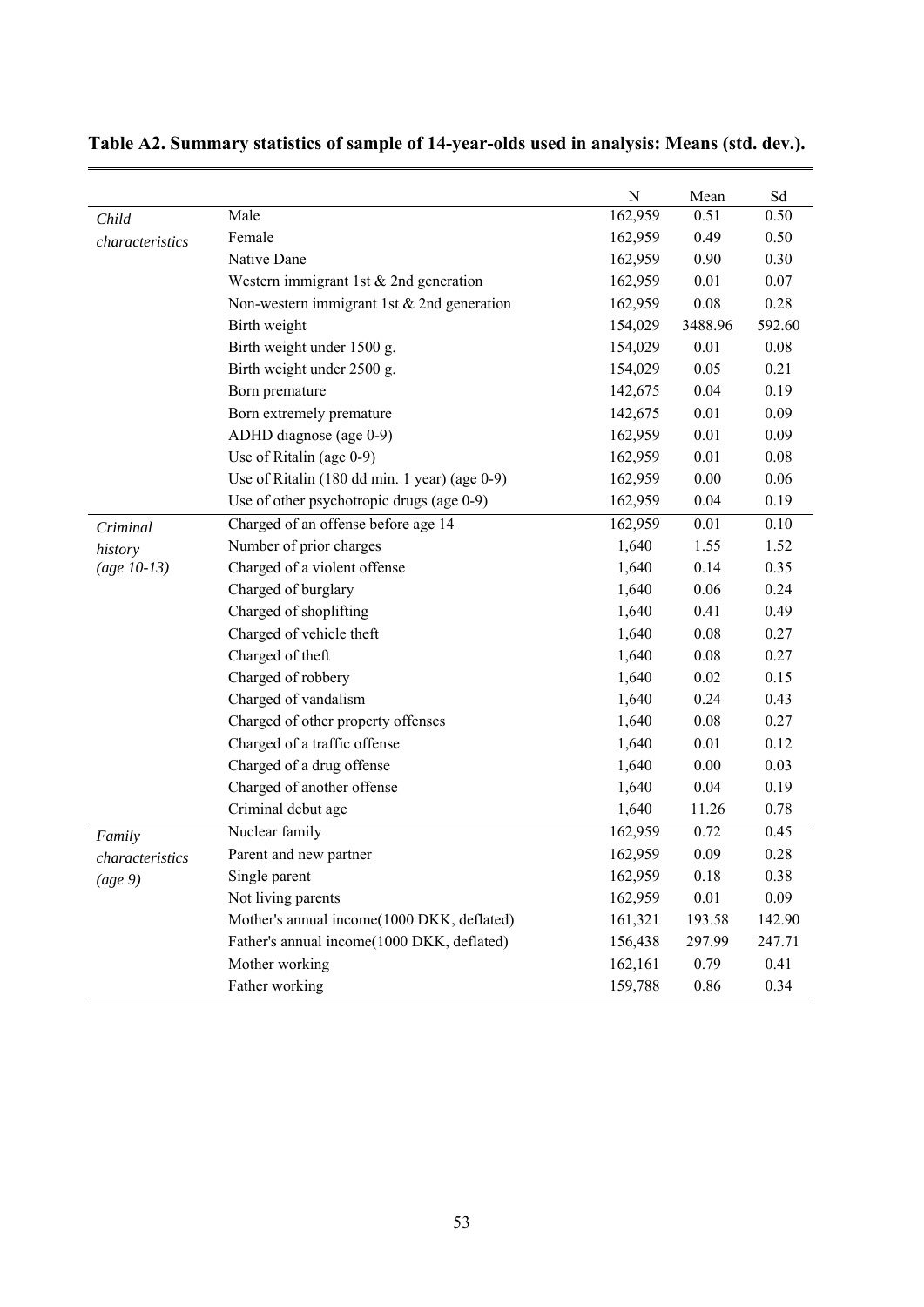|                 |                                                         | N       | Mean | Sd   |
|-----------------|---------------------------------------------------------|---------|------|------|
| Family          | Primary and secondary school - mother                   | 162,959 | 0.24 | 0.44 |
| characteristics | Vocational education - mother                           | 162,959 | 0.38 | 0.48 |
| (age 9)         | General upp. secondary edu. - mother                    | 162,959 | 0.07 | 0.25 |
|                 | Short cycle higher edu. - mother                        | 162,959 | 0.04 | 0.20 |
|                 | Medium cycle higher edu. - mother                       | 162,959 | 0.19 | 0.39 |
|                 | Long cycle higher edu. - mother                         | 162,959 | 0.08 | 0.26 |
|                 | Primary and secondary school - father                   | 162,959 | 0.25 | 0.45 |
|                 | Vocational education - father                           | 162,959 | 0.40 | 0.49 |
|                 | General upp. secondary edu. - father                    | 162,959 | 0.05 | 0.22 |
|                 | Short cycle higher edu. - father                        | 162,959 | 0.08 | 0.26 |
|                 | Medium cycle higher edu. - father                       | 162,959 | 0.10 | 0.30 |
|                 | Long cycle higher edu. - father                         | 162,959 | 0.10 | 0.29 |
|                 | Mother convicted of criminal offense                    | 162,959 | 0.01 | 0.12 |
|                 | Mother convicted of prison or suspended prison sentence | 162,959 | 0.00 | 0.06 |
|                 | Father convicted of criminal offense                    | 162,959 | 0.05 | 0.21 |
|                 | Father convicted of prison or suspended prison sentence | 162,959 | 0.02 | 0.14 |
|                 | Missing identifier(mother)                              | 162,959 | 0.00 | 0.08 |
|                 | Missing identifier (father)                             | 162,959 | 0.02 | 0.17 |
|                 | Missing register data child age 9(mother)               | 162,959 | 0.01 | 0.23 |
|                 | Missing register data child age 9(father)               | 162,959 | 0.04 | 0.27 |
|                 | Post-reform (age 14 after reform)                       | 162,959 | 0.28 | 0.45 |
|                 | Pre-/post reform (age 14 prior to and after reform)     | 162,959 | 0.43 | 0.49 |
|                 | Pre-reform (age 14 prior to reform)                     | 162,959 | 0.29 | 0.45 |
|                 | Observations                                            | 162,959 |      |      |

Data source: Administrative register data from Statistics Denmark and Police records for birth cohorts 1993-1999. Note: The table shows summary statistics for the population of 14-year-olds from November 2008 to February 2012.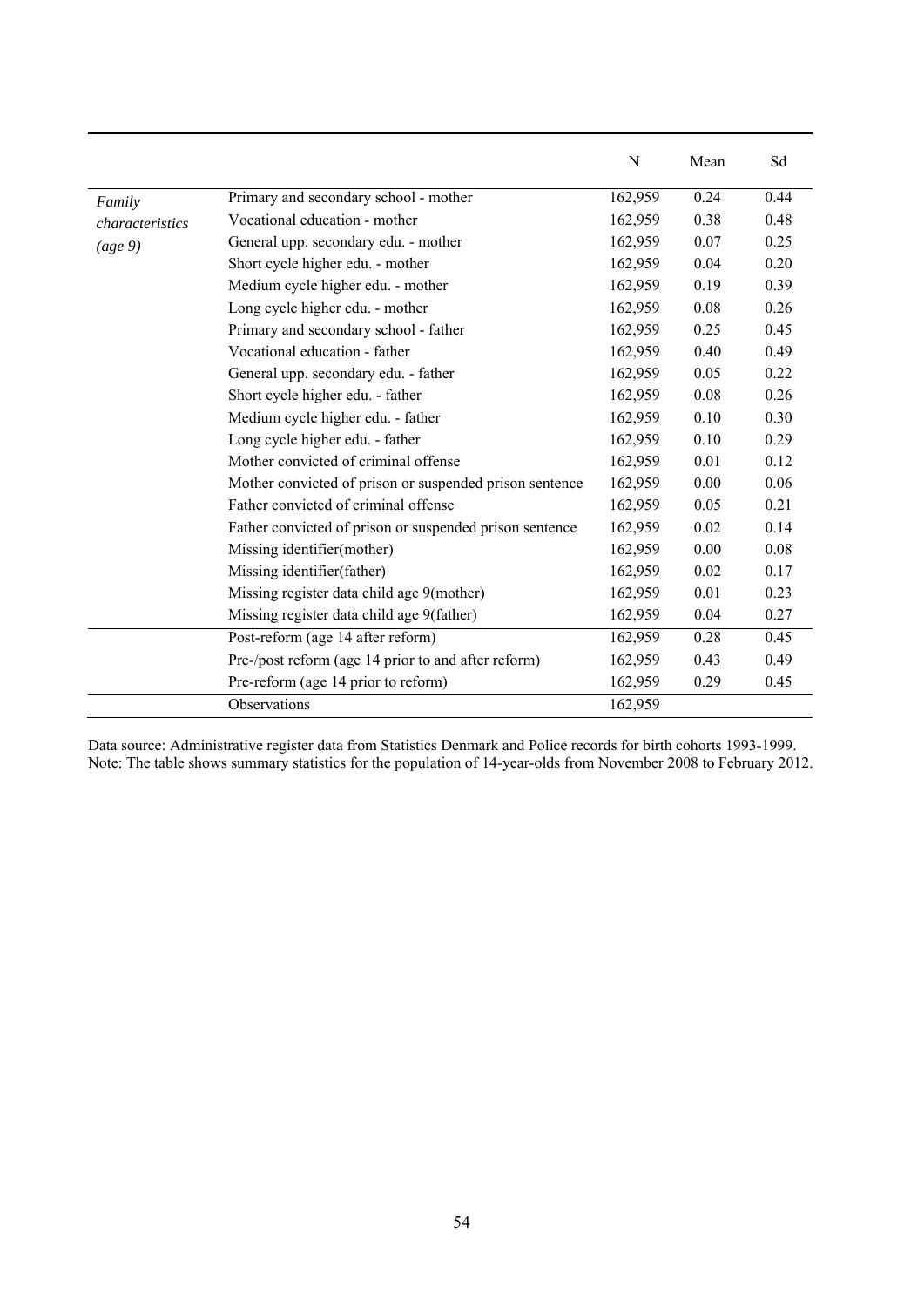|                 |                                               |          | Pre-     |          |            |                       |
|-----------------|-----------------------------------------------|----------|----------|----------|------------|-----------------------|
|                 |                                               | Pre-     | /post-   | Post-    |            |                       |
|                 |                                               | reform   | reform   | reform   |            | Difference Difference |
|                 |                                               | (1)      | (2)      | (3)      | $& t-test$ | $& t$ -test           |
|                 |                                               | Mean     | Mean     | Mean     | $(1-3)$    | $(2-3)$               |
| Child           | Male                                          | 0.51     | 0.52     | 0.51     | $-0.00$    | 0.01                  |
| characteristics | Female                                        | 0.49     | 0.48     | 0.49     | 0.00       | $-0.01$               |
|                 | Native Dane                                   | 0.90     | 0.90     | 0.90     | $0.00*$    | $0.00\,$              |
|                 | Western immigrant 1st & 2nd generation        | 0.00     | 0.01     | 0.01     | $-0.00$    | $-0.00$               |
|                 | Non-western immigrant 1st & 2nd generation    | 0.08     | 0.08     | 0.09     | $-0.00*$   | $-0.00$               |
|                 | Birth weight                                  | 3490.90  | 3485.91  | 3491.59  | $-0.69$    | $-5.68$               |
|                 | Birth weight under 1500 g.                    | 0.01     | 0.01     | 0.01     | 0.00       | $0.00\,$              |
|                 | Birth weight under 2500 g.                    | 0.05     | 0.05     | 0.05     | $-0.00*$   | $0.00\,$              |
|                 | Born premature                                | 0.03     | 0.04     | 0.04     | $-0.01***$ | $-0.00$               |
|                 | Born extremely premature                      | 0.01     | 0.01     | 0.01     | $-0.00$    | 0.00                  |
|                 | ADHD diagnose (age 0-9)                       | 0.01     | 0.01     | 0.01     | $-0.00***$ | $-0.00$               |
|                 | Use of Ritalin (age 0-9)                      | 0.01     | 0.01     | 0.01     | $-0.00**$  | $-0.00$               |
|                 | Use of Ritalin (180 dd min. 1 year) (age 0-9) | $0.00\,$ | 0.00     | 0.00     | $-0.00**$  | $-0.00*$              |
|                 | Use of other psychotropic drugs (age 0-9)     | 0.03     | 0.04     | 0.04     | $-0.01***$ | $-0.00$ <sup>**</sup> |
| Criminal        | Charged of an offense before age 14           | 0.01     | 0.01     | 0.01     | $0.00***$  | $0.00*$               |
| history         | Number of prior charges                       | 1.63     | 1.55     | 1.42     | $0.20*$    | 0.13                  |
| $(age 10-13)$   | Charged of a violent offense                  | 0.10     | 0.16     | 0.16     | $-0.06**$  | $-0.01$               |
|                 | Charged of burglary                           | 0.06     | 0.07     | 0.04     | 0.01       | 0.03                  |
|                 | Charged of shoplifting                        | 0.39     | 0.40     | 0.45     | $-0.06$    | $-0.05$               |
|                 | Charged of vehicle theft                      | $0.08\,$ | 0.08     | 0.09     | $-0.01$    | $-0.01$               |
|                 | Charged of theft                              | 0.08     | 0.08     | 0.07     | 0.01       | 0.01                  |
|                 | Charged of robbery                            | 0.02     | 0.02     | 0.03     | $-0.01$    | $-0.02$               |
|                 | Charged of vandalism                          | 0.26     | 0.24     | 0.22     | 0.04       | 0.02                  |
|                 | Charged of other property offenses            | 0.08     | 0.09     | $0.06\,$ | 0.02       | 0.03                  |
|                 | Charged of a traffic offense                  | 0.02     | 0.02     | 0.01     | $0.01\,$   | 0.01                  |
|                 | Charged of a drug offense                     | $0.00\,$ | $0.00\,$ | $0.00\,$ | $-0.00$    | $-0.00$               |
|                 | Charged of another offense                    | 0.05     | 0.03     | $0.02\,$ | $0.03***$  | 0.01                  |
|                 | Criminal debut age                            | 11.29    | 11.23    | 11.26    | 0.03       | $-0.03$               |
| Family          | Nuclear family                                | 0.72     | 0.72     | 0.72     | 0.00       | $-0.00$               |
| characteristics | Parent and new partner                        | 0.09     | 0.09     | 0.09     | $-0.00$    | 0.00                  |
| (age 9)         | Single parent                                 | 0.18     | 0.18     | $0.18\,$ | $-0.00$    | 0.00                  |
|                 | Not living parents                            | $0.01\,$ | $0.01\,$ | $0.01\,$ | $-0.00$    | $-0.00$               |

## **Table A3. Summary statistics of sample used in analysis: Means, Differences and t-tests.**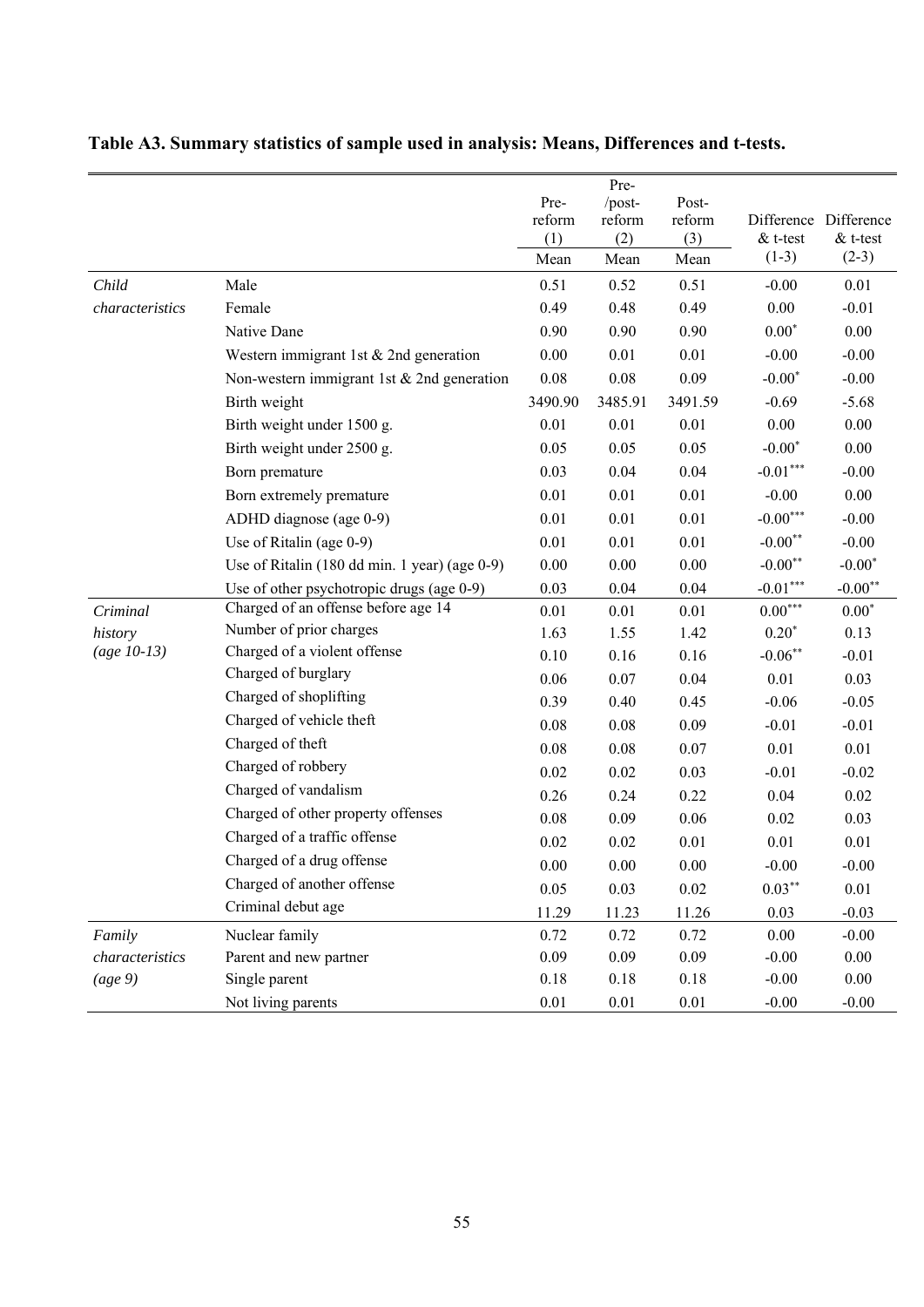|                 |                                                            |        | Pre-   |        |                      |                      |
|-----------------|------------------------------------------------------------|--------|--------|--------|----------------------|----------------------|
|                 |                                                            | Pre-   | /post- | Post-  | Difference           | Difference           |
|                 |                                                            | reform | reform | reform | and t-test           | and t-test           |
|                 |                                                            | (1)    | (2)    | (3)    |                      |                      |
|                 |                                                            | Mean   | Mean   | Mean   | $(1-3)$              | $(2-3)$              |
| Family          | Mother's annual income(1000 DKK, deflated)                 | 193.17 | 193.18 | 194.64 | $-1.47$              | $-1.46$              |
| characteristics | Father's annual income(1000 DKK, deflated)                 | 294.04 | 298.30 | 301.61 | $-7.58***$           | $-3.32$ <sup>*</sup> |
| (age 9)         | Mother working                                             | 0.79   | 0.79   | 0.80   | $-0.01***$           | $-0.01***$           |
|                 | Father working                                             | 0.86   | 0.86   | 0.87   | $-0.01***$           | $-0.01***$           |
|                 | Primary and secondary school - mother                      | 0.24   | 0.24   | 0.23   | $0.01***$            | $0.01***$            |
|                 | Vocational education - mother                              | 0.38   | 0.38   | 0.37   | 0.01                 | 0.00                 |
|                 | General upp. secondary edu. - mother                       | 0.07   | 0.07   | 0.07   | 0.00                 | 0.00                 |
|                 | Short cycle higher edu. - mother                           | 0.04   | 0.04   | 0.05   | $-0.00$              | $-0.00$              |
|                 | Medium cycle higher edu. - mother                          | 0.19   | 0.19   | 0.19   | $-0.00$              | $-0.01$ <sup>*</sup> |
|                 | Long cycle higher edu. - mother                            | 0.07   | 0.08   | 0.08   | $\text{-}0.01^{***}$ | $-0.01***$           |
|                 | Primary and secondary school - father                      | 0.26   | 0.25   | 0.25   | $0.01**$             | $0.01**$             |
|                 | Vocational education - father                              | 0.40   | 0.40   | 0.40   | 0.00                 | $-0.00$              |
|                 | General upp. secondary edu. - father                       | 0.05   | 0.05   | 0.05   | $-0.00$              | $-0.00$              |
|                 | Short cycle higher edu. - father                           | 0.08   | 0.08   | 0.08   | $-0.00$              | $-0.00$              |
|                 | Medium cycle higher edu. - father                          | 0.11   | 0.10   | 0.10   | 0.00                 | 0.00                 |
|                 | Long cycle higher edu. - father                            | 0.09   | 0.10   | 0.10   | $-0.01***$           | $-0.00*$             |
|                 | Mother convicted of criminal offense                       | 0.01   | 0.01   | 0.02   | $-0.01***$           | $-0.00***$           |
|                 | Mother convicted of prison or suspended                    |        |        |        |                      |                      |
|                 | prison sentence                                            | 0.00   | 0.00   | 0.01   | $-0.00***$           | $-0.00***$           |
|                 | Father convicted of criminal offense                       | 0.04   | 0.05   | 0.06   | $-0.02***$           | $-0.01***$           |
|                 | Father convicted of prison or suspended prison<br>sentence | 0.01   | 0.02   | 0.02   | $-0.01***$           | $-0.01***$           |
|                 | Missing identifier(mother)                                 | 0.00   | 0.00   | 0.00   | 0.00                 | $-0.00$              |
|                 |                                                            |        |        |        |                      |                      |
|                 | Missing identifier(father)                                 | 0.02   | 0.02   | 0.02   | 0.00                 | $-0.00$              |
|                 | Missing register data child age 9(mother)                  | 0.01   | 0.01   | 0.01   | 0.00                 | 0.00                 |
|                 | Missing register data child age 9(father)                  | 0.04   | 0.04   | 0.04   | $0.00\,$             | $-0.00$              |
|                 | Observations                                               | 47,441 | 69,785 | 45,733 |                      |                      |

Data source: Administrative register data from Statistics Denmark and Police records for birth cohorts 1993-1999. Note: The table shows summary statistics for the population of 14-year-olds from November 2008 to February 2012, divided into three groups according to whether they have their 14th year pre-reform, pre-and post reform or post reform. The last two column show the differences between the groups and t-tests of difference in means \* p<0.05, \*\* p<0.01, \*\*\* p<0.001.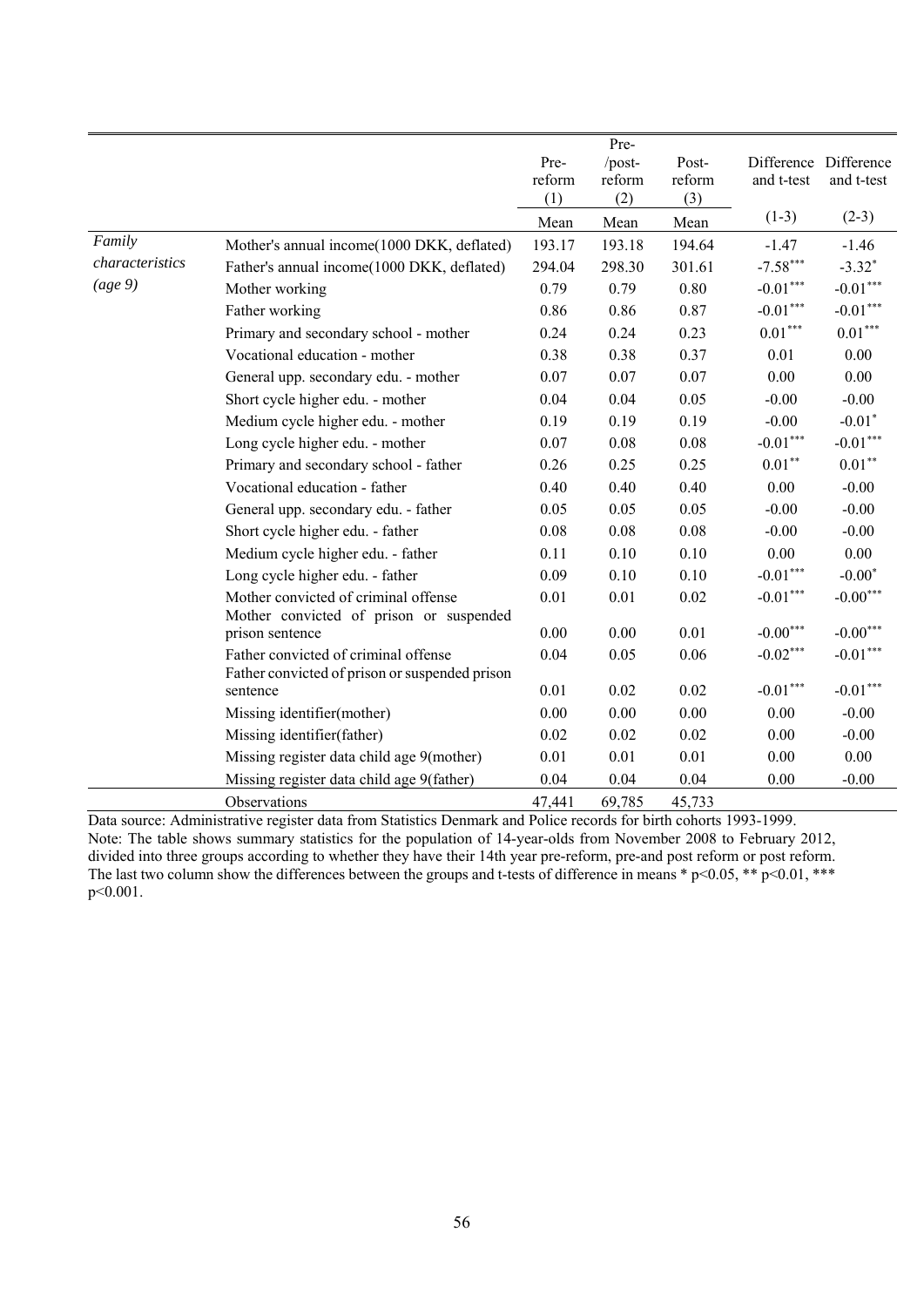| Baseline result: Reform effect July 2010-February 2012                                                                                                                                                                                     | 0.00017    |
|--------------------------------------------------------------------------------------------------------------------------------------------------------------------------------------------------------------------------------------------|------------|
| $(obs.=1,955,508)$                                                                                                                                                                                                                         | (0.00015)  |
|                                                                                                                                                                                                                                            |            |
| Different reform specifications:                                                                                                                                                                                                           |            |
| Including dummy variable for reform month (obs. $= 1,955,508$ )                                                                                                                                                                            | 0.00017    |
|                                                                                                                                                                                                                                            | (0.00016)  |
|                                                                                                                                                                                                                                            |            |
| Distance to reform (quadratic) (obs. = $1,955,508$ )                                                                                                                                                                                       | $-0.00025$ |
|                                                                                                                                                                                                                                            | (0.00027)  |
|                                                                                                                                                                                                                                            |            |
| Distance to reform (quadratic and cubic) (obs. = $1,955,508$ )                                                                                                                                                                             | $-0.00002$ |
|                                                                                                                                                                                                                                            | (0.00035)  |
|                                                                                                                                                                                                                                            |            |
| Adding 14-year-olds after the minimum age of criminal responsibility                                                                                                                                                                       | 0.00020    |
| was re-established at 15 $(14th$ birthday after 1 March, 2012) (obs.=3,449,100)                                                                                                                                                            | (0.00013)  |
| Excluding 14-year-olds closest to the reform $(14th$ birthday June, July and August                                                                                                                                                        | 0.00016    |
| 2010) (obs.=1,742,040)                                                                                                                                                                                                                     | (0.00015)  |
|                                                                                                                                                                                                                                            |            |
| Excluding 14-year-olds furthest away from the reform (14 <sup>th</sup> birthday November-                                                                                                                                                  | 0.00010    |
| December 2008 and January-February 2012) (obs.=1,816,104)                                                                                                                                                                                  | (0.00016)  |
|                                                                                                                                                                                                                                            |            |
| Announcements effects:                                                                                                                                                                                                                     |            |
| Excluding 14-year-olds born 17 March -30 June 1996 (obs. = 1,715,076)                                                                                                                                                                      | 0.00014    |
|                                                                                                                                                                                                                                            | (0.00016)  |
|                                                                                                                                                                                                                                            |            |
| Effects of media debate October 2009 - June 2010 (obs.=1,030,623)                                                                                                                                                                          | $-0.00068$ |
|                                                                                                                                                                                                                                            | (0.00270)  |
| Controls:                                                                                                                                                                                                                                  |            |
| Age month specification                                                                                                                                                                                                                    | Dummies    |
| Calendar month dummies                                                                                                                                                                                                                     | Yes        |
| Child background                                                                                                                                                                                                                           | Yes        |
| Parents background                                                                                                                                                                                                                         | Yes        |
| Child crime history                                                                                                                                                                                                                        | Yes        |
| Police district fixed effects                                                                                                                                                                                                              | Yes        |
| <b><i>Contact Artists Artists Artists Artists Artists Artists Artists Artists Artists Artists Artists Artists Artists Artists Artists Artists Artists Artists Artists Artists Artists Artists Artists Artists Artists Artists Arti</i></b> | 1002.1000  |

#### **Table A4. Robustness analyses: Effects of the reform on monthly reported offending rates (penal code offenses), population: 14-year-olds**

Data source: Administrative register data from Statistics Denmark and Police records for birth cohorts 1993-1999. Note: The table shows result from robustness analyses to test of different model assumptions and specifications (e.g. higher-order polynomials in distance to reform, bandwidth definitions and announcements effects). The reported estimates are coefficients from linear panel models on the probability of an (as if) charge in a given month from November 2008 to January 2012. Standard errors are clustered at the individual level and reported in parentheses,  $\frac{*}{p}$   $> 0.10$ ,  $\frac{*}{p}$   $<$  $0.05,$  <sup>\*\*\*</sup>  $p \le 0.01$ . Control variables: number of months relative to reform, age, calendar month, gender, ethnicity, birth weight, parents' income, occupation and education, family type (nuclear, single parent, new partner, child not living at home), child ADHD diagnosis, child using prescriptive drugs, child and parents' criminal history, police district.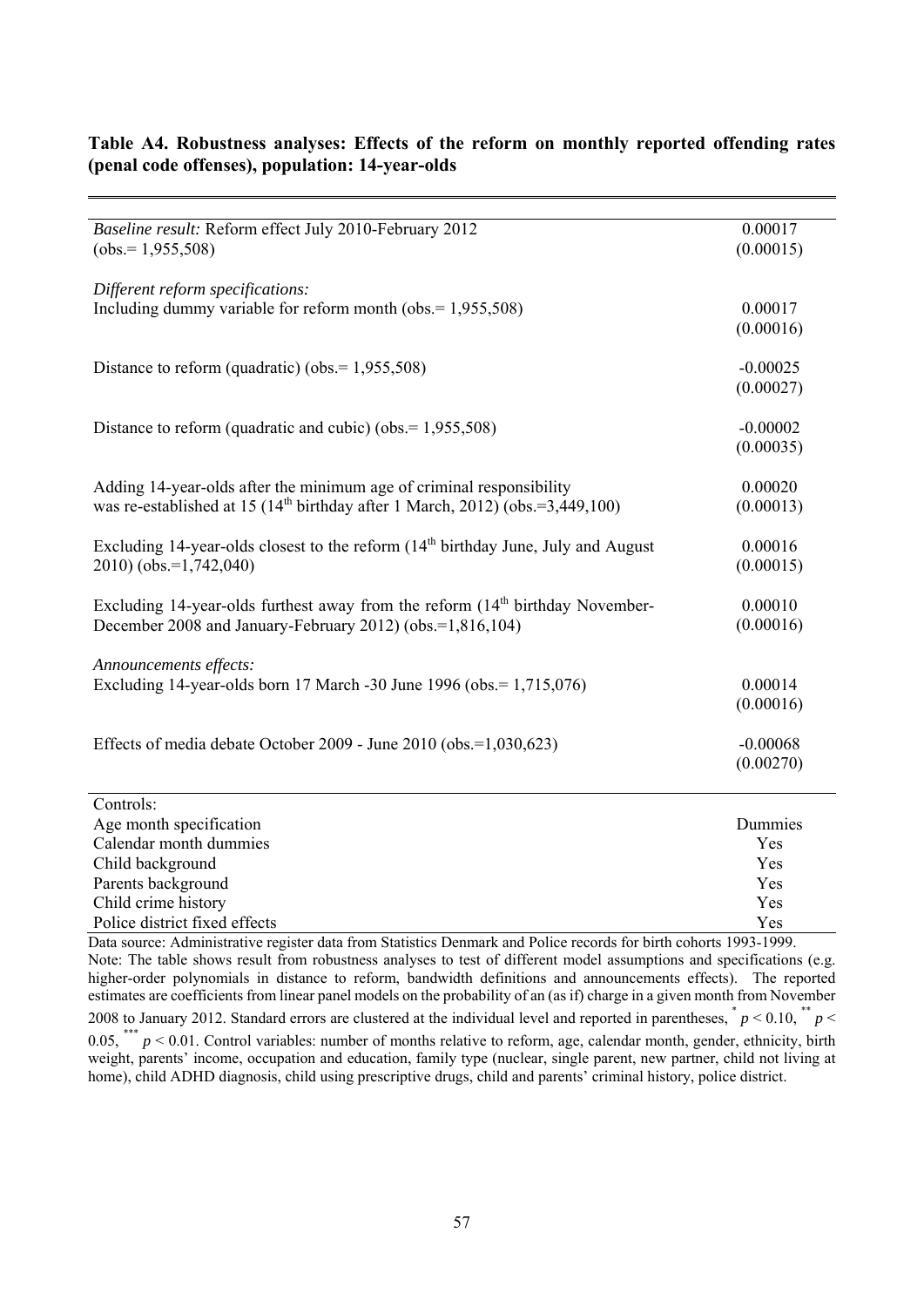|                                            | I              | $\mathbf{I}$   | III                    | IV                     |
|--------------------------------------------|----------------|----------------|------------------------|------------------------|
| Outcomes (obs. = 93,174):                  |                |                |                        |                        |
| Any penal code offense before 14           | $-0.00534***$  | 0.00458        | $-0.00165$             | $-0.00176$             |
|                                            | (0.00092)      | (0.00416)      | (0.00353)              | (0.00352)              |
|                                            |                |                |                        |                        |
| More than one penal code offense before 14 | $-0.00161$ *** | 0.00123        | $-0.00101$             | $-0.00104$             |
|                                            | (0.00050)      | (0.00222)      | (0.00216)              | (0.00216)              |
|                                            |                |                |                        |                        |
| Any penal code offense at 14               | $-0.00396***$  | $-0.00128$     | $-0.00236$             | $-0.00248$             |
|                                            | (0.00084)      | (0.00379)      | (0.00412)              | (0.00412)              |
|                                            |                |                |                        |                        |
| More than one penal code offense at 14     | $-0.00056$     | $-0.00071$     | $-0.00176$             | $-0.00178$             |
|                                            | (0.00047)      | (0.00212)      | (0.00233)              | (0.00233)              |
|                                            |                |                |                        |                        |
| Any penal code offense before 15           | $-0.00861***$  | 0.00224        | $-0.00326$             | $-0.00350$             |
|                                            | (0.00117)      | (0.00526)      | (0.00498)              | (0.00498)              |
|                                            |                |                |                        |                        |
| More than one penal code offense before 15 | $-0.00246$ *** | 0.00000        | $-0.00297$             | $-0.00302$             |
|                                            | (0.00070)      | (0.00311)      | (0.00316)              | (0.00316)              |
|                                            |                |                |                        |                        |
| Any penal code offense at 15               | $-0.00349***$  | $0.00913***$   | $0.00731$ <sup>*</sup> | $0.00731$ <sup>*</sup> |
|                                            | (0.00090)      | (0.00397)      | (0.00439)              | (0.00439)              |
|                                            |                |                |                        |                        |
| More than one penal code offense at 15     | $-0.00051$     | 0.00213        | 0.00094                | 0.00095                |
|                                            | (0.00055)      | (0.00245)      | (0.00271)              | (0.00270)              |
|                                            |                |                |                        |                        |
| Controls:                                  |                |                |                        |                        |
| Age specification                          | N <sub>o</sub> | N <sub>o</sub> | No                     | No                     |
| Calendar month dummies                     | N <sub>o</sub> | N <sub>o</sub> | No                     | N <sub>o</sub>         |
| Birth month relative to reform             | No             | Yes            | Yes                    | Yes                    |
| Child background                           | No             | N <sub>o</sub> | Yes                    | Yes                    |
| Parents background                         | No             | No             | Yes                    | Yes                    |
| Police districts fixed effects             | No             | No             | No                     | Yes                    |

#### **Table A5. OLS-models: Effects of the reform (penal code offenses), population: 14-year-olds**

Data source: Administrative register data from Statistics Denmark and Police records for birth cohorts 1993-1999. Note: The reported estimates are coefficients from OLS regressions for the population of 14-year-olds pre-reform (14<sup>th</sup>) birthday November 2008 to June 2010) and post-reform (14<sup>th</sup> birthday July 2010 to February 2012). Rows represent separate regression models with different outcome specifications and each column represents a gradually richer conditioning set. Robust standard errors are reported in parentheses and  $* p < 0.10$ ,  $** p < 0.05$ ,  $*** p < 0.01$ . Control variables: number of months relative to reform, gender, ethnicity, birth weight, parents' income, occupation and education, family type (nuclear, single parent, new partner, child not living at home), child ADHD diagnosis, child using prescriptive drugs, child and parents' criminal history, police district.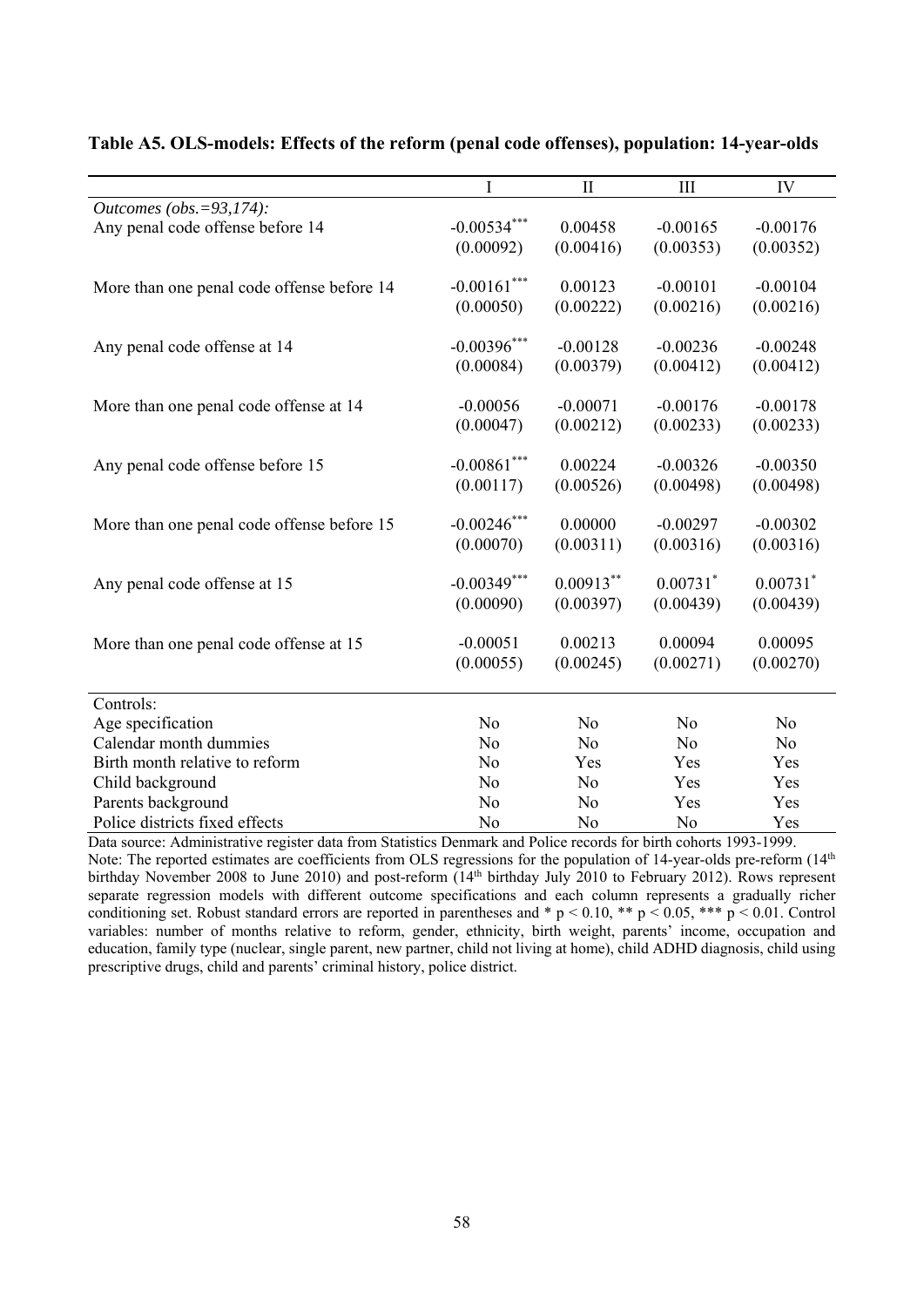|                                            | Subsample: without prior<br>offense by age 14 |                        | Subsample: with prior<br>offense by age 14 |                |
|--------------------------------------------|-----------------------------------------------|------------------------|--------------------------------------------|----------------|
| Outcomes:                                  |                                               |                        |                                            |                |
| Any penal code offense before 14           | $-0.00352***$                                 | $-0.00226$             | $0.03392***$                               | 0.03066        |
|                                            | (0.00067)                                     | (0.00352)              | (0.01024)                                  | (0.04962)      |
| More than one penal code offense before 14 | $-0.00071$ **                                 | $-0.00160$             | $-0.01492$                                 | $-0.06129$     |
|                                            | (0.00034)                                     | (0.00172)              | (0.03130)                                  | (0.15166)      |
| Any penal code offense at 14               | $-0.00375***$                                 | $-0.00198$             | 0.01747                                    | $-0.05281$     |
|                                            | (0.00080)                                     | (0.00396)              | (0.02641)                                  | (0.13083)      |
| More than one penal code offense at 14     | $-0.00044$                                    | $-0.00316$             | 0.00756                                    | 0.11815        |
|                                            | (0.00043)                                     | (0.00216)              | (0.01938)                                  | (0.09359)      |
| Any penal code offense before 15           | $-0.00670$ ***                                | $-0.00357$             | $0.02056$ **                               | $-0.01196$     |
|                                            | (0.00099)                                     | (0.00501)              | (0.00902)                                  | (0.03831)      |
| More than one penal code offense before 15 | $-0.00128$ **                                 | $-0.00308$             | $-0.02833$                                 | $-0.09227$     |
|                                            | (0.00057)                                     | (0.00285)              | (0.03258)                                  | (0.15790)      |
| Any penal code offense at 15               | $-0.00312***$                                 | $0.00742$ <sup>*</sup> | $-0.00131$                                 | 0.03291        |
|                                            | (0.00087)                                     | (0.00426)              | (0.02606)                                  | (0.12481)      |
| More than one penal code offense at 15     | $-0.00020$                                    | 0.00236                | $-0.00786$                                 | $-0.10778$     |
|                                            | (0.00051)                                     | (0.00255)              | (0.02063)                                  | (0.09886)      |
| Observations                               | 92,249                                        | 92,249                 | 925                                        | 925            |
| Controls:                                  |                                               |                        |                                            |                |
| Age specification                          | N <sub>o</sub>                                | No                     | No                                         | N <sub>o</sub> |
| Calendar month dummies                     | N <sub>o</sub>                                | N <sub>o</sub>         | N <sub>o</sub>                             | No             |
| Birth month relative to reform             | N <sub>o</sub>                                | Yes                    | N <sub>o</sub>                             | Yes            |
| Child background                           | N <sub>o</sub>                                | Yes                    | N <sub>o</sub>                             | Yes            |
| Parents background                         | N <sub>o</sub>                                | Yes                    | No                                         | Yes            |
| Police districts fixed effects             | No                                            | Yes                    | No                                         | Yes            |

#### **Table A6. OLS-models: Effects of the reform (penal code offenses), population: 14-year-olds by sub group**

Data source: Administrative register data from Statistics Denmark and Police records for birth cohorts 1993-1999. Note: The reported estimates are coefficients from OLS regressions. The sample of 14-year-olds pre-reform (14th birthday November 2008 to June 2010) and post-reform (14<sup>th</sup> birthday July 2010 to February 2012)(obs.=93,174) is dived into two groups according to their criminal history before age 14. Robust standard errors are reported in parentheses and \* p <  $0.10, ** p < 0.05, *** p < 0.01$ . Control variables: number of months relative to reform, gender, ethnicity, birth weight, parents' income, occupation and education, family type (nuclear, single parent, new partner, child not living at home), child ADHD diagnosis, child using prescriptive drugs, child and parents' criminal history, police district.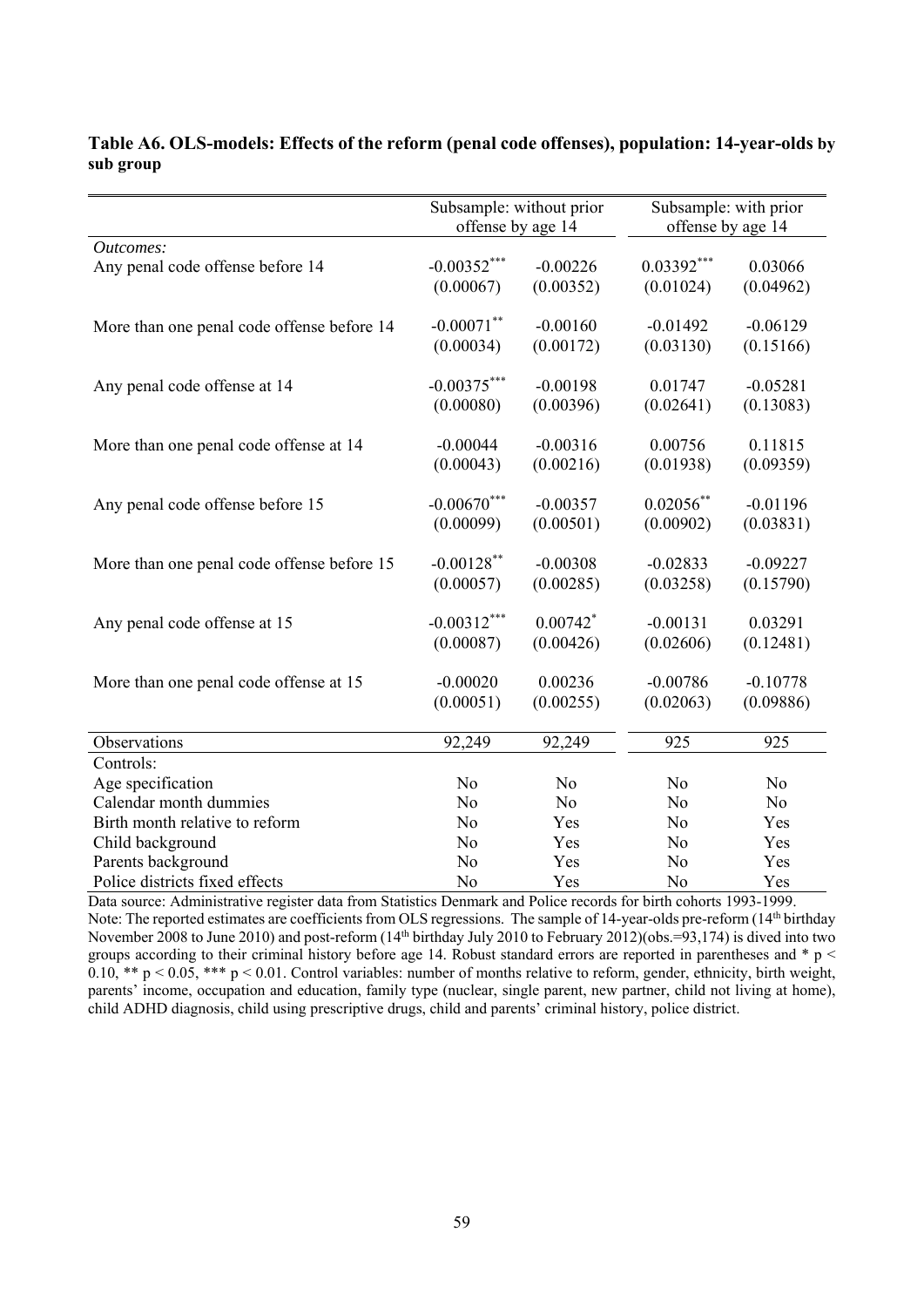|                 |                                                                                        | Pre-reform |           | Post-reform |           | Difference |
|-----------------|----------------------------------------------------------------------------------------|------------|-----------|-------------|-----------|------------|
|                 |                                                                                        |            | Obs. Mean |             | Obs. Mean | and t-test |
| Child           | Male                                                                                   | 893        | 0.65      | 676         | 0.64      | 0.01       |
| characteristics | Female                                                                                 | 893        | 0.35      | 676         | 0.36      | $-0.01$    |
|                 | Native Dane                                                                            | 893        | 0.77      | 676         | 0.75      | 0.02       |
|                 | Western immigrant 1st & 2nd generation                                                 | 893        | 0.01      | 676         | 0.01      | $-0.00$    |
|                 | Non-western immigrant 1st $& 2nd$ generation                                           | 893        | 0.22      | 676         | 0.23      | $-0.01$    |
|                 | Birth weight                                                                           | 809        | 3455.77   | 610         | 3489.50   | $-33.72$   |
|                 | Birth weight under 1500 g.                                                             | 809        | 0.00      | 610         | $0.00\,$  | 0.00       |
|                 | Birth weight under 2500 g.                                                             | 809        | 0.04      | 610         | 0.04      | $-0.00$    |
|                 | Born premature                                                                         | 799        | 0.03      | 462         | 0.04      | $-0.01$    |
|                 | Born extremely premature                                                               | 799        | 0.00      | 462         | 0.00      | 0.00       |
|                 | ADHD diagnose (age 0-9)                                                                | 893        | 0.02      | 676         | 0.02      | $-0.00$    |
|                 | Use of Ritalin (age 0-9)                                                               | 893        | 0.01      | 676         | 0.03      | $-0.02***$ |
|                 | Use of Ritalin (180 dd min. 1 year) (age 0-9)                                          | 893        | 0.00      | 676         | 0.02      | $-0.02**$  |
|                 | Use of other psychotropic drugs (age 0-9)                                              | 893        | 0.04      | 676         | 0.03      | 0.01       |
| Family          | Nuclear family                                                                         | 893        | 0.48      | 676         | 0.47      | 0.01       |
| characteristics | Parent and new partner                                                                 | 893        | 0.13      | 676         | 0.14      | $-0.01$    |
| (age 9)         | Single parent                                                                          | 893        | 0.03      | 676         | 0.04      | $-0.01$    |
|                 | Not living with parents                                                                | 893        | 0.01      | 676         | $0.01\,$  | 0.00       |
|                 | Mother's annual income(1000 DKK, deflated)                                             | 878        | 130.21    | 660         | 113.04    | $17.17**$  |
|                 | Father's annual income(1000 DKK, deflated)                                             | 817        | 202.33    | 613         | 189.88    | 12.45      |
|                 | Mother working                                                                         | 888        | 0.57      | 668         | 0.56      | 0.01       |
|                 | Father working                                                                         | 854        | 0.69      | 645         | 0.67      | 0.02       |
|                 | Primary and secondary school - mother                                                  | 893        | 0.47      | 676         | 0.48      | $-0.01$    |
|                 | Vocational education - mother                                                          | 893        | 0.31      | 676         | 0.33      | $-0.02$    |
|                 | General upp. secondary edu. - mother                                                   | 893        | 0.07      | 676         | 0.05      | 0.01       |
|                 | Short cycle higher edu. - mother                                                       | 893        | 0.02      | 676         | 0.03      | $-0.00$    |
|                 | Medium cycle higher edu. - mother                                                      | 893        | 0.11      | 676         | 0.08      | $0.03*$    |
|                 | Long cycle higher edu. - mother                                                        | 893        | 0.02      | 676         | 0.01      | 0.00       |
|                 | Primary and secondary school - father                                                  | 893        | 0.43      | 676         | 0.44      | $-0.01$    |
|                 | Vocational education - father                                                          | 893        | 0.33      | 676         | 0.34      | $-0.01$    |
|                 | General upp. secondary edu. - father                                                   | 893        | 0.06      | 676         | 0.05      | 0.00       |
|                 | Short cycle higher edu. - father                                                       | 893        | 0.04      | 676         | 0.06      | $-0.01$    |
|                 | Medium cycle higher edu. - father                                                      | 893        | 0.05      | 676         | 0.04      | 0.01       |
|                 | Long cycle higher edu. - father                                                        | 893        | 0.04      | 676         | 0.03      | 0.02       |
|                 | Mother convicted of criminal offense                                                   | 893        | 0.03      | 676         | 0.06      | $-0.02*$   |
|                 | Mother convicted of prison or suspended prison                                         |            |           |             |           |            |
|                 | sentence                                                                               | 893        | 0.01      | 676         | 0.03      | $-0.02**$  |
|                 | Father convicted of criminal offense<br>Father convicted of prison or suspended prison | 893        | 0.09      | 676         | 0.15      | $-0.06***$ |
|                 | sentence                                                                               | 893        | 0.04      | 676         | $0.07\,$  | $-0.03**$  |

## **Table A7. Summary statistics of sample used in analysis of recidivism: Means and t-tests.**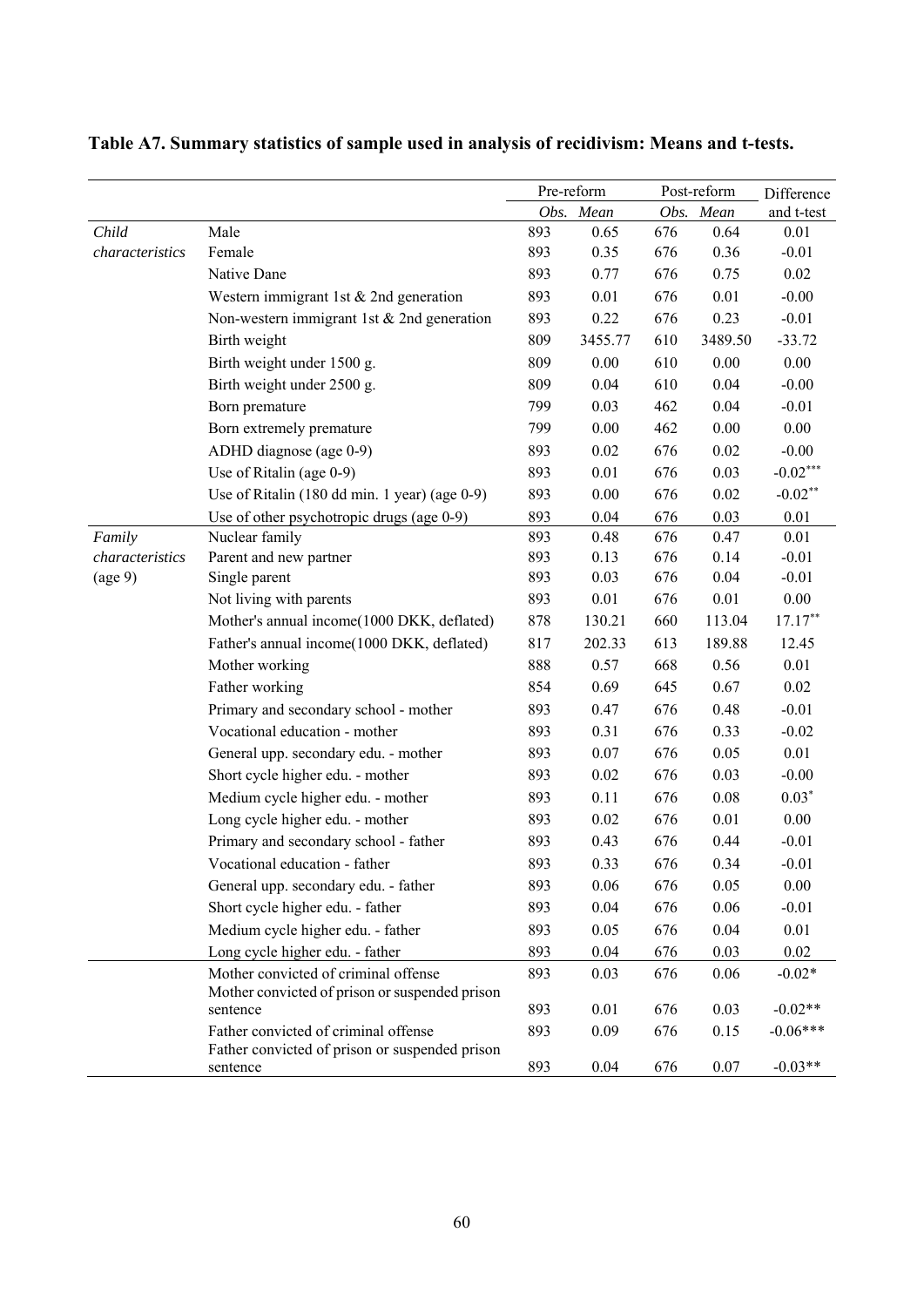|               |                                           | Pre-reform |           | Post-reform |           | Difference |
|---------------|-------------------------------------------|------------|-----------|-------------|-----------|------------|
|               |                                           |            | Obs. Mean |             | Obs. Mean | and t-test |
|               | Missing identifier(mother)                | 893        | $0.01\,$  | 676         | 0.01      | $-0.01$    |
|               | Missing identifier(father)                | 893        | 0.04      | 676         | 0.05      | $-0.00$    |
|               | Missing register data child age 9(mother) | 893        | 0.02      | 676         | 0.02      | $-0.01$    |
|               | Missing register data child age 9(father) | 893        | 0.09      | 676         | 0.09      | $-0.01$    |
| Crime history | Charged of an offense before age 14       | 893        | 0.11      | 676         | 0.12      | $-0.01$    |
| $(age 10-13)$ | Number of prior charges                   | 98         | 2.01      | 82          | 2.20      | $-0.18$    |
|               | Charged of a violent offense              | 98         | 0.14      | 82          | 0.20      | $-0.05$    |
|               | Charged of burglary                       | 98         | 0.03      | 82          | 0.07      | $-0.04$    |
|               | Charged of shoplifting                    | 98         | 0.35      | 82          | 0.38      | $-0.03$    |
|               | Charged of vehicle theft                  | 98         | 0.15      | 82          | 0.23      | $-0.08$    |
|               | Charged of theft                          | 98         | 0.14      | 82          | 0.10      | 0.05       |
|               | Charged of robbery                        | 98         | $0.08\,$  | 82          | 0.12      | $-0.04$    |
|               | Charged of vandalism                      | 98         | 0.29      | 82          | 0.24      | 0.04       |
|               | Charged of other property offenses        | 98         | 0.09      | 82          | 0.10      | $-0.01$    |
|               | Charged of a traffic offense              | 98         | $0.02\,$  | 82          | 0.02      | $-0.00$    |
|               | Charged of a drug offense                 | 98         | 0.01      | 82          | 0.01      | $-0.00$    |
|               | Charged of another offense                | 98         | 0.09      | 82          | 0.04      | 0.06       |
|               | Criminal debut age                        | 98         | 11.22     | 82          | 11.34     | $-0.12$    |
| Offense at 14 | Offense age                               | 893        | 14.50     | 676         | 14.49     | 0.01       |
|               | Offense age 14.0                          | 893        | 0.04      | 676         | 0.05      | $-0.02$    |
|               | Offense age 14.1                          | 893        | 0.12      | 676         | 0.09      | 0.02       |
|               | Offense age 14.2                          | 893        | 0.10      | 676         | 0.12      | $-0.02$    |
|               | Offense age 14.3                          | 893        | 0.10      | 676         | 0.11      | $-0.01$    |
|               | Offense age 14.4                          | 893        | 0.11      | 676         | 0.08      | 0.03       |
|               | Offense age 14.5                          | 893        | 0.10      | 676         | 0.07      | $0.02\,$   |
|               | Offense age 14.6                          | 893        | 0.10      | 676         | 0.13      | $-0.03$    |
|               | Offense age 14.7                          | 893        | 0.10      | 676         | 0.09      | 0.01       |
|               | Offense age 14.8                          | 893        | 0.10      | 676         | 0.09      | $0.00\,$   |
|               | Offense age 14.9                          | 893        | 0.09      | 676         | 0.11      | $-0.02$    |
|               | Offense age 15.0                          | 893        | $0.06\,$  | 676         | 0.05      | 0.01       |
|               | Charged of a violent offense              | 893        | 0.17      | 676         | 0.18      | $-0.01$    |
|               | Charged of burglary                       | 893        | 0.06      | 676         | 0.05      | 0.01       |
|               | Charged of shoplifting                    | 893        | 0.33      | 676         | 0.37      | $-0.03$    |
|               | Charged of vehicle theft                  | 893        | 0.11      | 676         | 0.09      | $0.02\,$   |
|               | Charged of other theft                    | 893        | 0.08      | 676         | 0.08      | $0.00\,$   |
|               | Charged of robbery                        | 893        | 0.04      | 676         | 0.03      | 0.01       |
|               | Charged of vandalism                      | 893        | 0.13      | 676         | 0.11      | 0.02       |
|               | Charged of other property offenses        | 893        | 0.05      | 676         | 0.06      | $-0.00$    |
|               | Charged of other types of offenses        | 893        | 0.01      | 676         | 0.03      | $-0.01*$   |

Data source: Administrative register data from Statistics Denmark and Police records for 14- year-old penal code offenders pre- and post-reform.

Note: The table shows summary statistics for the population of 14- year-old penal code offenders, divided into two groups according to whether they have their 14th year pre- or post-reform. The last column shows the difference between the groups and t-tests of difference in means \*  $p<0.05$ , \*\*  $p<0.01$ , \*\*\*  $p<0.001$ .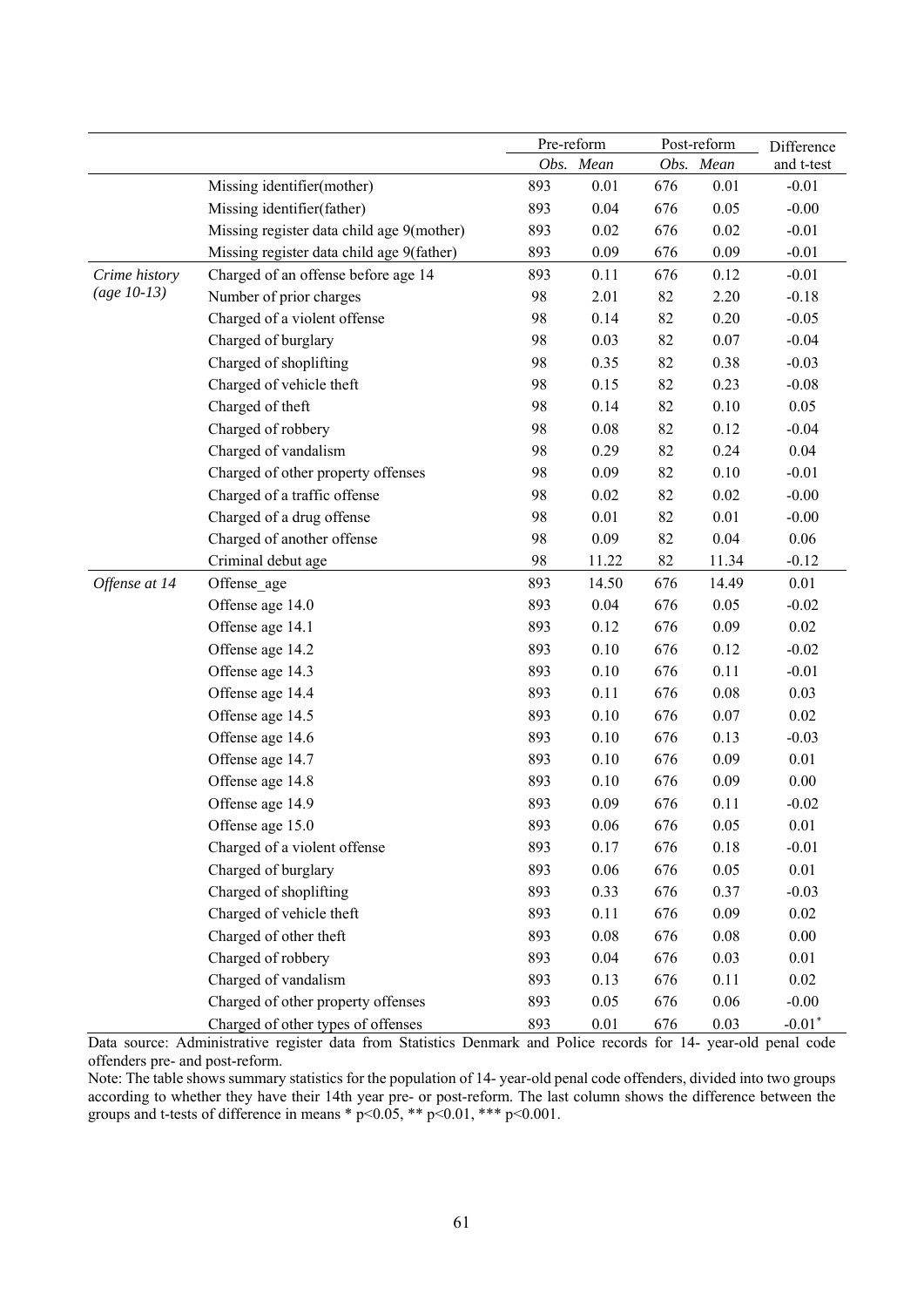|                             |           | П           | Ш         | IV       |
|-----------------------------|-----------|-------------|-----------|----------|
|                             |           |             |           |          |
| Effects of reform           | $1.1735*$ | $1.2447***$ | $1.1802*$ | 1.1574   |
|                             | (0.0961)  | (0.1038)    | (0.1062)  | (0.1060) |
| Controls:                   |           |             |           |          |
| Calendar month dummies      | No        | Yes         | Yes       | Yes      |
| Offense age and type        | No        | Yes         | Yes       | Yes      |
| Child background variables  | No        | No          | Yes       | Yes      |
| Family background variables | No        | No          | No        | Yes      |
| Observations:               | 1,569     | 1,569       | 1,569     | 1,569    |

## **Table A8. Effects of reform on time to recidivism (penal code offenses), population: 14-year-old penal code offenders**

Data source: Administrative register data from Statistics Denmark and Police records for 14- year-old penal code offenders pre- and post-reform.

Note: The table shows results from supplementary analyses and the reported estimates are hazard ratios of recidivism within 18 months from Cox regressions for 14- year-old penal code offenders pre- and post-reform.  $* p < 0.10, ** p <$ 0.05, \*\*\*  $p \le 0.01$ . Control variables: offense month, offense age, type of the offense, gender, ethnicity, birth weight, child ADHD diagnosis, child using prescriptive drugs, child's criminal history (ages 10-13), parents' income, occupation and education, family type and parents' criminal history.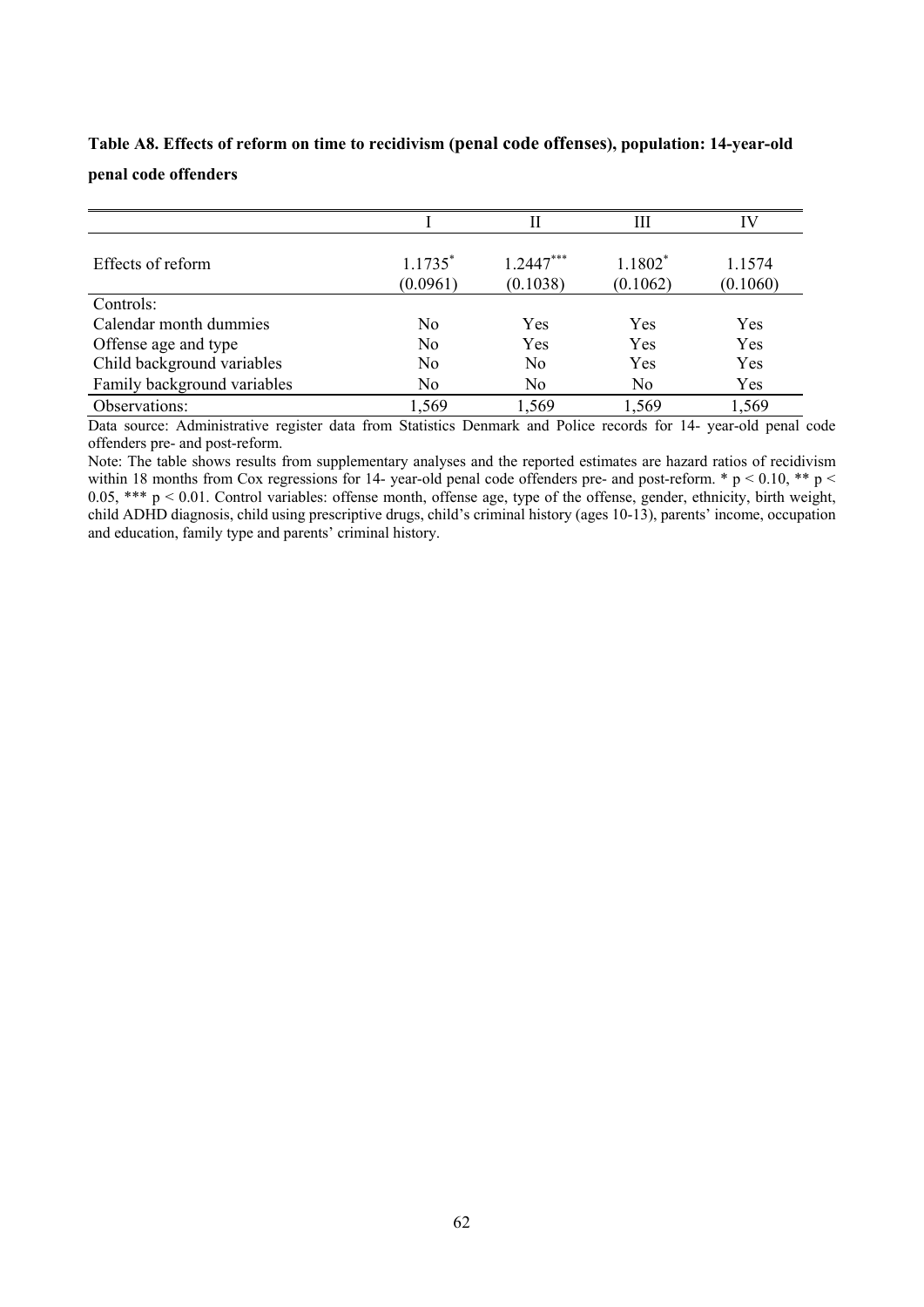|                                                | I         | $\mathbf{I}$   | III       | IV        |
|------------------------------------------------|-----------|----------------|-----------|-----------|
| Effects of birth month on recidivism 3 months  | $-0.0003$ | $-0.0005$      | 0.0001    | 0.0004    |
|                                                | (0.0042)  | (0.0042)       | (0.0047)  | (0.0046)  |
|                                                |           |                |           |           |
| Effects of birth month on recidivism 6 months  | $-0.0020$ | $-0.0020$      | $-0.0011$ | $-0.0008$ |
|                                                | (0.0037)  | (0.0034)       | (0.0043)  | (0.0043)  |
| Effects of birth month on recidivism 9 months  | $-0.0017$ | $-0.0018$      | $-0.0009$ | $-0.0006$ |
|                                                | (0.0040)  | (0.0035)       | (0.0044)  | (0.0043)  |
| Effects of birth month on recidivism 12 months | $-0.0008$ | $-0.0009$      | $-0.0004$ | $-0.0000$ |
|                                                |           |                |           |           |
|                                                | (0.0041)  | (0.0038)       | (0.0044)  | (0.0043)  |
| Effects of birth month on recidivism 15 months | $-0.0025$ | $-0.0025$      | $-0.0017$ | $-0.0013$ |
|                                                | (0.0031)  | (0.0033)       | (0.0039)  | (0.0039)  |
| Effects of birth month on recidivism 18 months | $-0.0014$ | $-0.0015$      | $-0.0011$ | $-0.0008$ |
|                                                | (0.0032)  | (0.0033)       | (0.0040)  | (0.0039)  |
| Controls:                                      |           |                |           |           |
| Calendar month dummies                         | No        | Yes            | Yes       | Yes       |
| Offense age and type                           | No        | Yes            | Yes       | Yes       |
| Child background variables                     | No        | No             | Yes       | Yes       |
| Family background variables                    | No        | N <sub>o</sub> | No        | Yes       |
| Police district fixed effects                  | No        | No             | No        | Yes       |
| Observations:                                  | 1,383     | 1,383          | 1,383     | 1,383     |

**Table A9. Time trend in recidivism rates: Effects of birth month on recidivism (penal code offenses), population: 14-year-old penal code offenders pre-reform** 

Data source: Administrative register data from Statistics Denmark and Police records for 14- year-old penal code offenders pre- and post-reform.

Note: The table shows results from supplementary analyses of time trends in recidivism rates. The sample includes 14 year-old penal code offenders pre-reform from March 2008 to June 2010. The reported estimates are coefficients from OLS regressions of the effects of birth month on the probability of recidivism at 3, 6, 9, 12, 15 and 18 months and each column represents a gradually richer conditioning set. Robust standard errors are clustered at police district and reported in parentheses, \* p < 0.10, \*\* p < 0.05, \*\*\* p < 0.01. Control variables: offense month, offense age, type of the offense, child gender, ethnicity, birth weight, child ADHD diagnose, child using prescriptive drugs, child's criminal history (age 10-13), parents' income, occupation and education, family type, parents' criminal history, police district.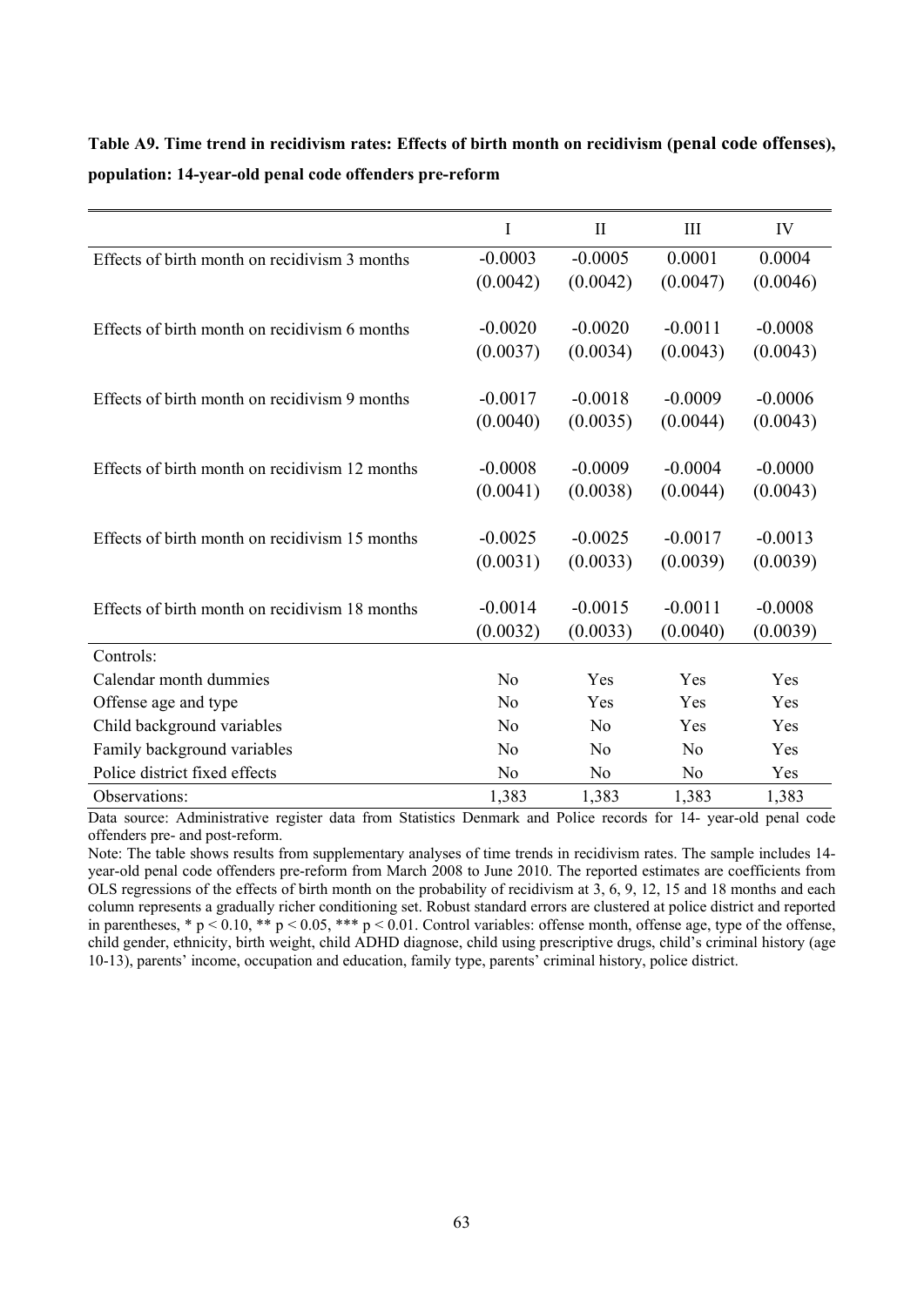## **Table A10. Effects of reform on recidivism (penal code offenses), population: 14-year-old penal code offenders**

|                                 |                                | Without cohort          | With cohort |
|---------------------------------|--------------------------------|-------------------------|-------------|
|                                 |                                | corrections             | corrections |
| 3 months                        | Effect of reform on recidivism | 0.0204                  | 0.1197      |
|                                 |                                | (0.0286)                | (0.0988)    |
|                                 |                                |                         |             |
|                                 | Birth month to reform month    |                         | $-0.0052$   |
|                                 |                                |                         | (0.0051)    |
| 6 months                        | Effect of reform on recidivism | 0.0305                  | 0.0973      |
|                                 |                                | (0.0206)                | (0.1202)    |
|                                 | Birth month to reform month    |                         | $-0.0035$   |
|                                 |                                |                         | (0.0061)    |
| 9 months                        | Effect of reform on recidivism | $0.0377^{**}$           | 0.0740      |
|                                 |                                | (0.0164)                | (0.1101)    |
|                                 |                                |                         |             |
|                                 | Birth month to reform month    |                         | $-0.0019$   |
|                                 |                                |                         | (0.0058)    |
| 12 months                       | Effect of reform on recidivism | $0.0471***$             | 0.0824      |
|                                 |                                |                         | (0.1051)    |
|                                 |                                | (0.0125)                |             |
|                                 | Birth month to reform month    |                         | $-0.0019$   |
|                                 |                                |                         | (0.0051)    |
| 15 months                       | Effect of reform on recidivism | $0.0428***$             | 0.0966      |
|                                 |                                | (0.0148)                | (0.0828)    |
|                                 |                                |                         |             |
|                                 | Birth month to reform month    |                         | $-0.0028$   |
|                                 |                                |                         | (0.0041)    |
| 18 months                       | Effect of reform on recidivism | $0.0388$ <sup>***</sup> | 0.1285      |
|                                 |                                | (0.0122)                | (0.0853)    |
|                                 | Birth month to reform month    |                         | $-0.0047$   |
|                                 |                                |                         | (0.0043)    |
| Observations                    |                                | 1,569                   | 1,569       |
| Controls:                       |                                |                         |             |
| Calendar month dummies(offense) |                                | Yes                     | Yes         |
| Offense age and type            |                                | Yes                     | Yes         |
| Child background variables      |                                | Yes                     | Yes         |
| Family background variables     |                                | Yes                     | Yes         |
| Police district fixed effects   |                                | Yes                     | Yes         |

Data source: Administrative register data from Statistics Denmark and Police records for 14- year-old penal code offenders pre- and post-reform.

Note: The reported estimates are coefficients from OLS regressions, rows represent separate regression models on the probability of recidivism at 3, 6, 9, 12, 15 and 18 months and the two columns represent models without/with cohort correction. Robust standard errors are clustered at police district and reported in parentheses, \* p < 0.10, \*\* p < 0.05, \*\*\* p < 0.01. Control variables: offense month, offense age, type of the offense, child gender, ethnicity, birth weight, child ADHD diagnose, child using prescriptive drugs, child's criminal history (age 10-13), parents' income, occupation and education, family type, parents' crime history, police district.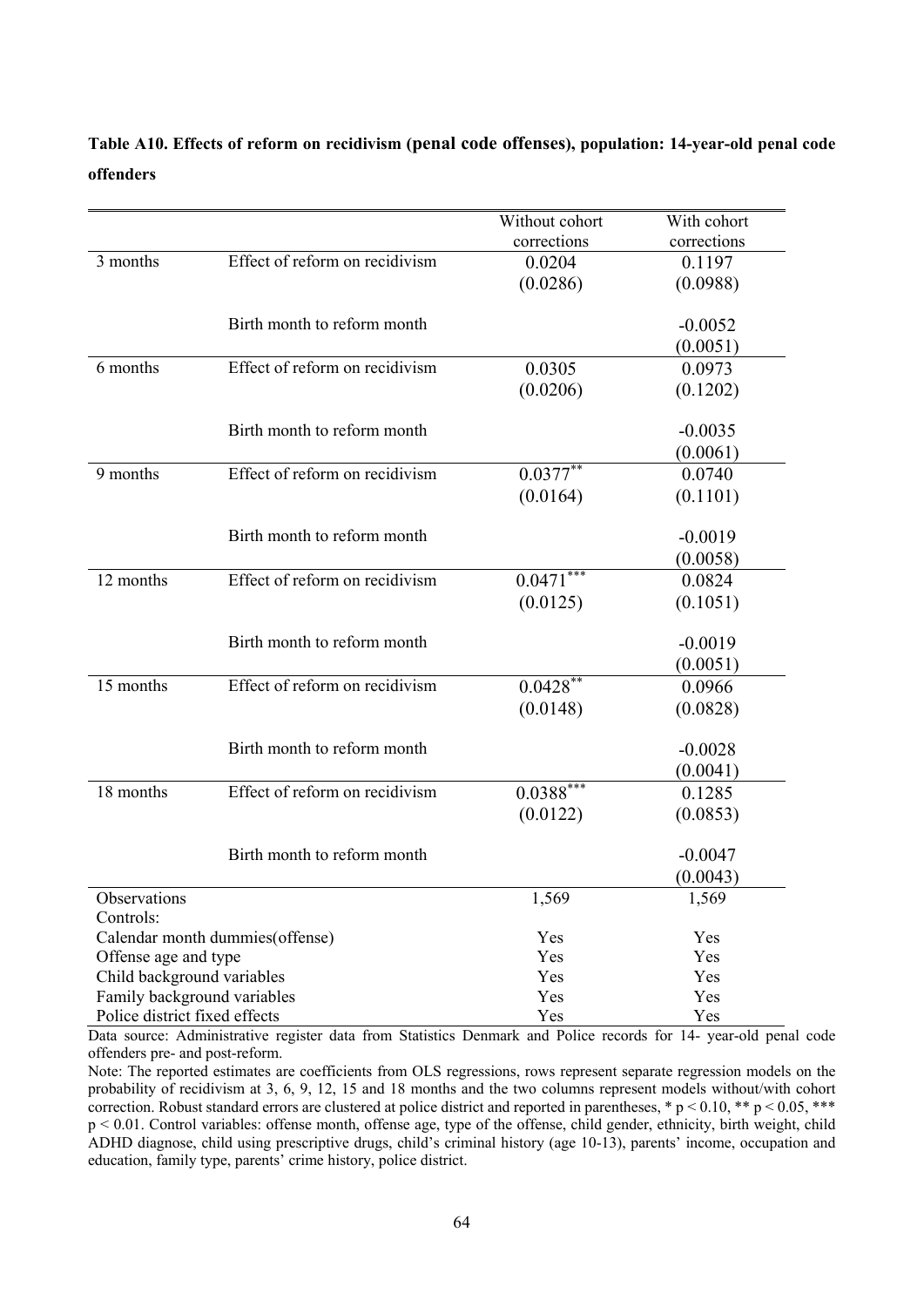|                                       | 3 months      | 6 months  |                       | 9 months 12 months 15 months 18 months |             |             |
|---------------------------------------|---------------|-----------|-----------------------|----------------------------------------|-------------|-------------|
| Different subpopulations:             |               |           |                       |                                        |             |             |
| Pre-/post reform same calendar months | 0.0200        | 0.0203    | 0.0255                | $0.0347**$                             | 0.0315      | $0.0343*$   |
| $(obs.=1,597)$                        | (0.0212)      | (0.0171)  | (0.0184)              | (0.0140)                               | (0.0188)    | (0.0189)    |
|                                       |               |           |                       |                                        |             |             |
| 14-year-old offenders                 | 0.0096        | 0.0092    | 0.0167                | $0.0291$ *                             | 0.0249      | 0.0237      |
| (all types of crimes obs.= $1,716$ )  | (0.0213)      | (0.0205)  | (0.0168)              | (0.0154)                               | (0.0154)    | (0.0136)    |
|                                       |               |           |                       |                                        |             |             |
| With prior offenses by age 14         | 0.0105        | 0.0592    | $-0.0128$             | 0.0042                                 | 0.0506      | 0.0421      |
| $(obs.=180)$                          | (0.0821)      | (0.0821)  | (0.1121)              | (0.0974)                               | (0.0680)    | (0.0702)    |
|                                       |               |           |                       |                                        |             |             |
| Without prior offenses by age 14      | 0.0259        | $0.0319*$ | $0.0453***$           | $0.0590***$                            | $0.0548***$ | $0.0475***$ |
| $(obs.=1,389)$                        | (0.0225)      | (0.0168)  | (0.0126)              | (0.0135)                               | (0.0145)    | (0.0146)    |
|                                       |               |           |                       |                                        |             |             |
| Boys ( $obs.=1,018$ )                 | $-0.0055$     | 0.0139    | 0.0182                | 0.0283                                 | 0.0305      | $0.0361$ *  |
|                                       | (0.0385)      | (0.0326)  | (0.0294)              | (0.0257)                               | (0.0252)    | (0.0191)    |
|                                       |               |           |                       |                                        |             |             |
| Girls ( $obs.=551$ )                  | $0.0804^{**}$ | $0.0715*$ | $0.0839*$             | $0.0835*$                              | $0.0771$ *  | 0.0618      |
|                                       | (0.0305)      | (0.0377)  | (0.0389)              | (0.0429)                               | (0.0388)    | (0.0397)    |
|                                       |               |           |                       |                                        |             |             |
| Excluding offenders with violent off. | 0.0469        | $0.0522*$ | $0.0534**$            | $0.0609**$                             | $0.0559**$  | $0.0589**$  |
| $(obs.=1,243)$                        | (0.0360)      | (0.0253)  | (0.0222)              | (0.0225)                               | (0.0218)    | (0.0223)    |
|                                       |               |           |                       |                                        |             |             |
| Excluding offenders with vandalism    | 0.0193        | 0.0245    | $0.0338*$             | $0.0498***$                            | $0.0427$ *  | $0.0455$ ** |
| $(obs.=1,378)$                        | (0.0242)      | (0.0176)  | (0.0156)              | (0.0140)                               | (0.0198)    | (0.0192)    |
| Controls:                             |               |           |                       |                                        |             |             |
| Calendar month dummies                | Yes           | Yes       | Yes                   | Yes                                    | Yes         | Yes         |
| Offense age and type                  | Yes           | Yes       | Yes                   | Yes                                    | Yes         | Yes         |
| Child background variables            | Yes           | Yes       | Yes                   | Yes                                    | Yes         | Yes         |
| Family background variables           | Yes           | Yes       | Yes                   | Yes                                    | Yes         | Yes         |
| Police district fixed effects         | Yes           | Yes<br>D  | Yes<br>1 <sub>n</sub> | Yes                                    | Yes         | Yes         |

**Table A11. Robustness analyses: Effects of reform on recidivism (penal code offenses), population: 14 year-old penal code offenders** 

Data source: Administrative register data from Statistics Denmark and Police records for 14- year-old penal code offenders pre- and post-reform.

Note: The table shows result from robustness analyses with different (sub-) populations of 14-year-old penal code offenders. Each column represents separate regression models on the probability of recidivism at 3, 6, 9, 12, 15 and 18 months including all control variable. Robust standard errors are clustered at police district and showed in parentheses, \*  $p < 0.10$ , \*\*  $p < 0.05$ , \*\*\*  $p < 0.01$ . Control variables: offense month, offense age, type of the offense, gender, ethnicity, birth weight, child ADHD diagnosis, child using prescriptive drugs, child's criminal history (ages 10-13), parents' income, occupation and education, family type, parents' criminal history, police district.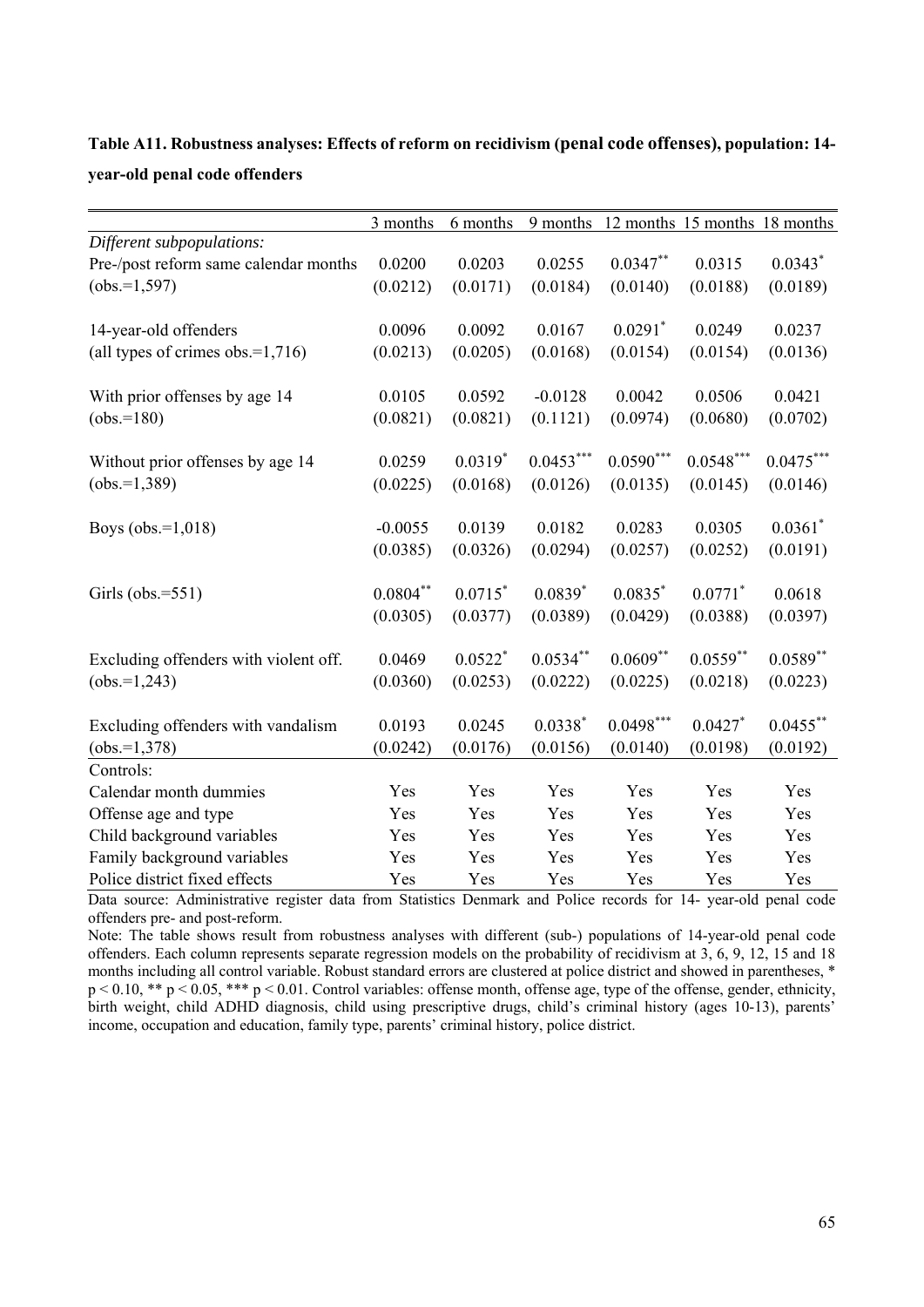|                                           | Subsample: with recidivism<br>within 18 months |         |           | Subsample: without<br>recidivism within 18 months |         |                      |
|-------------------------------------------|------------------------------------------------|---------|-----------|---------------------------------------------------|---------|----------------------|
|                                           | Post-<br>Pre-                                  |         | Pre-      | Post-                                             |         |                      |
|                                           | reform                                         | reform  | Diff.     | reform                                            | reform  | Diff.                |
| <i>Outcome:</i>                           |                                                |         |           |                                                   |         |                      |
| Enrolled in 9th grade                     | 0.87                                           | 0.80    | $-0.07$ * | 0.96                                              | 0.95    | $-0.01$              |
| Exam participation $(0/1)$                | 0.58                                           | 0.62    | 0.03      | 0.77                                              | 0.79    | 0.02                 |
| Type of school (if enrolled $9th$ grade): |                                                |         |           |                                                   |         |                      |
| Ordinary lower secondary schools          | 0.56                                           | 0.56    | 0.00      | 0.72                                              | 0.66    | $-0.06$              |
| Boarding schools                          | 0.09                                           | 0.10    | 0.01      | 0.11                                              | 0.18    | $0.07***$            |
| Schools for children with special needs   | 0.10                                           | 0.09    | $-0.01$   | 0.02                                              | 0.03    | 0.01                 |
| Production colleges                       | 0.14                                           | 0.14    | 0.00      | 0.08                                              | 0.06    | $-0.03$              |
| <b>Treatment</b> institutions             | 0.11                                           | 0.11    | $-0.01$   | 0.06                                              | 0.07    | 0.00                 |
| Grades (conditional on participation):    |                                                |         |           |                                                   |         |                      |
| Language Arts (teacher assessment)        | $-1.13$                                        | $-1.04$ | 0.09      | $-0.57$                                           | $-0.65$ | $-0.08$              |
| Language Arts (exit exam)                 | $-0.91$                                        | $-0.99$ | $-0.08$   | $-0.49$                                           | $-0.60$ | $-0.11$ <sup>*</sup> |
| Math (teacher assessment)                 | $-1.23$                                        | $-1.20$ | 0.03      | $-0.74$                                           | $-0.78$ | $-0.04$              |
| Math (exit exam)                          | $-1.04$                                        | $-1.14$ | $-0.10$   | $-0.71$                                           | $-0.78$ | $-0.06$              |

#### **Table A12. Educational mean outcomes for 14-year-old penal code offenders by sub group**

Data source: Administrative register data from Statistics Denmark and Police records for 14- year-old penal code offenders pre- and post-reform.

Note: The table shows means for different educational outcomes (conditional on enrolment/participation) before age of 17 for the sample 14- year-old penal code offenders pre- and post-reform (obs.=1,569). The sample is divided into two subgroups according to whether they recidivate or not within 18 months. The two columns labelled "Diff." show the differences between the pre and post reform groups within each sub group, and t-tests of difference in means \* p<0.05, \*\* p<0.01, \*\*\* p<0.001.